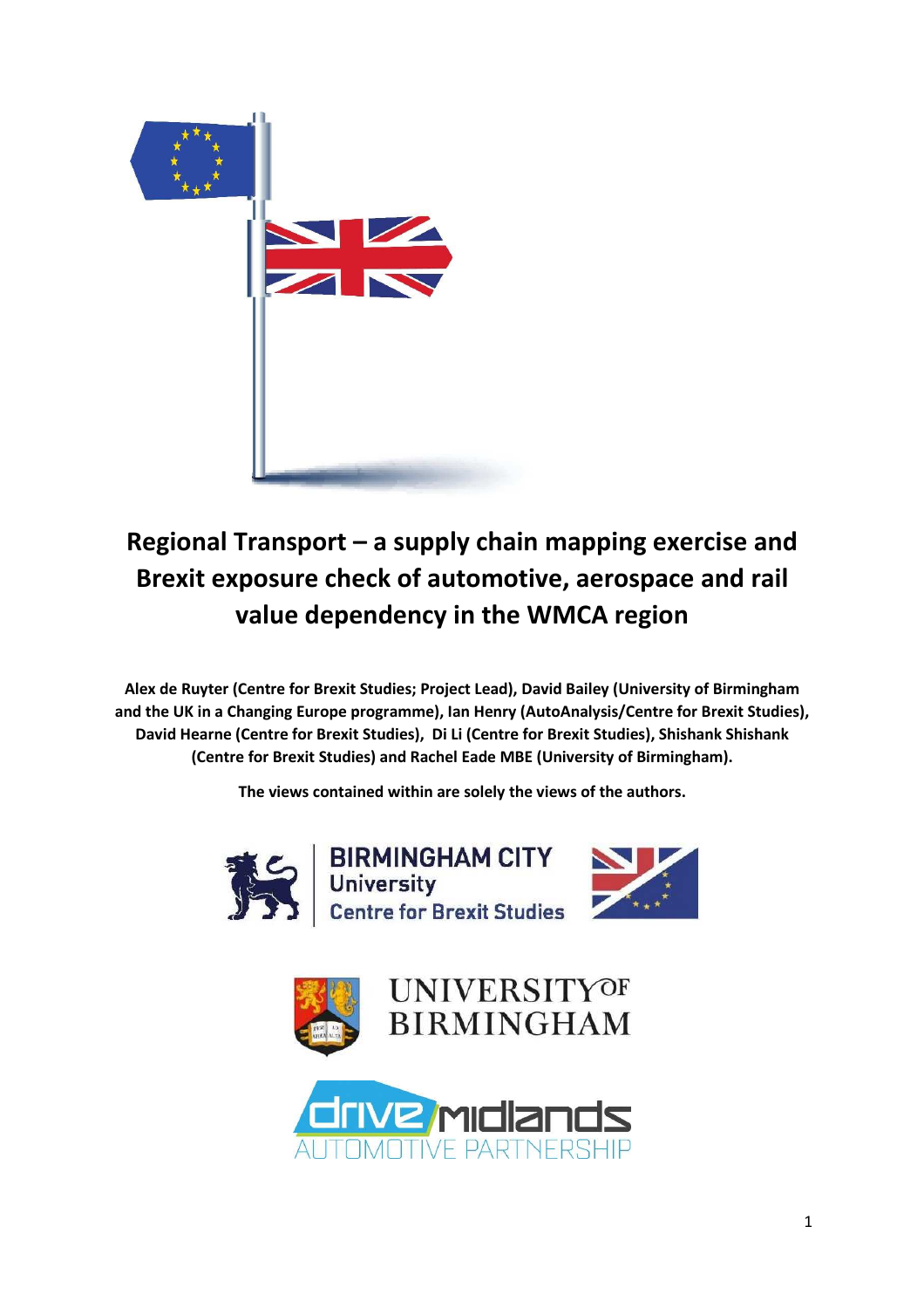# **Contents**

- 2: Contents
- 3: Executive Summary
- 6: Background and Overview
- 8: Profile of automotive
- 12: Profile of aerospace
- 16: Understanding the impact on the supply chain: issues for practitioners and regional policymakers
- 20: Methods used
- 22: Findings
- 28: Policy considerations for the WMCA and UK Government
- 36: Appendix 1: Survey questionnaire template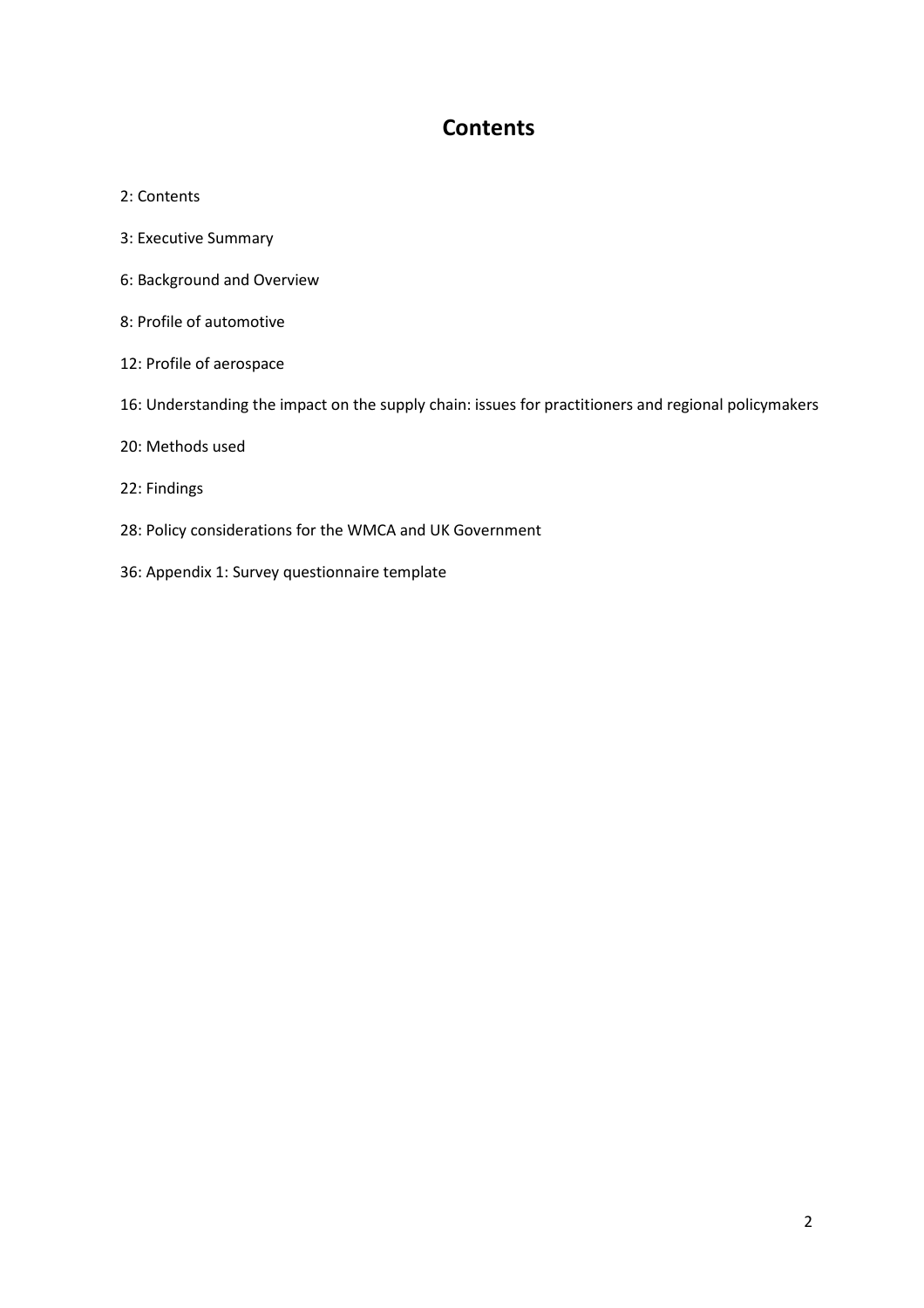# Executive Summary

*This report presents the findings and key policy recommendations of a combined supply chain mapping exercise and Brexit exposure check of the transport manufacturing sector in the Midlands, funded by the West Midlands Combined Authority.* 

*These sectors consisted of automotive, rail and aerospace manufacturers and suppliers, for which 234 firms were surveyed between November 2019 and January 2020. Of these, 25 were exclusively involved in aerospace manufacture; 59 were exclusively involved in automotive manufacture; 3 were exclusively involved in non-auto road vehicles; 32 were exclusively involved in rail manufacture; 27 were mixed manufacturers and; 87 were freight/logistics firms.* 

*Key aspects examined in the mapping exercise included: value of automotive businesses in the West Midlands split by vehicle company clients and local authorities; divisions between tiers one and two, and logistics and suppliers, employment mix (UK/EU), major challenges faced by supply chain e.g. transport infrastructure and paperwork; import/export ratios, transport route dependency, and 'Brexit readiness'.* 

*Our findings suggest that the auto, rail and aerospace supply chains in the West Midlands are 'increasingly fragile' given their exposure to logistics dependency on the Channel Tunnel and ports in the South-East of the UK. In particular, we find that transport manufacturing firms and their suppliers:* 

- *are particularly exposed to the operations of Jaguar Land Rover, given its dominance in the region*
- *have significant exposure to other manufacturers, including Honda who have already announced their intention to close down their Swindon plant by 2021*
- *have a high dependency on EU workers, with EU nationals accounting for an average 31% of the workforce*
- *have a high dependency on the Channel Tunnel, with 17% of exporters and 14% of importers exclusively using the Chunnel*
- *have a high use on the ports of Liverpool, Southampton, Immingham and Felixstowe, placing additional pressure on regional transport networks in the event of a hard Brexit*

*The exposure of the regional supply chain to JLR is critical, given that in contrast to other UK-based manufacturers, who focus on assembly, JLR conducts substantial R&D operations and value-added in the UK. This, added to the logistics constraints faced by a sector operating in a land-locked region, poses particular challenges for policymakers going forward.* 

## *Recommendations*

*In the event of a hard Brexit, there are important ramifications in terms of the UK's domestic transport architecture, with the A14, the A34, M3 and M1 likely to come under particular pressure in the event of traffic being routed away from the Dover-Calais strait, raising issues around infrastructure capacity and spend. At a national level, the UK Government should consider:*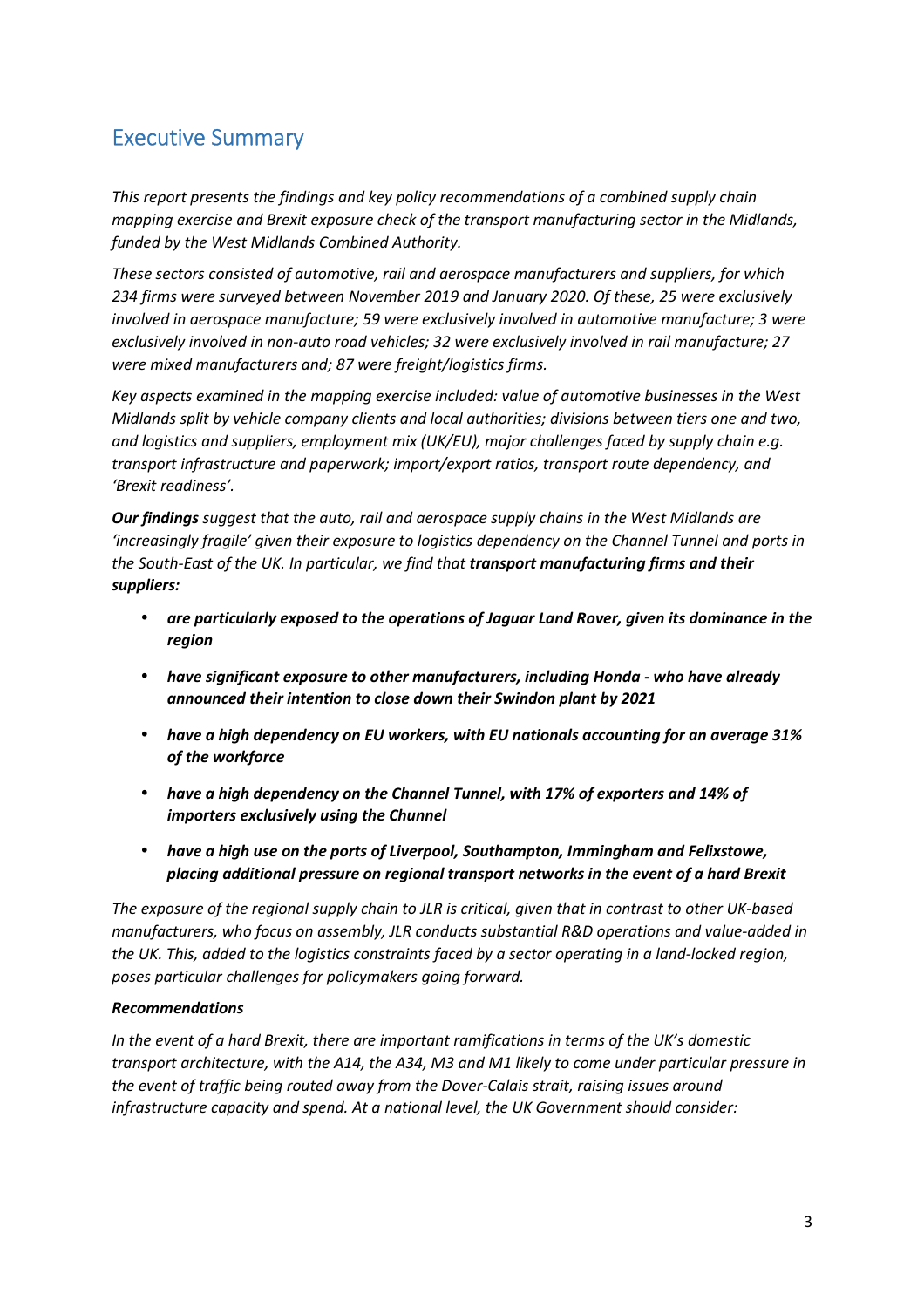- *Boosting regional investment support schemes this could be in the form of an extended or wider Regional Growth Fund (RGF) with preference given to companies which also committed to the use of domestic suppliers.*
- *Vehicle scrappage schemes to boost demand these were seen as successful in boosting short term demand in the aftermath of the 2008-09 global financial crisis, keeping factories busy, but over the longer term simply brought forward demand, leading to reduced sales in the future.<sup>1</sup>*
- *Short-time working support something which the German government is considering implementing now, having done so back in 2008 as well. Several other countries also followed this route and helped vehicle companies and their suppliers with support for wages of workers on short time working.<sup>2</sup>*
- *Refunding tariffs levied on UK exports to (for example) the EU in South Africa a very complex system exists to eliminate the tariff impact on exports of vehicle produced there.*
- *Writing-off of government loans, if made (as the US did in 2008 with GM and Chrysler).*
- *Preferential loans, commitment to covering operating losses for a specific period (again as done in the US in 2008).*
- *Bailouts to prevent financial collapse, along the lines of the support given to Chrysler and GM by the US government in 2008-09.*
- *Taking equity stakes in manufacturers (e.g. the French government took a stake in PSA when it was in financial trouble, alongside its existing stake in Renault); this may be difficult in the UK given the overseas ownership of all major vehicle producers.*

*While the majority of policy action options open to support existing manufacturing will depend on UK Government policy and funding, there are some policy actions which local/regional government bodies can consider/enact around business, people and place. For automotive (the largest sector in this study):* 

- *Potential business tax/rates holidays business rates are widely seen as a disproportionate cost burden borne by UK manufacturing companies especially when comparted to equivalent*  taxes levied in continental Europe. Such support was pivotal in the wake of the global *financial crisis.*
- *Training funding to help companies retrain and reskill workers for the transition to EV production and other production throughout the supply chain.*
- *Offer a loan fund for the supply chain to support otherwise viable firms find new markets. This was used in the case of the Rover Task Force and also in the wake of the global financial crisis.*

 $\overline{a}$ 

<sup>1</sup> https://www.smmt.co.uk/2009/10/the-uk-scrappage-incentive-scheme-the-facts/ - this provides an indication of the short term impact, boosting output in 2009 by the UK plants of Nissan and Honda especially; this report – https://www.ft.com/content/49ea03b6-988f-11de-807a-00144feabdc0 – highlighted the short term nature of the scrappage scheme in Germany in terms of boosting manufacturing. <sup>2</sup> https://www.theguardian.com/business/2009/apr/16/european-short-time-working-unemployment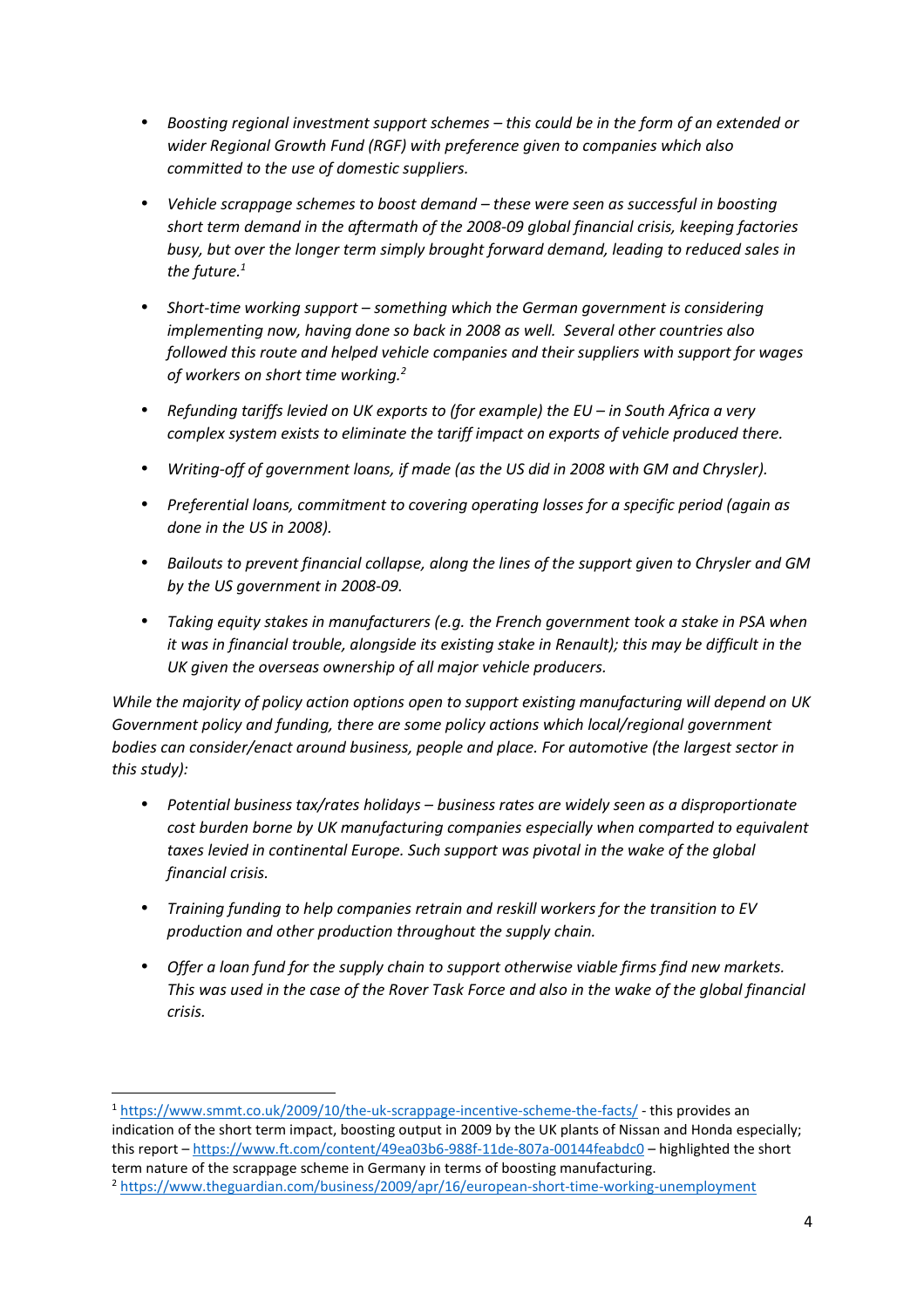- *Provide diversification support for firms in the industry. This was significant and important in*  both the MG Rover collapse<sup>3</sup> and in the wake of the global financial crisis<sup>4</sup>, in the latter case *through the Automotive Response Programme.*
- *Invest in expanding the on-road/car park EV charging infrastructure this could be a major job creation policy as well as expanding the skill base in electrical workers.*
- *Establish an industry support taskforce taskforces were set up around the Rover and LDV closures and also in the wake of the global financial crisis at a regional level. More recently, Swindon Borough Council and related bodies set up a taskforce in the aftermath of the announcement of the Honda factory closure – that said, WMCA needs to be careful that such a taskforce has a clear remit and resources to see this through.*
- *Consider local procurement strategies, in line with the UK's commitments under international agreements.*
- *Establish special enterprise zones with excellent connectivity and a range of tax incentives. These should be centred on existing areas of automotive specialisation, building on existing clusters of expertise and support the growth of cutting-edge technologies in the region. Incubation of scale-up firms is another important area of focus.*
- *Look to win the setting up of a battery "gigafactory" to underpin battery production in the UK.*
- **•** Support the installation of an Arrival CV factory:<sup>5</sup> Hyundai and Kia have recently announced a *£100m investment in this new UK EV van company. The company claims its manufacturing system is based on small volume micro-factories and would therefore seem to be a potentially quick win for new investment.*

*For aerospace, moving forwards, it is clear that the details of the UK's future partnership with the EU will be crucial. Tariffs are less significant than for other sectors as the WTO Agreement on Trade in Civil Aircraft means that the overwhelming majority of components and final products do not attract tariffs. Three issues then are of much greater concern. Specifically:* 

• *Potential frictions and delays, particularly in transport* 

l

- *Skills shortages, particularly given the challenges raised in relation to a substantial EU workforce.*
- *Possible regulatory barriers the sector is keen to ensure that the UK remains under the aegis of the European Aviation Safety Agency.*

<sup>&</sup>lt;sup>3</sup> See: Bailey, D and S MacNeill (2008) The Rover Task Force: A Case Study in Proactive and Reactive Policy Intervention? Regional Science Policy and Practice. Vol.1, Iss.1, 2008, 1-16.

<sup>&</sup>lt;sup>4</sup> Bailey, D and N Berkeley (2014) Regional Responses to Recession: A Case Study of the West Midlands, Regional Studies, 48(11), 1797-1812.

<sup>5</sup> https://europe.autonews.com/automakers/hyundai-kia-invest-110-million-uk-electric-van-startup-arrival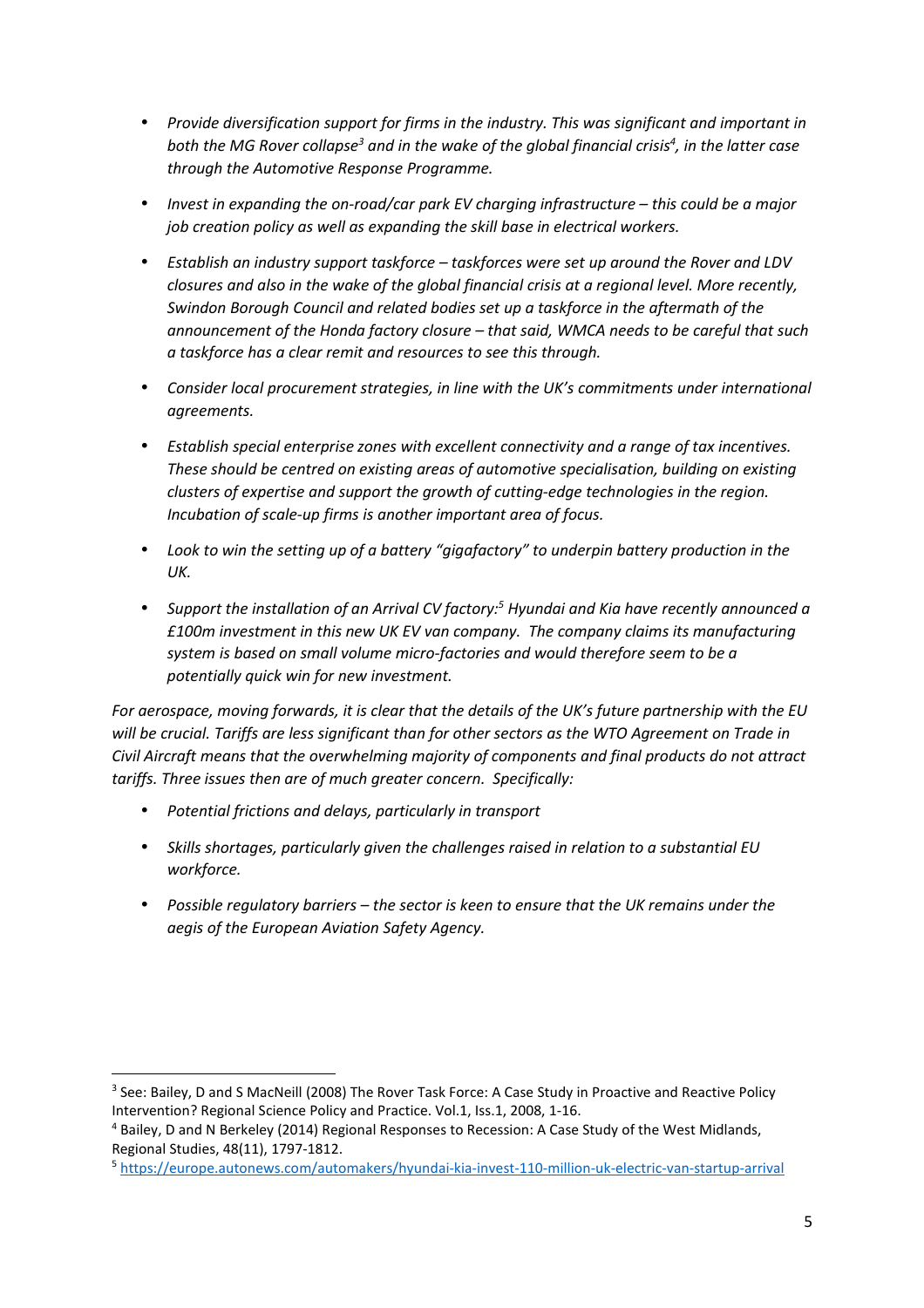# Background and Overview

The aim of this project was to conduct a transport supply chain mapping exercise and quantify accurately the dependency of the West Midlands Combined Authority (and proximate) area on the automotive, aerospace and rail industry, specifically the business derived from the each sector and key OEMs' manufacturing operations, both in the region and beyond. The current Brexit context (and the increased risk of leaving the EU with "no deal" or an otherwise hard Brexit consisting of a limited free trade agreement) along with the changing transport sector requirements including a drive toward electrification provides a renewed urgency to the undertaking of such an exercise.

Hence, this research will support WMCA's (and associated LEPs) work on its *West Midlands Local Industrial Strategy*. This rightly identifies the West Midlands as the UK's major centre of transport innovation. However, in order for this to continue, companies operating in and around the WMCA area must know their exposure to the variety of Brexit scenarios (and other potentially disruptive influences) that might unfold. As such, this research provides a more granular analysis to inform work in the automotive, transport and logistics, aerospace, rail and related sectors such as lowcarbon technologies and metals and materials identified as "sector strengths" for the region.

The project:

l

- a) undertook a detailed supply chain mapping analysis of the transport sector in the WMCA (and proximate) areas
- b) and thereby enabled a robust understanding of the transport sector's supply chain exposure to Brexit

To understand more clearly the importance of the transport sector including automotive, aerospace and rail in the West Midlands, it was expedient to consider the overall trends in recent years and the impact of major challenges and opportunities in the future. This research sought to identify the breadth and depth of the transport supply chain in region and the resilience and impact of major factors on the supply chain.

- As such, the importance of the automotive industry to the UK economy was evident in that in 2018, the sector was directly worth £16.9bn to the UK economy and represented over 9% of total UK manufacturing<sup>6</sup>. Indeed, the UK is a major global manufacturer in the automotive industry when compared with total world production, being the 12th largest producer of automobiles by volume in the world and the 4th largest within Europe, producing over 1.6 million vehicles, of which 1.52 million were cars<sup>7</sup>. UK production was equivalent to £53.9bn (or 14.7% of total value) in the European industry in 2014<sup>8</sup>.
- "Other transport" contributed a further £10.6bn.
	- o Of this £10.6bn, the overwhelming majority some £7.6bn relates to the aerospace industry. Repair and maintenance of aircraft and parts was also worth a further £2bn to the UK economy in 2016.

<sup>6</sup> Office for National Statistics (ONS) (2019), '*Business Register and Employment Survey*'. Accessed on 2nd January 2020 at https://www.nomisweb.co.uk/query/construct/summary.asp?mode=construct&version=0&dataset=189

<sup>&</sup>lt;sup>7</sup> Society of Motor Manufacturers and Traders (SMMT) (2019), 'SMMT Motor Industry Facts 2019'. Accessed on 2<sup>nd</sup> January 2020 at: https://www.smmt.co.uk/wp-content/uploads/sites/2/SMMT-Motor-Industry-Facts-May-2019.pdf

<sup>8</sup> MarketLine (2015), '*Automotive Manufacturing in the United Kingdom*'. MarketLine Industry Profile. London.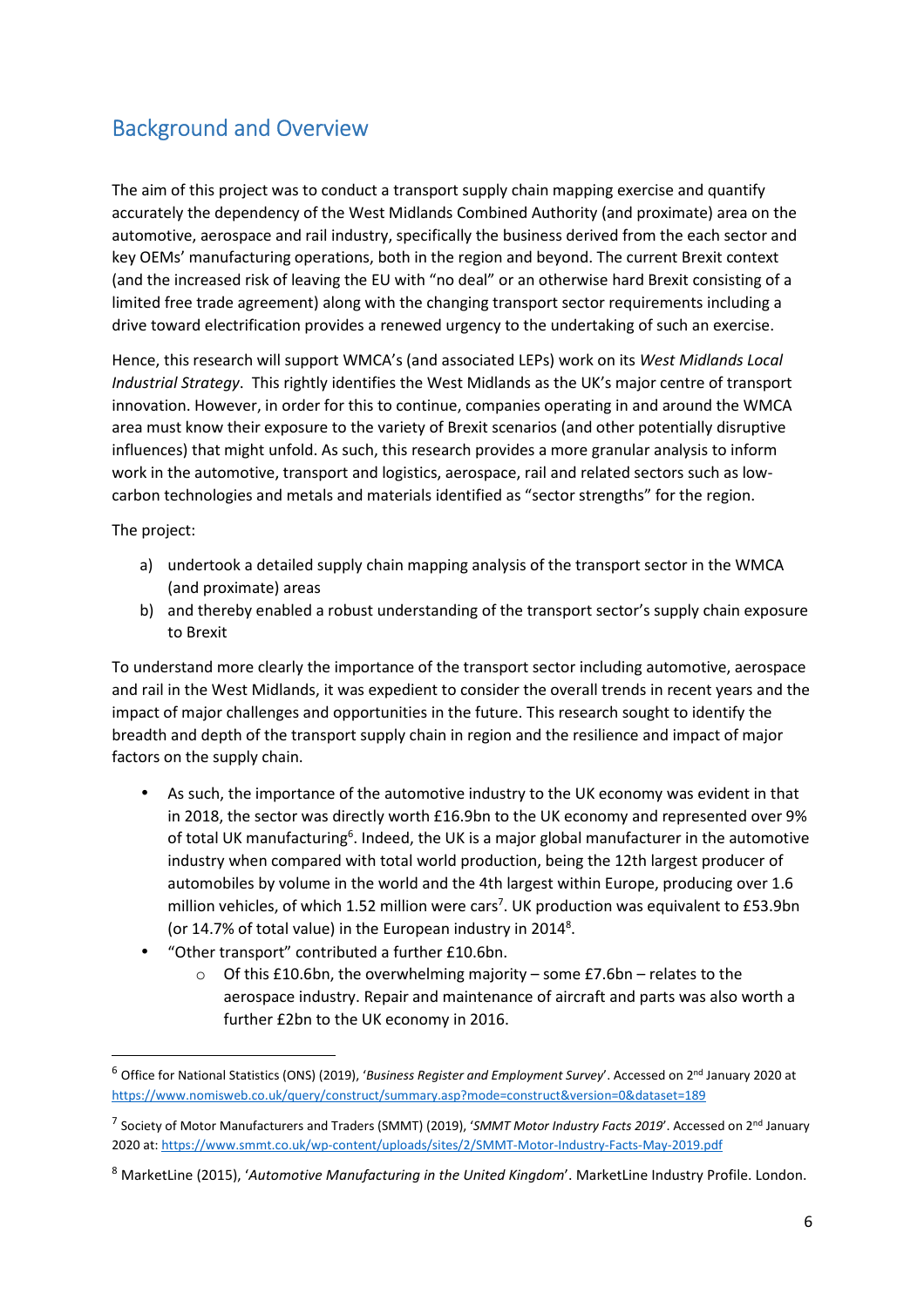- $\circ$  Precise figures for the manufacture of trains are not directly comparable, but the Annual Business Survey results suggested that the sector was worth some £554 million in 2016. Manufacture of rails and other parts is likely to be subsumed in the manufacture of basic metals and the manufacture of fabricated metals sectors (SIC codes 24 and 25). Manufacture of rails is not specifically identifiable from any official data source, not least because iron and steel manufacturers specialise in a wide variety of production (witness the recent collapse of British Steel).
- It should be noted that this only measured direct value generated by the industries and thus did not capture the whole supply chain - data suggest that in 2016, companies in the broader transport sectors bought over £68bn from suppliers in other sectors (the automotive industry was the largest, buying £44bn with aerospace next at some £18.5bn). This does not include the manufacture of rails and parts for the rail network.
- These sectors are particularly important in the Midlands. The West Midlands automotive industry added £7.1bn of value in 2018 representing 43.3% of the national total and the 'other transport' (mostly aerospace, but including the rail sector) sector added a further £0.96bn.
- For the East Midlands, these sectors were worth a combined £2.1bn and represent almost 2% of the total regional economy. Again it should be stressed that this does not include any other industries in their respective supply chains.
- In terms of employment, the automotive industry is a major employer in UK manufacturing, with 166,000 jobs in the broader motor vehicle manufacturing sector; equivalent to 6.8% of total manufacturing industry employment and 0.5% of total UK employment<sup>9</sup>. In turn, it has been argued that the UK workforce itself is a major factor that has promoted the success of the industry, in particular the flexibility the UK provides employers to meet changes in requirements and environment $^{10}$ .
- The aerospace sector comprised a further 6,000 and 18,000 jobs in the West and East Midlands, whilst the manufacture of trains accounted for 450 and 2500 jobs in the West and East Midlands respectively. Across the Midlands in excess of a further 4000 jobs exist maintaining transport equipment (not including shipping or the maintenance and repair of motor vehicles).
- Considering exports, the West Midlands is rather atypical insofar as it has witnessed dramatic growth in transport equipment exports to countries outside the EU (primarily road vehicles). This is likely to have been driven by a relatively small number of companies (exporting mainly to the US and China).
- In contrast the East Midlands appears much more EU-centric in terms of its exports, although it is worth cautioning that for companies with operations in multiple UK regions it is possible for exports to be booked from the final assembly plant even if the majority of work has been done elsewhere.

In this context, the decision of the UK to leave the EU has generated a high degree of uncertainly and anxiety by UK-based manufacturers. The automotive industry has been particularly vocal in this regard, with companies such as Jaguar Land Rover, Toyota and BMW warning of the threats to their

 $\overline{\phantom{0}}$ 

<sup>9</sup> Office for National Statistics (ONS) (2019), '*Business Register and Employment Survey*'. Accessed on 2nd January 2020 at https://www.nomisweb.co.uk/query/construct/summary.asp?mode=construct&version=0&dataset=189

<sup>10</sup> Automotive Council (2013), '*Driving success – a strategy for growth and sustainability in the UK automotive sector*'. Accessed on September 25th 2018 at

https://www.gov.uk/government/uploads/system/uploads/attachment\_data/file/211901/13-975-driving-success-ukautomotive-strategy-for-growth-and-sustainability.pdf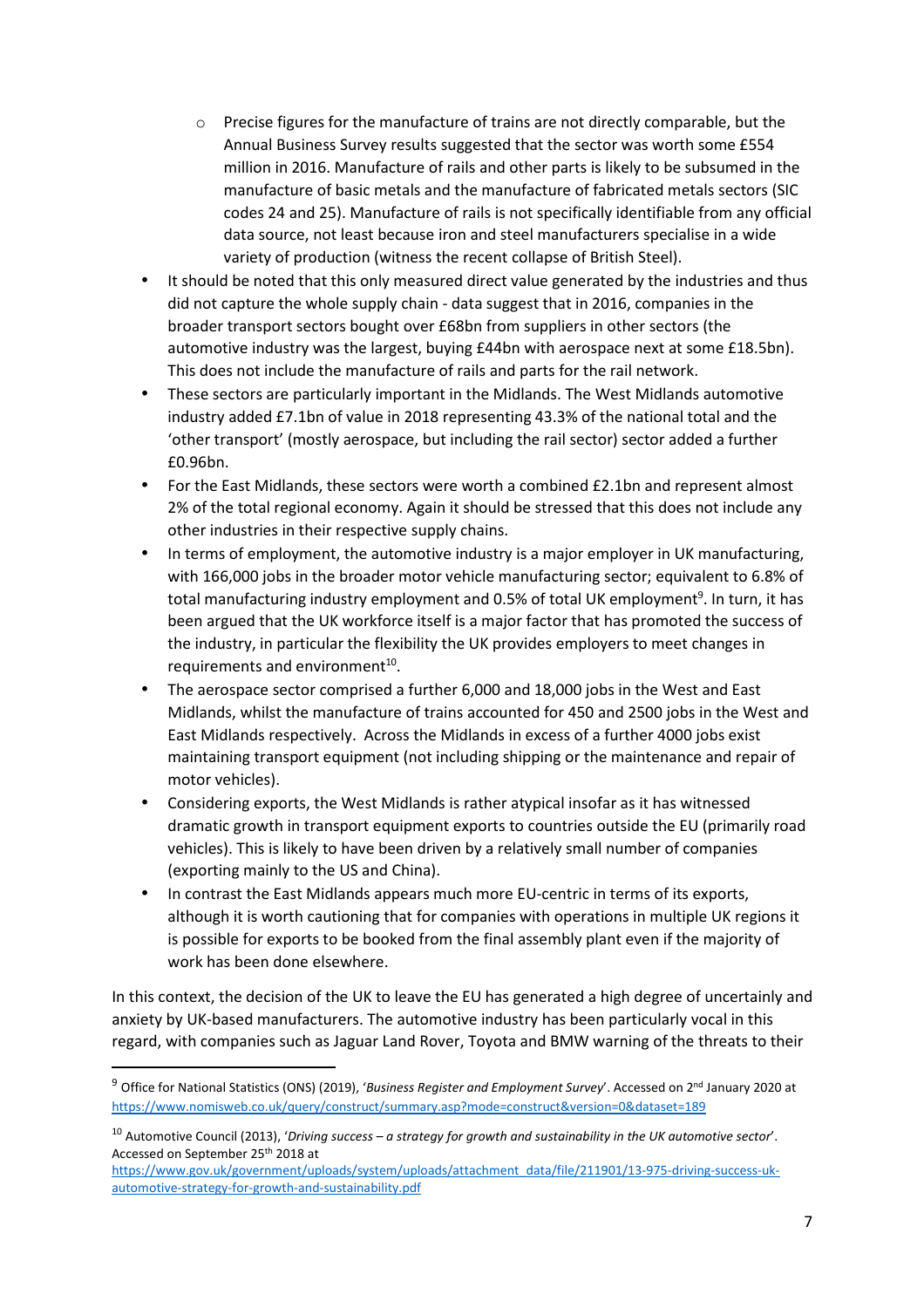continued viability to manufacture in the UK in the event of a hard Brexit<sup>11</sup>. One manufacturer in the form of Honda, has already announced its intention to cease production at its Swindon plant by 2021<sup>12,13</sup>. Indeed, there is potential for severe disruption to manufacturing supply chains and logistics (in addition to issues around HR and compliance). The automotive sector is particularly important to the West Midlands, with the region accounting for almost one third of all UK automotive employment and, given that the greater Birmingham area is inland (some 100 miles from ports), issues of supply chains, logistics and transporting goods become pivotal with any post-Brexit disruption.

However, the EU remains the single largest destination for UK manufactured vehicles, accounting for over 50% of UK vehicle exports, with the rest of the world combined accounting for only 30%<sup>14</sup>. It is thus this situation that the prospect of Brexit poses considerable challenges to for an industry dominated by Just-in-Time (Lean) production techniques. In the next sections, we provide a more detailed depiction of trends in the two main employing sections in the Midlands: automotive and aerospace.

# Profile of automotive

The importance of the UK motor industry can be analysed through its economic output, using GVA figures. GVA puts a value on goods and services that are produced within a region/ economy, less the cost of intermediate consumption. In 2017, the automotive sector was directly worth £15.2bn to the UK economy and represented over 8% of total manufacturing, as depicted in Table 1:

### **Table 1**

l

|      | Current<br><b>Prices</b><br>(fbn) | Real<br>terms<br>(fbn) | % of<br>manufacturing | $%$ of<br>UK<br>total |
|------|-----------------------------------|------------------------|-----------------------|-----------------------|
| 1997 | 9.4                               | 10.7                   | 6.5                   | 1.1                   |
| 1998 | 9.0                               | 11.2                   | 6.3                   | 1.0                   |
| 1999 | 7.9                               | 11.4                   | 5.6                   | 0.9                   |
| 2000 | 9.4                               | 10.8                   | 6.6                   | 1.0                   |
| 2001 | 8.5                               | 10.2                   | 6.2                   | 0.8                   |
| 2002 | 8.1                               | 11.1                   | 6.0                   | 0.8                   |
| 2003 | 8.1                               | 11.4                   | 6.0                   | 0.7                   |
| 2004 | 7.6                               | 11.5                   | 5.7                   | 0.6                   |
| 2005 | 8.1                               | 11.3                   | 5.8                   | 0.6                   |
| 2006 | 8.1                               | 10.9                   | 5.8                   | 0.6                   |

<sup>11</sup> Business Energy and Industrial Strategy Committee (BEIS) (2018), '*The impact of Brexit on the automotive sector*'. Fifth Report of the Business, Energy and Industrial Strategy Committee Session 2017–19. London. <sup>12</sup> BBC (2019), 'Honda confirms Swindon car plant closure', *BBC News*, 19th February 2019. Accessed on 2nd January 2020 at: https://www.bbc.co.uk/news/business-47287386

<sup>&</sup>lt;sup>13</sup> Although Honda denied Brexit as the deciding factor, citing broader industry trends, discussions of the potential impact of Brexit certainly played a part in lead-up conversations.

<sup>14</sup> Bailey, D. and De Propris, L. (2017), 'Brexit and the UK Automotive Industry', *National Institute Economic Review*, 242 (1): R51-R59.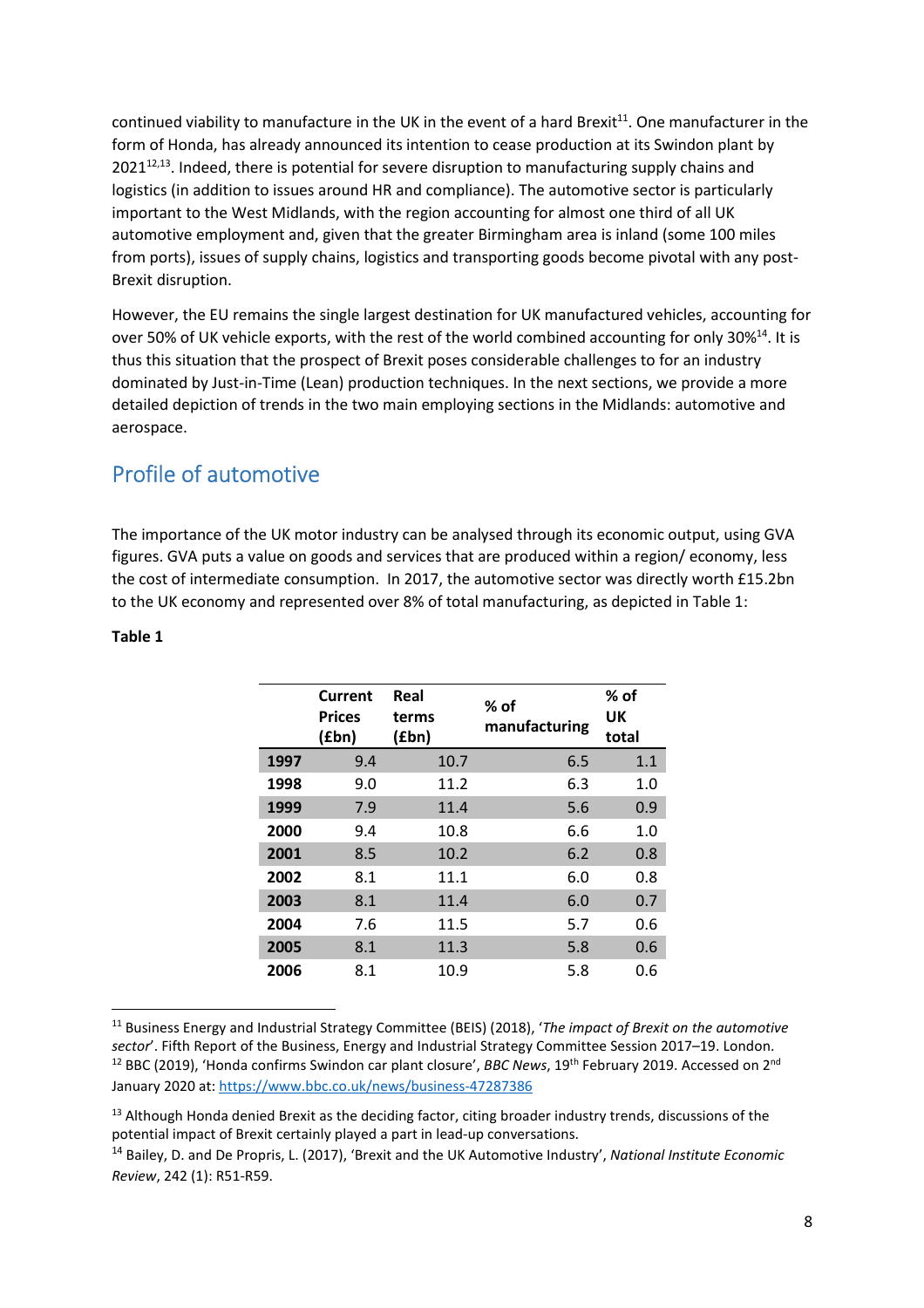| 2007 | 7.5  | 11.4 | 5.4 | 0.5 |
|------|------|------|-----|-----|
| 2008 | 8.2  | 10.8 | 5.7 | 0.6 |
| 2009 | 5.9  | 7.7  | 4.4 | 0.4 |
| 2010 | 8.4  | 9.2  | 6.0 | 0.6 |
| 2011 | 8.2  | 10.4 | 5.6 | 0.6 |
| 2012 | 8.6  | 10.8 | 5.8 | 0.6 |
| 2013 | 11.5 | 11.7 | 7.2 | 0.7 |
| 2014 | 13.3 | 12.7 | 8.2 | 0.8 |
| 2015 | 13.5 | 13.5 | 8.0 | 0.8 |
| 2016 | 14.6 | 14.2 | 8.3 | 0.8 |
| 2017 | 15.2 | 14.3 | 8.1 | 0.8 |

*Source: Office for National Statistics* 

The UK automotive manufacturing sector experienced steady growth from 2010 to 2016, with recent highs in 2016 of almost 25% above its pre-downturn peak. During this time the UK automotive industry outpaced the total UK manufacturing growth. The UK Automotive manufacturing industry is dominated by the production of cars, accounting for 94.5% of total production volume (the rest being trucks and motorcycles). It is dominated by five major players, as shown in Table 2, which account for almost two-thirds of total production.

### **Table 2**

## **United Kingdom automotive industry manufacturing share by volume 2017**

| <b>Jaguar Land Rover Automotive Plc</b>    | 31.8% |
|--------------------------------------------|-------|
| <b>Nissan Motor Manufacturing (UK) Ltd</b> | 29.6% |
| <b>BMW UK Manufacturing Ltd</b>            | 13.1% |
| <b>Honda Motor Company Ltd</b>             | 9.8%  |
| <b>Toyota Motor Corporation</b>            | 8.6%  |
| <b>Other</b>                               | 36.8% |

The UK automotive manufacturing industry has become, and is continuing to become more integrated within the global economy. 80% of total UK vehicle production was exported in 2017, up from 77% in 2015 $^{15}$ , as shown in Figure 1.

#### **Figure 1**

 $\overline{\phantom{0}}$ 

<sup>15</sup> Society of Motor Manufacturers and Traders (SMMT) (2019), '*SMMT Motor Industry Facts 2019*'. Accessed on 2nd January 2020 at: https://www.smmt.co.uk/wp-content/uploads/sites/2/SMMT-Motor-Industry-Facts-May-2019.pdf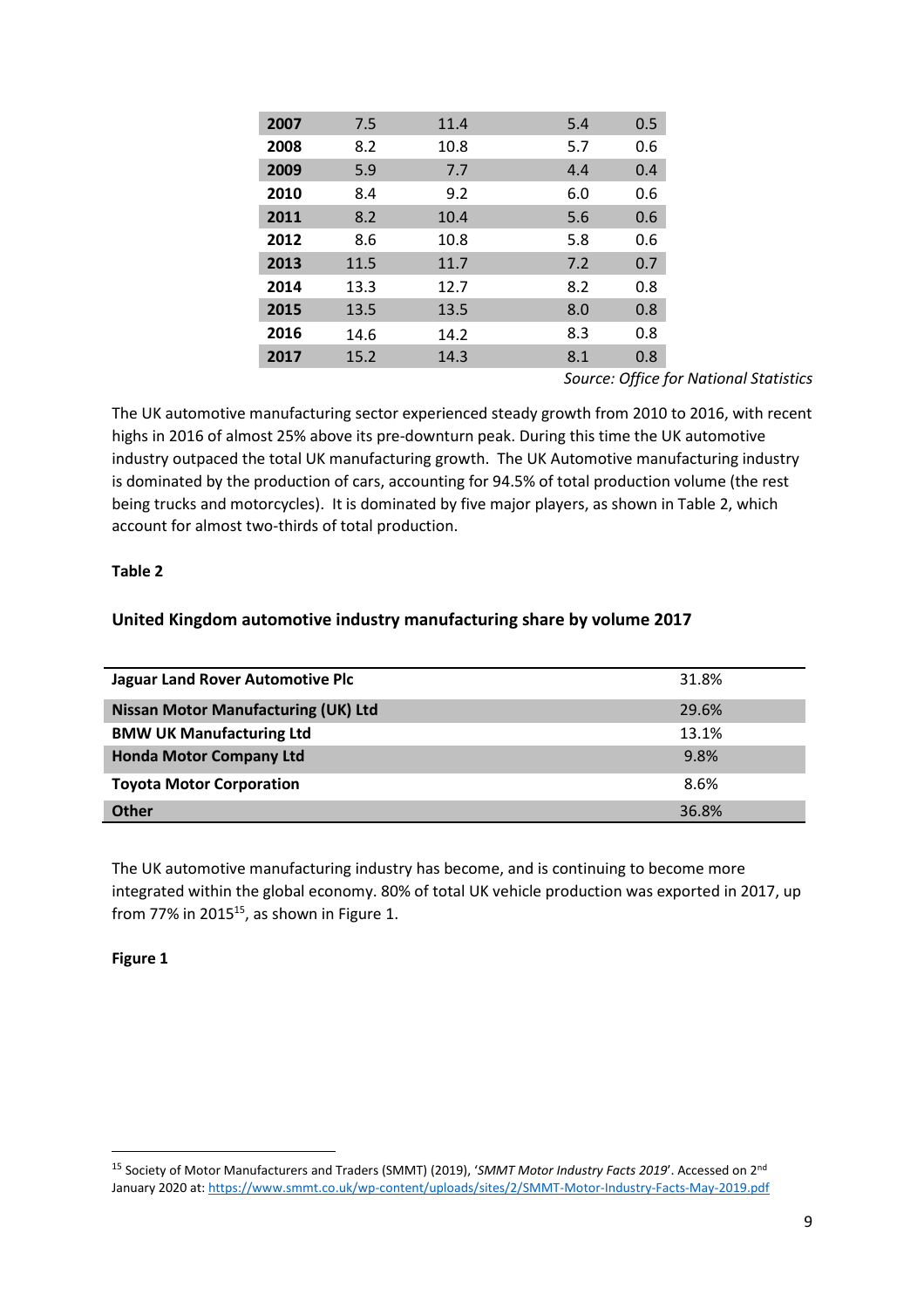

*<sup>(</sup>Her Majesty's Revenue and Customs)* 

Exports of passenger road vehicles to the EU (almost exclusively motor cars) increased by 133% in the 20 years from 1997 to 2017 to a total of £13.3 billion. Exports to non-EU countries have shown rapid growth of over 500% from £3.2 billion to £19.2 billion over the same period. Although both imports and exports have seen huge increases over time, the value of total imports has been consistently higher than exports. The UK trade deficit in road passenger vehicles reached a recent peak of £6.3bn in 2015 (the highest since 2007), although this has since fallen to just £1.7bn last year. The EU accounted for 87% of total UK vehicle imports by value and these have more than doubled from £11.3bn in 1997 to £ 29.8bn last year.

The UK automotive industry relies heavily on its international supply chain in order to add value, reduce costs, and provide innovation to final products. Key inputs required by manufacturers are typically commodity and pre-fabricated components, often produced by their third-party suppliers<sup>16</sup>.

The UK automotive supply chain consists of a wide range of companies, ranging from small specialists firms to large multinationals. Research conducted by the Figures from the Interdepartmental Business Register (IDBR) indicate that in 2017 a total of 1005 enterprises were involved in the manufacture of motor vehicles as their primary activity $^{17}$ . A further 1,385 businesses are primarily classed as manufacturers of parts for motor vehicles<sup>17</sup>. However, this is only part of the picture; many companies who provide inputs for the automotive industry categorise their business in terms of the materials they work with, and many of these suppliers will be further upstream, primarily selling to tier 1 supplier rather than the vehicle producers themselves. UK tier-one

 $\overline{a}$ 

<sup>17</sup> Office for National Statistics. (2018b). UK Business counts - enterprises by industry and employment size band. *NOMIS: Official labour market statistics*. Available from: NOMIS: Official labour market statistics. Retrieved from https://www.nomisweb.co.uk/query/select/getdatasetbytheme.asp?opt=3&theme=&subgrp=

<sup>16</sup> MarketLine (2015), '*Automotive Manufacturing in the United Kingdom*'. MarketLine Industry Profile. London.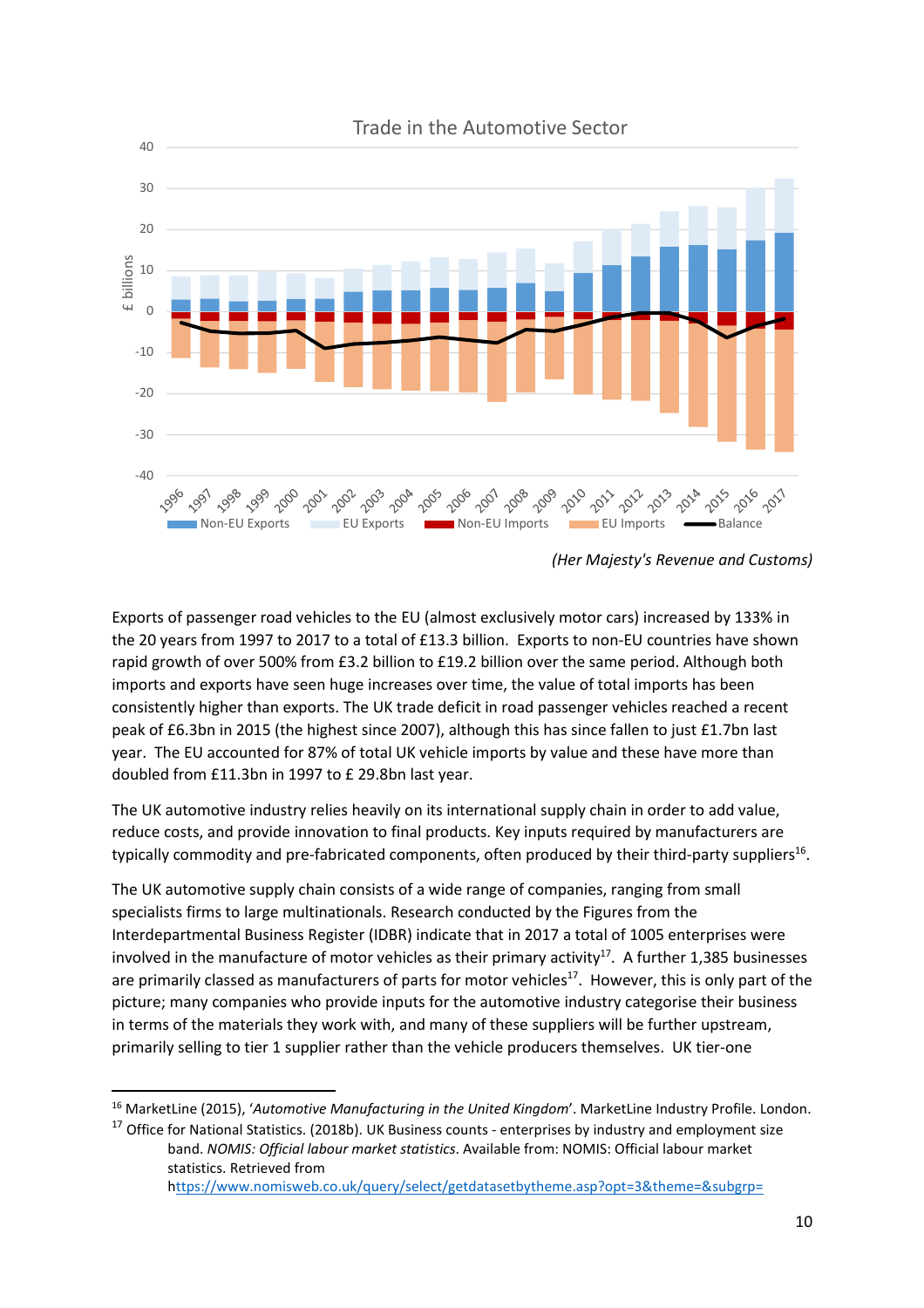companies are importing a large proportion of their inputs, including metals, plastics, glass and other products that are categorised elsewhere in trade statistics.

One fruitful official data source available are the input-output tables published by the ONS. The published figures pertain to the "manufacture of motor vehicles, trailers and semi-trailers". Clearly this encompasses a significantly broader range of production than simply the automotive sector. It includes commercial vehicles and all parts used by road vehicles (including engines). As the detailed information necessary for I/O tables takes some time to collect, they are published some way in arrears. Nevertheless, they remain instructive.

The entire sector used £36bn of inputs in 2014, of which almost exactly half was imported (see Figure 2). Of that portion sourced domestically, by far the largest component (£3.5bn) was services provided by the "wholesale and retail trade of motor vehicles, including repair". This sector is unlikely to be affected by Brexit – even in the most extreme scenarios, automotive companies will need to maintain dealer networks in the UK. Other technological changes (and an increasing desire to complete purchases online) are much more likely to reduce this over time.

### **Figure 2**



The Wider Supply Chain for Manufacturers in the Motor Vehicle Sector

The second and third largest components were other wholesale trade (which includes the wholesale of machinery, equipment and supplies) and fabricated metal products (at £2.2bn and £2.1bn respectively.

Components from other companies in the sector were also significant (£1.5bn), but rubber, electricity and financial services were also significant suppliers to the sector (at over £1bn apiece). Beyond this, a plethora of both manufactured goods (iron and steel, other metals, petrochemicals, wood, paints and dyes et al.) and services (computer services, management consultancy and many others) are used by the sector. In short, supply chains are long and complex and heavily weaved into areas of the British economy where one might not initially expect them. From this £36bn of inputs, the sector generated a further £13.2bn of value-added, of which over two-thirds was paid out to employees in the form of wages.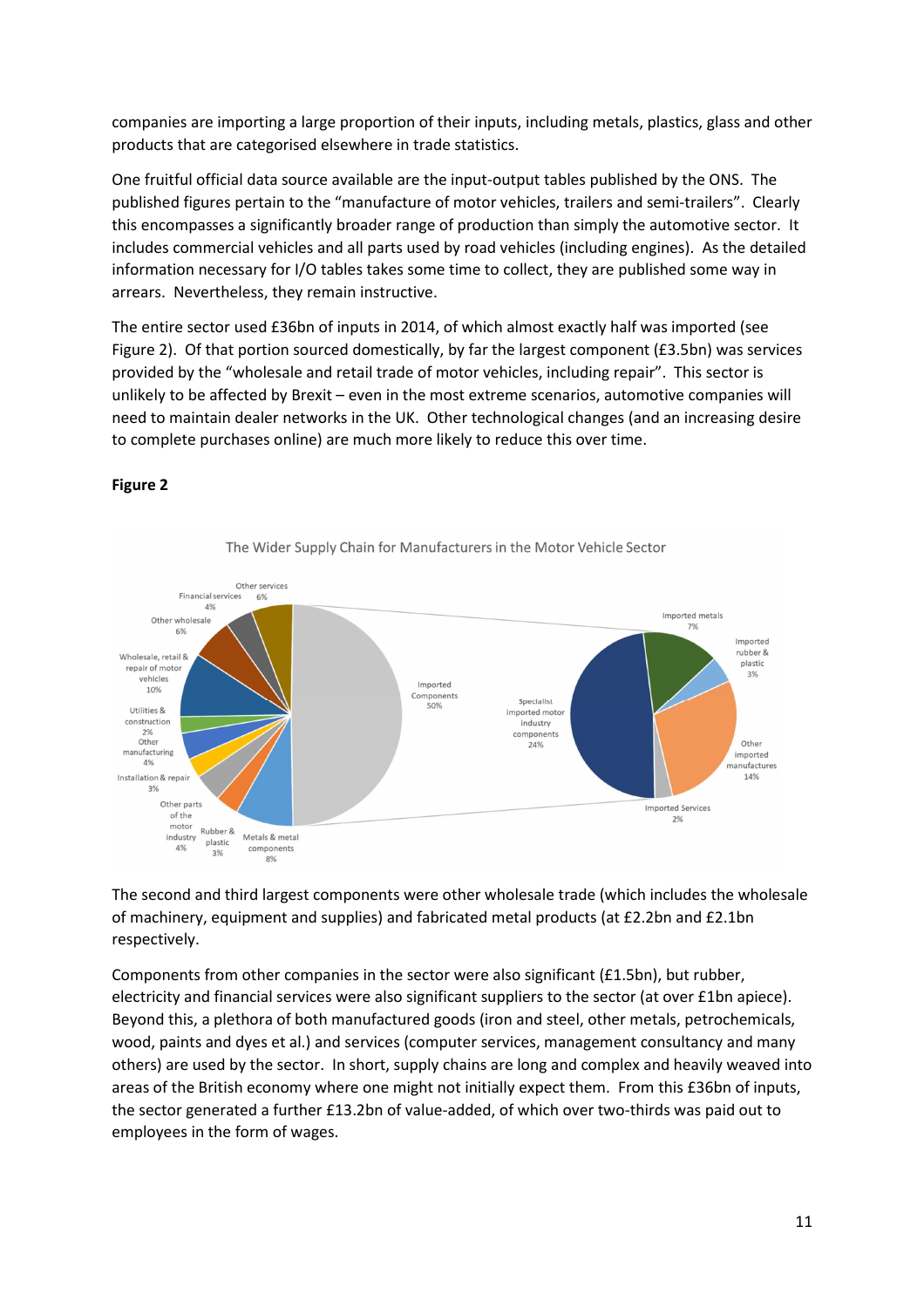# Profile of aerospace

# **Figure 3**

l



The UK's aerospace industry has been a notable industrial success in recent years, doubling in size since the mid-1990s<sup>18</sup> as depicted in Figure 3. Growth has been particularly rapid since the global financial crisis, growing by over 50% since 2007, compared to just 14% for the economy as a whole. This has rendered it one of the most successful sectors of the UK economy in recent years and a rare "good news" story over the past decade. The closely related sector, "repair and maintenance of aircraft" has also grown more rapidly than the UK as a whole and the two now contribute almost £10bn to the UK economy<sup>18</sup>.

The aerospace industry is significantly more spatially diffuse than some others (e.g. automotive, which is clustered in the West Midlands or finance, which is clustered in central London). Nevertheless, certain concentrations are notable. In the context of the Midlands, by far the largest of these is in Derby, where some 16,000 manufacturing jobs are clustered (out of a total of 26,400 in the Midlands)<sup>19</sup>, many of which are directly related to the presence of Rolls-Royce.

Elsewhere, a significant number of jobs (approximately 1000 positions) are located in Wolverhampton, reflecting the longstanding presence of several companies, including Collins Aerospace (formerly UTC), HS Marston and Moog. This cluster extends into Staffordshire (which hosts a further 500 jobs), which is unsurprising given the location of the i54 site. Most repair and maintenance of aircraft in the West Midlands takes place in Birmingham and Solihull, probably reflecting proximity to region's primary international airport.

The aerospace sector accounted for 4.3% of the UK's goods exports in 2018, making it a significant exporting industry (Her Majesty's Revenue and Customs, 2018). It is also an industry in which the UK runs a trade surplus. Aerospace trade has grown dramatically in recent years. Civil aviation is closely related to the defence sector with a number of critical components being classified as "dual use". As

<sup>&</sup>lt;sup>18</sup> Office for National Statistics. (2018a). Second estimate of GDP: October to December 2017.

<sup>19</sup> Office for National Statistics (ONS) (2019), '*Business Register and Employment Survey*'. Accessed on 2nd January 2020 at

https://www.nomisweb.co.uk/query/construct/summary.asp?mode=construct&version=0&dataset=189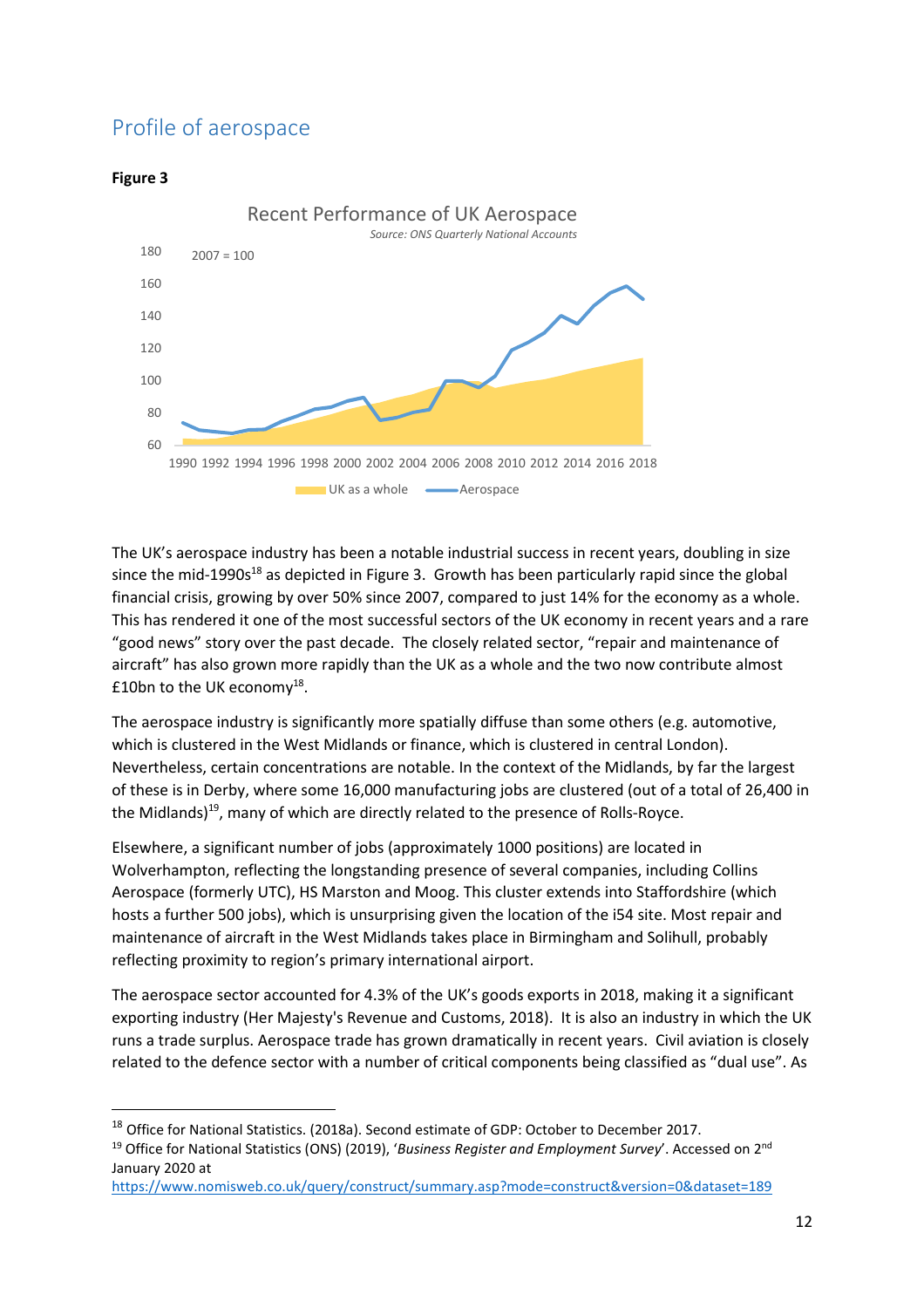a result, trade is comparatively heavily regulated. On the civil side, safety is paramount with extremely tight specifications.

The sector has long been international in nature, although for large players, politics and perceptions of national security can play a role as large as (or even larger) commercial imperatives in determining locations and trade patterns. In the British context, the sector is heavily integrated in European supply chains with components criss-crossing borders multiple times during the course of manufacture. According to HMRC, exports to the EU increased by around 550% between 1996 and 2017, whilst imports from the EU increased by some 250% over the same period (Her Majesty's Revenue and Customs, 2018).

This may reflect export of partial assemblies and jet engines as exports to the EU have grown substantially more strongly than exports to the rest of the world. As can be seen, the UK actually runs a trade surplus in aircraft and components with the EU accounting for a particularly large portion of exports in this trade category.



## **Figure 4**

l

As aerospace orders are typically extremely "lumpy", the UK's largest trade partners can vary substantially year to year, as shown in Figure 4. Aside from the EU, the US is also consistently a very large trade partner with both a large and sophisticated network of aerospace manufacturers of its own and is a huge market for jet engines.

Within Europe, France and Germany are consistently the UK's largest trading partners. A significant chunk of this almost certainly reflects the fact that final assembly of many Airbus aircraft occurs in France. Similarly, the fact that over half of Airbus' annual output of the A320 family of aircraft is from Hamburg-Finkenwerder in Germany<sup>20</sup> is likely to account for a significant portion of UK

<sup>&</sup>lt;sup>20</sup> Airbus SE. (2018). Airbus in Germany. Retrieved from: http://www.airbus.com/company/worldwidepresence/germany.html.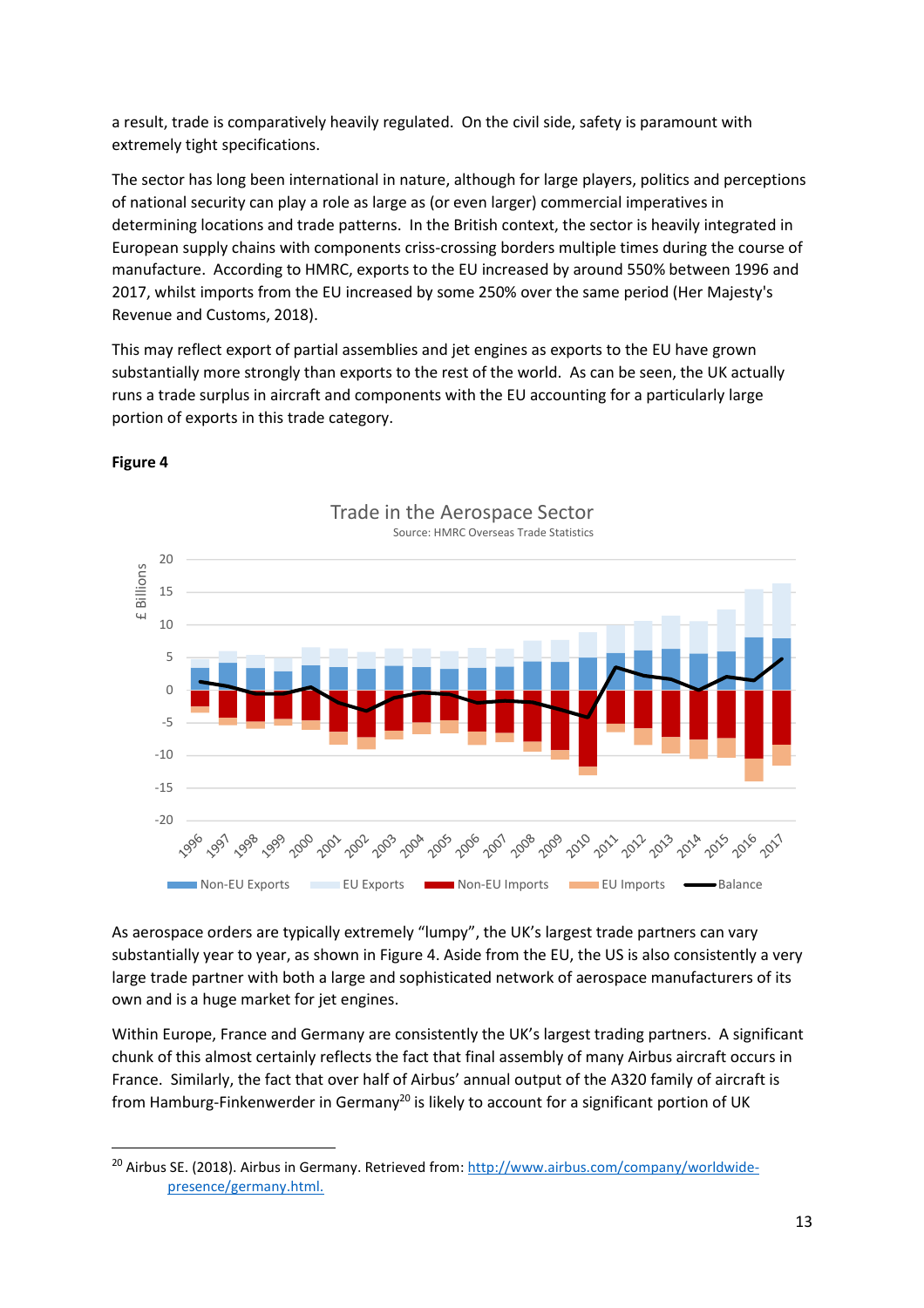aerospace exports to that country. In recent years, imports from Spain and Italy have increased dramatically, again probably due to their growing relevance to the aerospace supply chain (particularly for Airbus).

Moreover, the UK sector is concentrated on certain key specialisms, particularly wings, engines and fuselages<sup>21</sup>.

## **Figure 5**

l



The Wider Supply Chain for Manufacturers in the Aerospace Sector

As demonstrated above in Figure 5, the aerospace sector has an impact on a wide variety of parts of the economy. Over 40% of all intermediate purchases made by the sector are imports and of these a majority relate to specialist components. According to figures from the Inter-Departmental Business Register (IDBR), around 80% of enterprises in the sector employ fewer than 10 people<sup>22</sup>.

In general, many of these micro companies provide specific services to much larger firms (often outsourced). Whilst small firms may account for the bulk of enterprises in any given sector, the general pattern is for a large proportion of total value to be added by large firms. In fact, one standout feature of the aerospace industry in the UK is the number of very large firms (250+ employees).

<sup>21</sup> Business Energy and Industrial Strategy Committee. (2018). *The impact of Brexit on the aerospace sector*. https://publications.parliament.uk/pa/cm201719/cmselect/cmbeis/380/38002.htm

<sup>&</sup>lt;sup>22</sup> Office for National Statistics. (2018). UK Business counts - enterprises by industry and employment size band. *NOMIS: Official labour market statistics*. Available from: NOMIS: Official labour market statistics. Retrieved from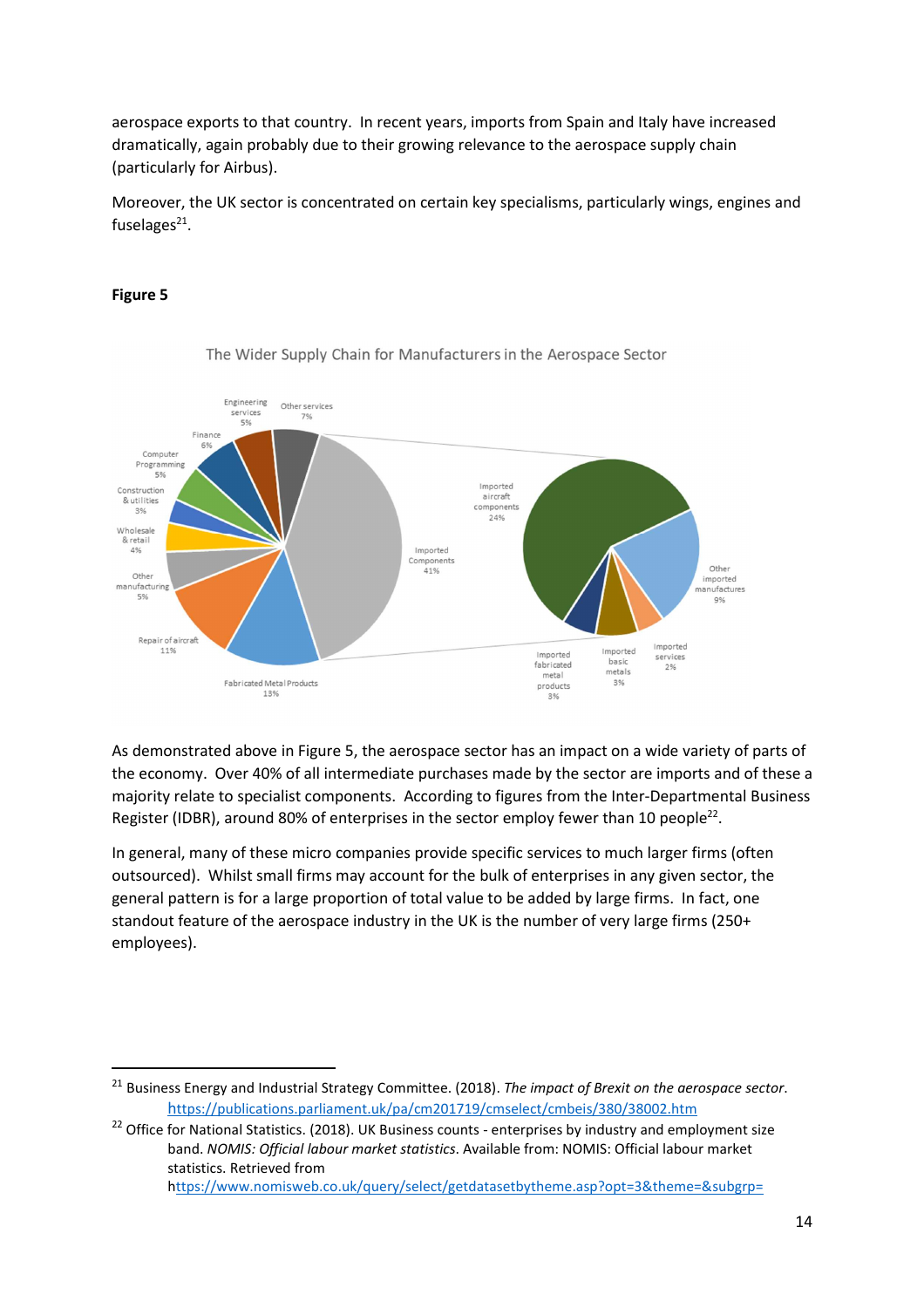The aerospace sector is a critical contributor to R&D in the UK, spending over £1.9bn in 2016<sup>23</sup>. In 2016 it made up 8.6% of total business R&D expenditure in the UK behind only pharmaceuticals and the automotive industry<sup>23</sup>. Moreover, compared to other sectors, a greater proportion of its R&D expenditure is "applied" in the sense of having direct commercial application. Indeed, the aerospace sector makes up around one-eighth of applied business R&D. As such, it is an excellent counterexample to the claim that the UK fails to commercialise innovation.

In contrast to the pharmaceutical and automotive sectors, a substantial majority of R&D is undertaken by UK-owned enterprises, although it is possible that a significant chunk of this is related to defence. Nevertheless, foreign-owned enterprises committed a substantial £750m to business R&D in the sector. In addition to this, the sector has benefitted significantly from EU R&D funding. The UK has secured some 15% of funds thus far available for the transport sector under the EU's Horizon 2020 programme and aerospace alone benefits to the tune of  $£100m<sup>24</sup>$ .

As with any internationally-facing industry, the aerospace sector relies intensely on its international supply chain in order to add value, provide product innovation and ensure rigorous quality benchmarks are met. Key inputs include pre-fabricated components and complex assemblies. Like the automotive and rail sectors, the supply chain consists of a complex array of players from tiny specialists to huge transnationals. Whilst cost is inevitably an important consideration, safety and quality benchmarks are overwhelmingly important. Reducing external noise in order to help airports meet stringent limits is another regulatory factor that matters for aerospace in a way that simply does not exist in other industries.

Although the UK remains a major player in the global aerospace industry, with an enviable record of productivity growth, skills shortages are a notable concern. These are particularly concentrated in the high-skilled design & engineering and R&D sectors, where around one third of companies are not confident they can access specific skills<sup>25</sup>.

There is also a notable shortage of production and assembly workers as well as concerns around availability of staff specialising in data and analytics. Leaving the EU could make attracting and retaining skilled workers from other parts of Europe more challenging, with smaller companies likely to face particular issues in recruitment. Intra-company transfers are highly prevalent due to the cross-border nature of the aerospace industry. Airbus alone has around 600 EU27 employees working in the UK<sup>24</sup>.

Skills shortages are presently apparent in certain areas, including composites and damage and fatigue tolerance<sup>26</sup> (The Aerospace Growth Partnership, 2016). These are likely to grow in coming years without a fresh influx of trained and experienced engineers. A substantial proportion of the industry's workforce is over 45 and it is overwhelmingly male (The Aerospace Growth Partnership, 2016). Facilitating both graduate and non-graduate entry into the industry and attracting greater

 $\overline{a}$ 

<sup>&</sup>lt;sup>23</sup> Office for National Statistics. (2017b). UK business enterprise research and development. Retrieved from https://www.ons.gov.uk/economy/governmentpublicsectorandtaxes/researchanddevelopmentexpen diture/datasets/ukbusinessenterpriseresearchanddevelopment

<sup>24</sup> Business Energy and Industrial Strategy Committee. (2018). *The impact of Brexit on the aerospace sector*. https://publications.parliament.uk/pa/cm201719/cmselect/cmbeis/380/38002.htm

<sup>25</sup> ADS Group. (2017). *UK Aerospace Outlook Report 2017*. https://www.adsgroup.org.uk/facts/uk-aerospaceoutlook-report-2017/

<sup>26</sup> The Aerospace Growth Partnership. (2016). *Means of Ascent: The Aerospace Growth Partnership's Industrial Strategy for UK Aerospace 2016*. https://www.theagp.aero/wpcontent/uploads/sites/9/2016/07/Means-of-Acscent-2nd-Edition-LoRes-02-08-16.pdf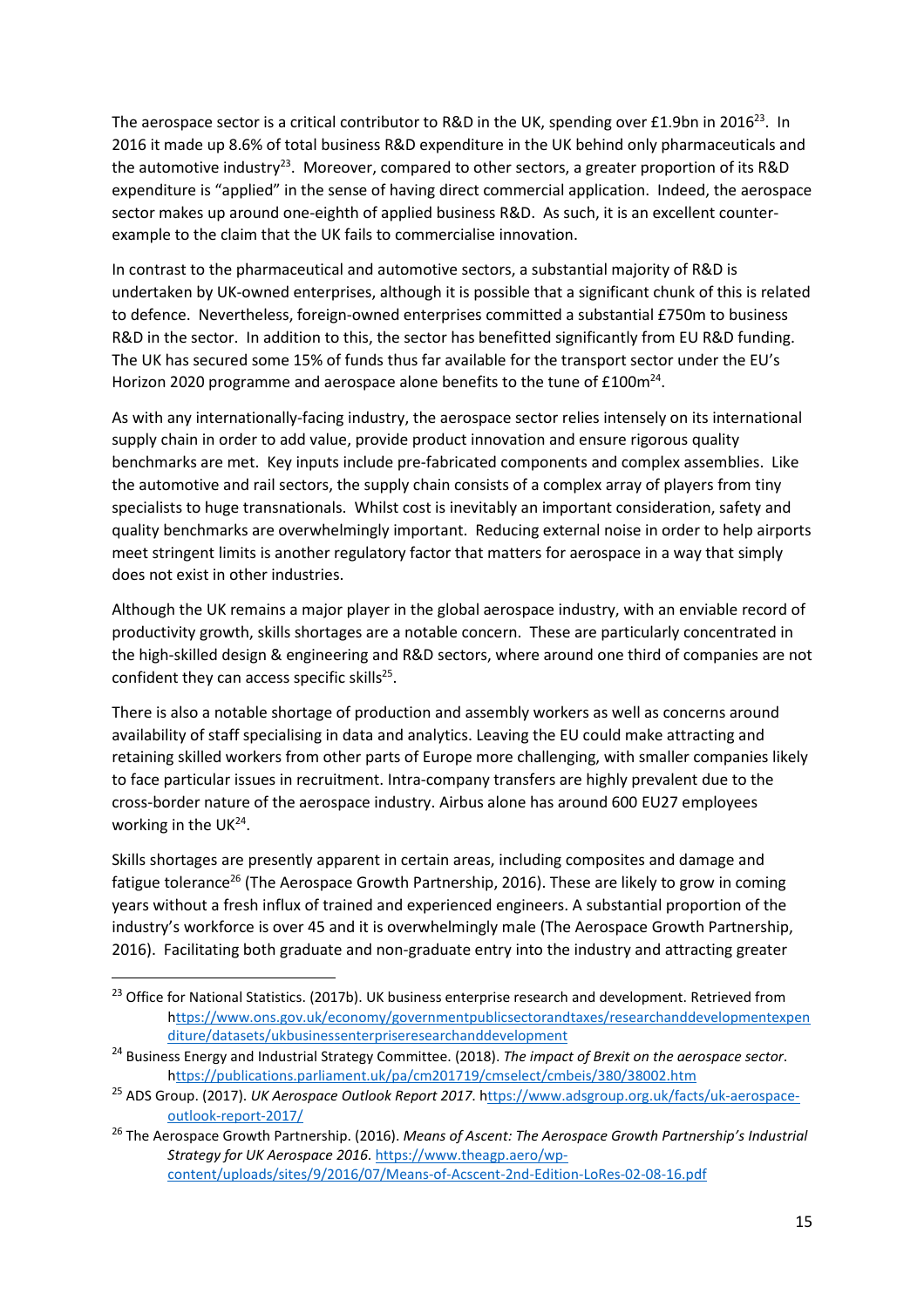numbers of women into the field will be crucial in order to alleviate skills shortages in the medium term. Up-skilling and retraining will also prove crucial, particularly to meet more immediate challenges (such as the loss of European labour).

Interestingly, whilst the state of technical education in the UK has long been criticised as lagging behind its continental counterparts, the aerospace sector has dramatically increased its provision of apprenticeships. Whilst in 2009 only 15% of companies in the sector provided apprenticeships, by 2015, this had risen to 62%.

In the sections that follow, we further consider how companies make supply-chain decisions in the sector, before turning to recent developments in the sector in the wake of the Brexit vote. We then introduce the findings of our own survey research on senior managers in the automotive industry in the UK who have some "ownership" of the issues raised by Brexit, before concluding with supply chain and wider policy (transport, infrastructure etc.) implications for the sector.

# Understanding the impact on the supply chain: issues for practitioners and regional policymakers

Within discussions regarding the status of the UK transport manufacturing sector, and most notably the automotive industry, the possible impact of Brexit on supply chains has assumed particular urgency for analysis by academics and practitioners alike. For UK manufacturing, the most likely impact of Brexit is that costs will increase. This is because the UK Government's withdrawal agreement with the EU only maintains the current status quo ante in a transition period due to expire at the end of December 2020 (although there is the option of an extension, if both parties agree by the end of June 2020). Given that it is unlikely that any comprehensive new trade agreement will be finalised in this time, the distinct prospect emerges of either an abrupt exit from the EU Single Market and Customs Union area and reversion to World Trade Organisation thirdcountry status, or a minimalistic 'bare-bones' Canada style deal that just eliminates most tariffs.<sup>27</sup>

The costs of a "no deal" exit at the end of 2020 are generally deemed by analysts to be considerable, with the National Institute for Economic and Social Research (NIESR), for example, predicting that the withdrawal agreement negotiated by the Johnson government would lead to the UK economy being 3.5% smaller than it otherwise would have been by staying in the EU, in the long-run<sup>28</sup>. This could occur directly in the form of customs and excise duties.

For the auto industry, In the event of "no deal" at the end of 2020, a hard Brexit – taken as 10 per cent tariffs applied at the port of entry on the landed price of UK-made vehicles when they arrive in the EU – would hit EU demand for UK-made vehicles.

Ian Henry of AutoAnalysis (and Visiting Professor at CBS) forecasts additional costs of at least £3bn just in tariffs to UK output and far more when non-tariff barriers are added in: "we calculate that 1.5m vehicles would be lost from otherwise expected UK production from 2020 through to 2024; and, taking into account the different mix of vehicles involved, from Opel Astras through to Rolls

 $\overline{a}$ 

<sup>28</sup> https://www.niesr.ac.uk/sites/default/files/UK%20Economy%20Press%20Release%20- NIER%20No250%20November%20-%20Embargoed%20till%2000.01%20Wednesday%2030%20October.pdf accessed November 18th 2019.

<sup>27</sup> Bailey, D, A de Ruyter, N Fowler and J Mair, (2020) eds., '*Carmageddon? Brexit & Beyond for UK Auto'*. Bite-Size Books.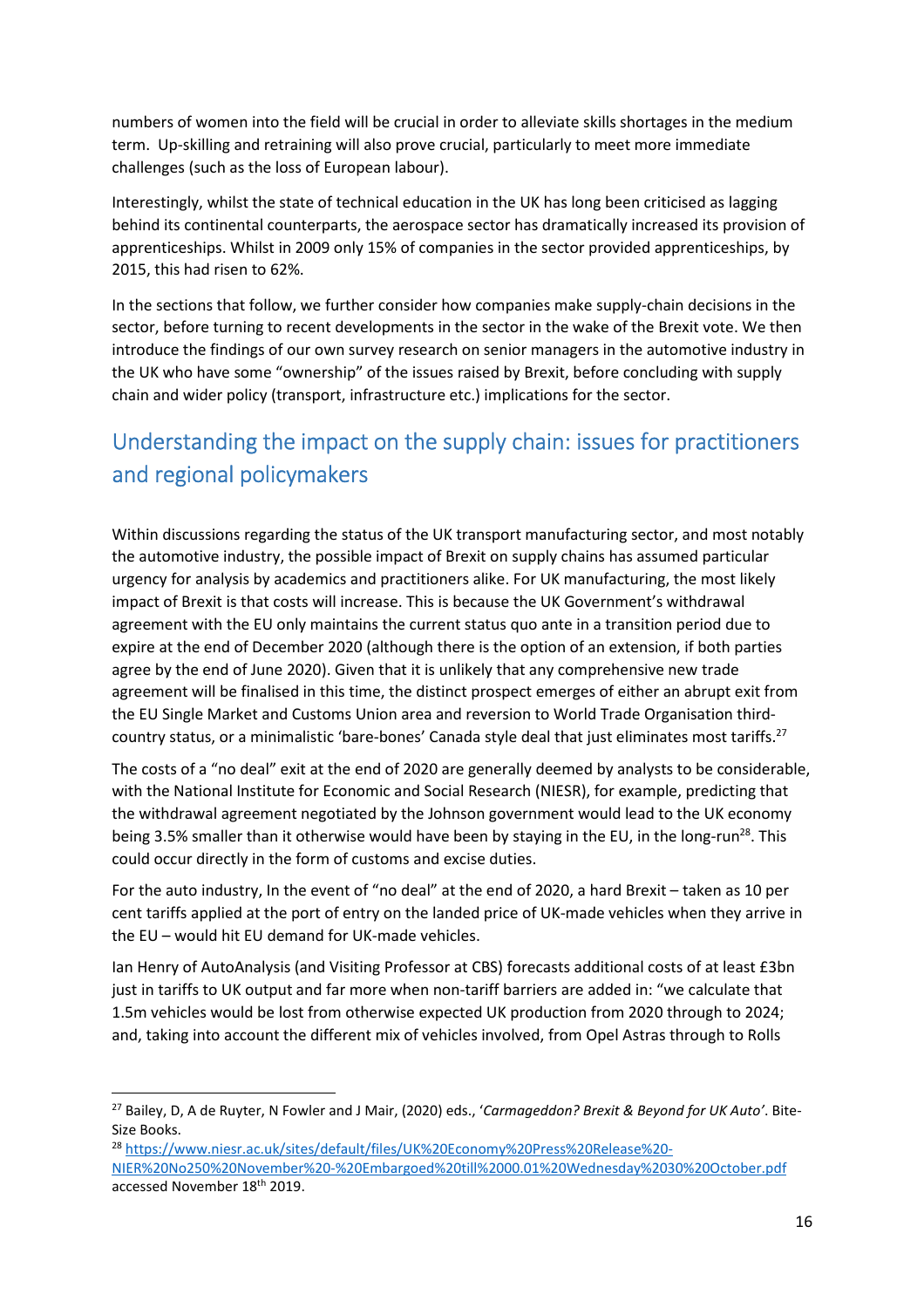Royces, the loss of economic value at the factory gate would be nearly £43bn, or more than £8bn a year on average.<sup>29</sup>

"*£3bn in additional costs a year and £8bn a year in lost economic value creation are sums which any industry would struggle to bear unscathed. Given the global headwinds battering UK vehicle production, we can expect further major challenges for this once thriving, but now troubled, sector*" he says.

Longer term, in the event of "no deal" at the end of 2020 the loss of models made in the UK could see output in the latter part of the next decade being 500,000 units lower per year than in a basecase scenario of managed deal and orderly Brexit say Justin Cox and David Oakley of LMC Automotive. That would take output down to levels not seen since the global financial crisis with a big hit to jobs in assembly and the supply chain.

PSA has already indicated that "no deal" would see no investment at Ellesmere Port to make the new Astra model. And while "no deal" would be especially damaging for UK auto, the form of trade deal done with the EU will still be critical, as David Bailey (a co-author of this report) has noted recently:

"*Whilst 'No Deal' is seen by many in industry as highly damaging, even a limited trade deal that simply eliminates most tariffs – of the sort envisaged in the latest political declaration – could still cause severe headaches for industry given issues of regulatory divergence and through the UK being outside the EU Customs Union*." <sup>30</sup>

Beyond the immediate impact of the trading relationship, another potential impact of Brexit could be on human resources. EU skilled workers currently working in the UK could return to the EU should Freedom of Movement be rescinded – which in turn could exacerbate skills shortages in key sectors. In addition, some companies could close down UK branches due to shrinkage of the market, or even relocate their plants or/and R&D centre to other (EU) countries. Finally, inbound FDI to the UK could also decrease due to the loss of Single Market membership $31,32$ .

In response to the potential impacts of Brexit, conventional approaches to supporting the supply chain have been to emphasise increased resilience. As such, it is argued that enhancing supply chain integration could help to build up a higher resilient capability. With information sharing, the "bullwhip effect" - defined as the distortion of demand information as one moves upstream in the supply chain, causing severe inefficiencies within the whole supply chain<sup>33</sup> - could be minimalised and companies would be able to make proper responses to different situations with enough evidence as support. In addition to integration, it has been argued that the implementation of lean

 $\overline{a}$ 

<sup>&</sup>lt;sup>29</sup> Bailey, D, A de Ruyter, N Fowler and J Mair, (2020) ed.s, Carmageddon? Brexit & Beyond for UK Auto. Bite-Size Books.

<sup>&</sup>lt;sup>30</sup> Bailey, D, A de Ruyter, N Fowler and J Mair, (2020) ed.s. Carmageddon? Brexit & Beyond for UK Auto. Bite-Size Books.

<sup>31</sup> Bailey, D. and De Propris, L. (2017), 'Brexit and the UK Automotive Industry', *National Institute Economic Review*, 242 (1): R51-R59.

<sup>&</sup>lt;sup>32</sup> Dhingra, S., Ottaviano, G., Sampson, T. and Van Reenen, J. (2016), 'The impact of Brexit on foreign investment in the UK', BREXIT 2016, 24.

<sup>33</sup> Costantino, F., Di Gravio, G., Shaban, A. and Tronci, M. (2013), 'Exploring the bullwhip effect and inventory stability in a seasonal supply chain', *International Journal of Engineering Business Management*, 5: 23.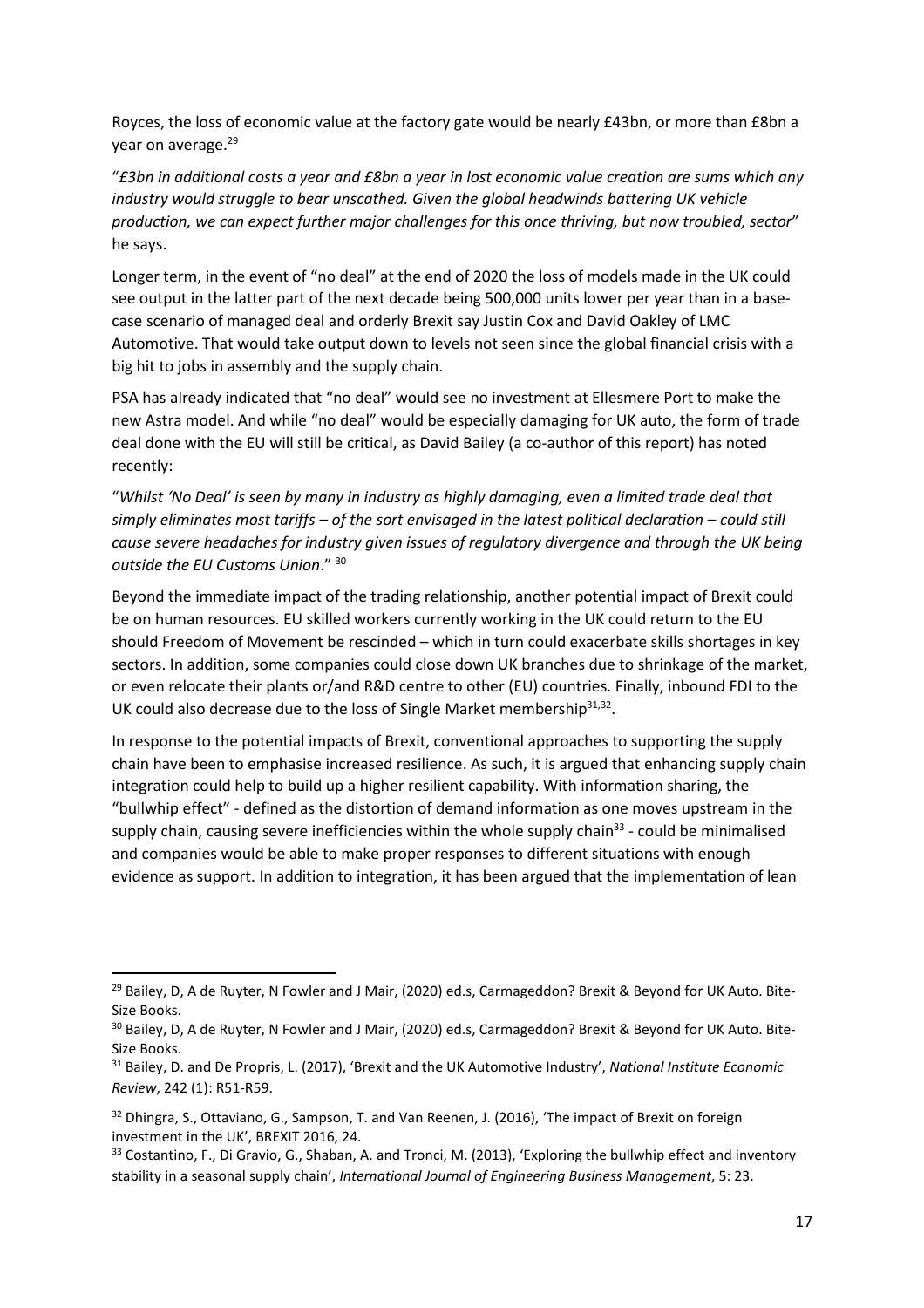principles of production, or supply chain segmentation<sup>34</sup> could comprise other approaches to enhance resilience.

Alternatively, the additional costs arising from Brexit could result in supplier re-evaluation as firms seek to optimise existing supply chains and hence prepare for the supplier "earthquake" that could be brought about by Brexit. When re-evaluating current suppliers, the total cost of ownership (TCO) could be one framework to help companies in choosing between suppliers. Some suppliers might be able to provide a lower price. However, if they are far away from the UK, then lengthy transportation times and low flexibility of changes could result in additional costs. Therefore, local suppliers might be able to provide a cheaper total cost to OEMs, even if their costs of production are higher. As such, a TCO approach might result in companies seeking to "re-shore" operations to the UK in the event of a hard Brexit<sup>35</sup>.

Finally, new technology development and implementation could be another approach whereby companies could build up a long-term sustainable and stable supply chain which would be less exposed to an unfavourable external environment. For example, 3D printing technology, a feature of "Industry 4.0", could provide an innovative approach to production - which has been widely used in aerospace industry<sup>36</sup>. 3D printing could also help to enhance the vertical integration of production, as a result, the tiers of suppliers could be reduced<sup>37</sup>. Hence, supply chains could become simpler and thus enhancing the capability to against urgent change of external environment.

However, none of these potential business responses takes place in a spatial vacuum and the logistics implications of any particular supply chain response are considerable – both for the businesses affected, and for policy makers concerned with the wider ramifications for the ability of regional infrastructure to cope with any alteration to the operations and logistics of firms responding to any Brexit shocks. The responses described above could entail changes in the route of transport or mode of transport – or both, depending on the situation facing any particular business. Smallscale niche producers such as Aston Martin in the Midlands, for example, have stated that they would look to airfreight in parts and components in order to overcome any disruptions at ports and the Eurotunnel<sup>38</sup>. However, even if they did this, this could only be a short term solution as it would be uneconomic as a long-term policy.

As such, for landlocked regions such as the West Midlands, these concerns take on particular saliency for planners and policymakers, as disruptions arising elsewhere (namely the south-east of England) could have cumulatively negative knock-on effects as firms operating in the region have to contend with congested transport routes that pass around (typically via the M25) heavily-populated areas such as London. For regional planners then, connectivity (both in the physical and digital sense) is key; and any Brexit disruption might well incur a cost in terms of the need to upgrade

l

<sup>34</sup> Safonovs, R. and Upadhyay, A. (2017), 'Is your Brexit supply chain resilient enough? The British footwear manufacturers' perspective', *Strategic Direction*, 33 (11): 34-36.

<sup>35</sup> Godsell, J., Ignatius, J., Karatzas, A., King, J., Li, D., Moore, J. (2017), '*Realities of Reshoring: A UK Perspective*'. Coventry: WMG, University of Warwick.

<sup>36</sup> Joshi, S. and Sheikh, A. (2015), '3D printing in aerospace and its long-term sustainability', *Virtual and Physical Prototyping*, 10 (4): 175-185.

<sup>37</sup> Berman, B. (2012), '3-D printing: The new industrial revolution', *Business Horizons*, 55 (2): 155-62.

<sup>38</sup> Pitas, C. (2019), 'Exclusive: Aston Martin triggers contingency plans for no deal Brexit', *Reuters*. Accessed on 2<sup>nd</sup> January 2020 at: https://uk.reuters.com/article/uk-britain-eu-astonmartin-exclusive/exclusive-astonmartin-triggers-contingency-plans-for-no-deal-brexit-idUKKCN1P114N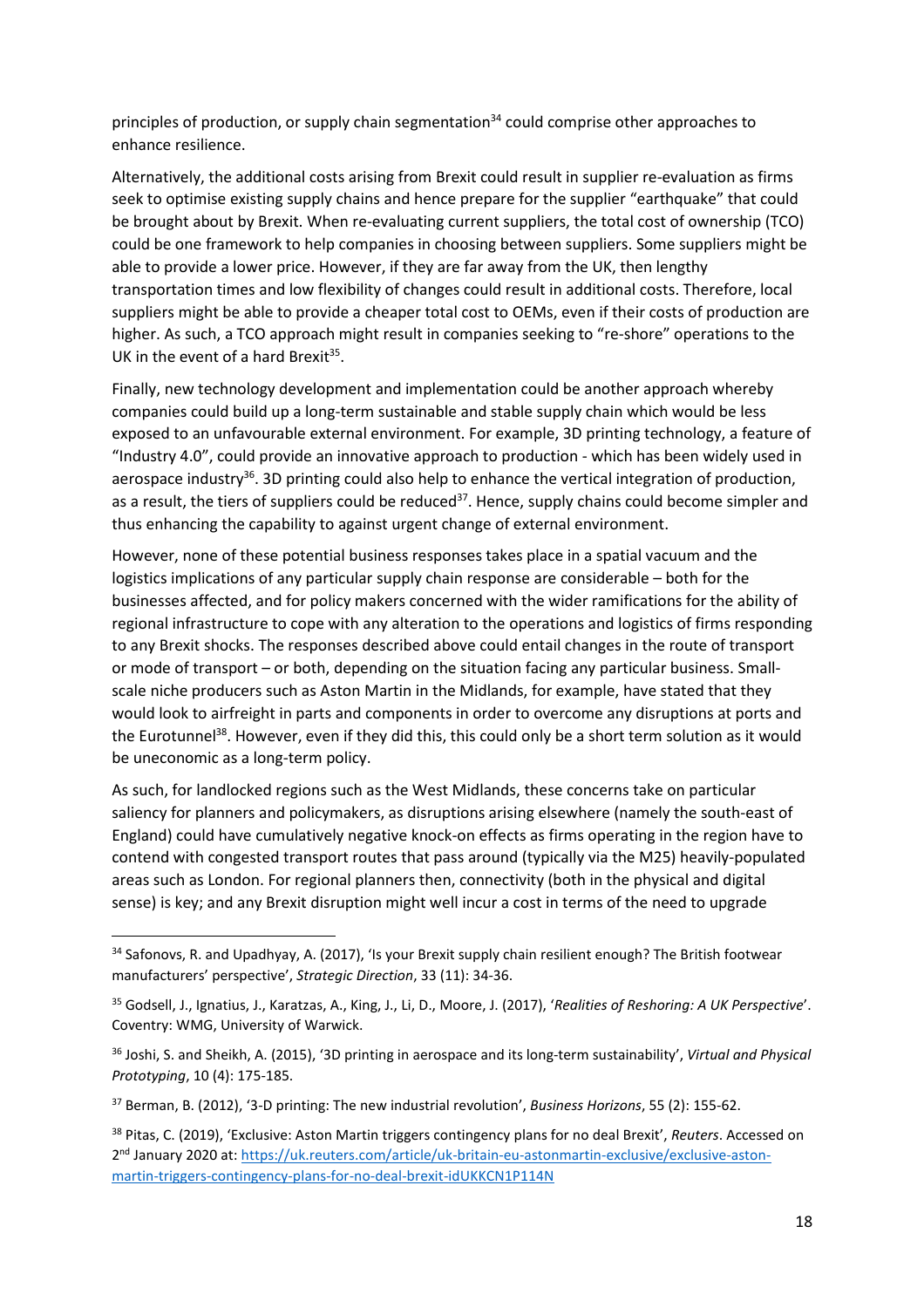infrastructure, be it in terms of broadband coverage, or upgrading a major east-west road link such as the A5 or the A14. There are in turn implications for regional governance arrangements in terms of ensuring that current governance structures enable sufficient place leadership to ensure a rapid, coordinated response to any regional shocks.

That said, in contrast to understanding the exposure to Brexit at the macro-regional level for particular sectors (notably, for example, the work of Chen et al.<sup>39</sup>), there has been virtually no work done on having a micro-understanding of the nature of the supply chain and related logistics issues for the sector at a regional level. Evidence at a micro-level is partial and fragmentary at best. Kerridge<sup>40</sup> cites a 2015 Institute for Government study that list lorry movements for most major ports in the UK; with the predominance of Dover and the Eurotunnel being all too manifest.

However, they shed no light on the nature of movements within the UK, or breakdown between inward and outward traffic. All too often, it is simply assumed that the sector has made adequate preparations for Brexit, and beyond expediting inward traffic through ports no further consideration is given to logistics issues. Indeed, it is widely assumed – particularly in UK Government circles that companies *are* preparing for Brexit as part of normal risk management and contingency planning exercises.

However, evident from previous research undertaken by the authors during 2018<sup>41</sup> is that even the large OEMs in the region (e.g., Jaguar Land Rover) lack adequate knowledge of their supply chain, for example:

"*We have a very strong understanding of who our suppliers are at Tier 1 and then direct to Tier 2, and visibility…. that means we worked with that supplier for the engineering, but we don't own the commercial relationship, it goes through a Tier 1. Beyond that, we don't really have much knowledge of who our suppliers are and where the parts come from, and therefore, we don't have a working group at the moment with our suppliers, it's every person for themselves*". (Senior Procurement Manager, large OEM);

OR, on the "understanding" of suppliers:

l

"*Many of them are quite small business with very limited resources, and don't really think through the strategies in in much depth, I mean, they just know that somebody gives them an order and they fulfil it… and some of them are very simple businesses and many of them aren't even on, you know, on shore in the UK they...they will be simple businesses all over the world*." (Senior Procurement Manager, Tier 1).

Hence there was a manifest need for a more bespoke, granular analysis so as to enable the analysis of vital data that would help guide regional policymakers in terms of logistics issues pertaining to ensuring supply chains can mitigate the disruption arising from Brexit. In particular, the research sought to understand the exposure of suppliers to any particular individual Original Equipment Manufacturer (OEM) in terms of revenue/turnover sources.

<sup>&</sup>lt;sup>39</sup> Chen, W., Los, B., McCann, P., Ortega-Argilés, R., Thissen, M., & van Oort, F. (2018), 'The continental divide? Economic exposure to Brexit in regions and countries on both sides of The Channel', *Papers in Regional Science*, 97 (1): 25-54. <sup>40</sup> Kerridge, M. (2018), 'The Impact of Brexit on the Transport Industry', *Logistics and Transport*, 4 (40): 35-42.

<sup>41</sup> Di Li, Shishank Shishank, Alex de Ruyter, Syed Ali, David Bailey, David Hearne, Sukhwinder Salh and Tom Leeson (2019), 'Brexit and the Auto Industry: understanding the issues for supply chain management'. In De Ruyter, A. and Nielsen, B. (eds.) (2019) '*Article 50 one year on: Evaluating Progress, Process and Impact*'. Emerald: Bingley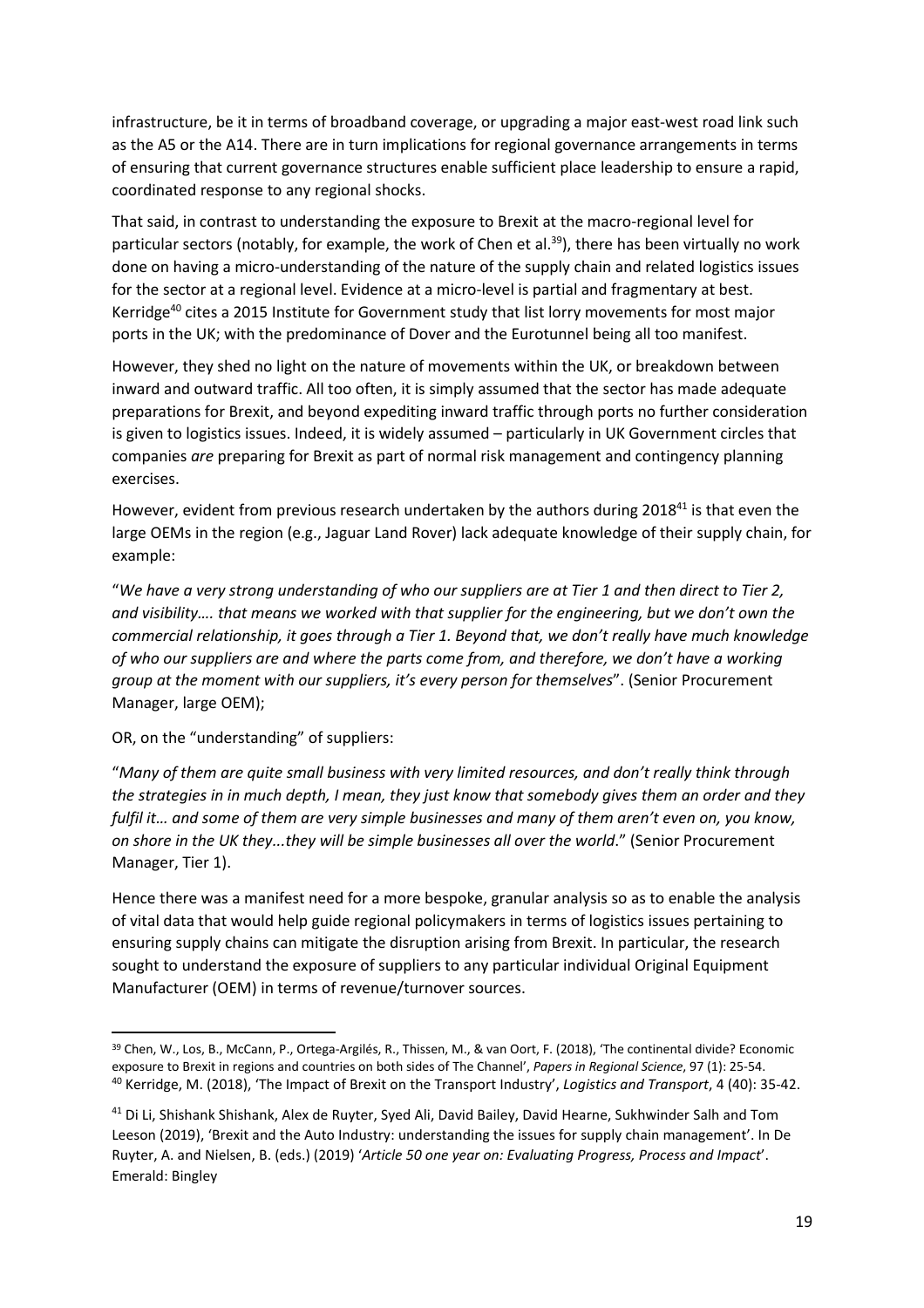Through this an understanding could be gained of the likely effect on turnover and employment for suppliers should a particular OEM engage in plant closure or otherwise downscale production at its plants. In addition, an understanding of sector logistics (in particular freight movements and mode of transport) could assist businesses and policymakers in devising strategies to find alternative transport solutions to these problems. Finally, an understanding of related HR and compliance issues could assist in the facilitation of more targeted policy approaches there.

# Methods used

Given the focus of the study on the transport manufacturing sector, a quantitative survey questionnaire (with some open-ended questions) was conducted. The supply chain mapping analysis presented in this article focusses on a dataset of respondents from transport component manufacturers and suppliers in automotive, rail and aerospace, who were asked for data on their turnover and how this divided between:

- The automotive, aerospace and rail sectors;
- Between major car companies, aerospace firms and manufacturers of rolling stock, and;
- And between local, Midlands customers, customers elsewhere in the UK, and customers in the EU and beyond.

Respondents were obtained via a number of methods, including direct mailings from sector from Drive Midlands and the Society of Motor Manufacturers and Traders (SMMT) and local chambers of commerce, direct canvassing and sourcing of participants at various networking events, direct emailing to personal contacts of the authors, and also via the use of a professional survey company, who used their network of partners and affiliates to contact sector firms on their databases to complete the survey (for which the average time to complete was approximately 10 minutes).

The survey questionnaire (see Appendix 1 for questionnaire template) specifically sought to assess: which of the rail, automotive and aerospace sectors respondents' firms operated in; the percentage turnover attributable to each of automotive, rail and aerospace; and for automotive, which OEMs accounted for a given percent of turnover; whether they imported and/or exported goods from the EU; what transport routes (e.g., trunk roads) were used in doing so; what ports/airports etc. they used for EU trade; and, a range of "Brexit exposure" questions relating to preparedness in terms of customs, VAT, HR, regulatory compliance, logistics and supply chain management issues. The survey also provided quite granular data (down to 5-digit SIC equivalent) on the specific industrial area that these firms operated in.

In terms of the profile of respondents, 234 completed responses were received in total. Of these, 25 were exclusively involved in aerospace manufacture; 59 were exclusively involved in automotive manufacture; 3 were exclusively involved in non-auto road vehicles; 32 were exclusively involved in rail manufacture; 27 were mixed manufacturers, and; 87 were freight/logistics firms. Of these, a majority of freight hauliers either were for aero manufacturers (58) or auto manufacturers. In terms of the geographic spread of respondents, this is depicted in Figure 6. Evident is a dominance of Birmingham City Council in terms of the number of respondents (though this should not obscure the importance of Solihull, or Coventry, Warwickshire or Telford as being the location for key OEMs such as Jaguar Land Rover).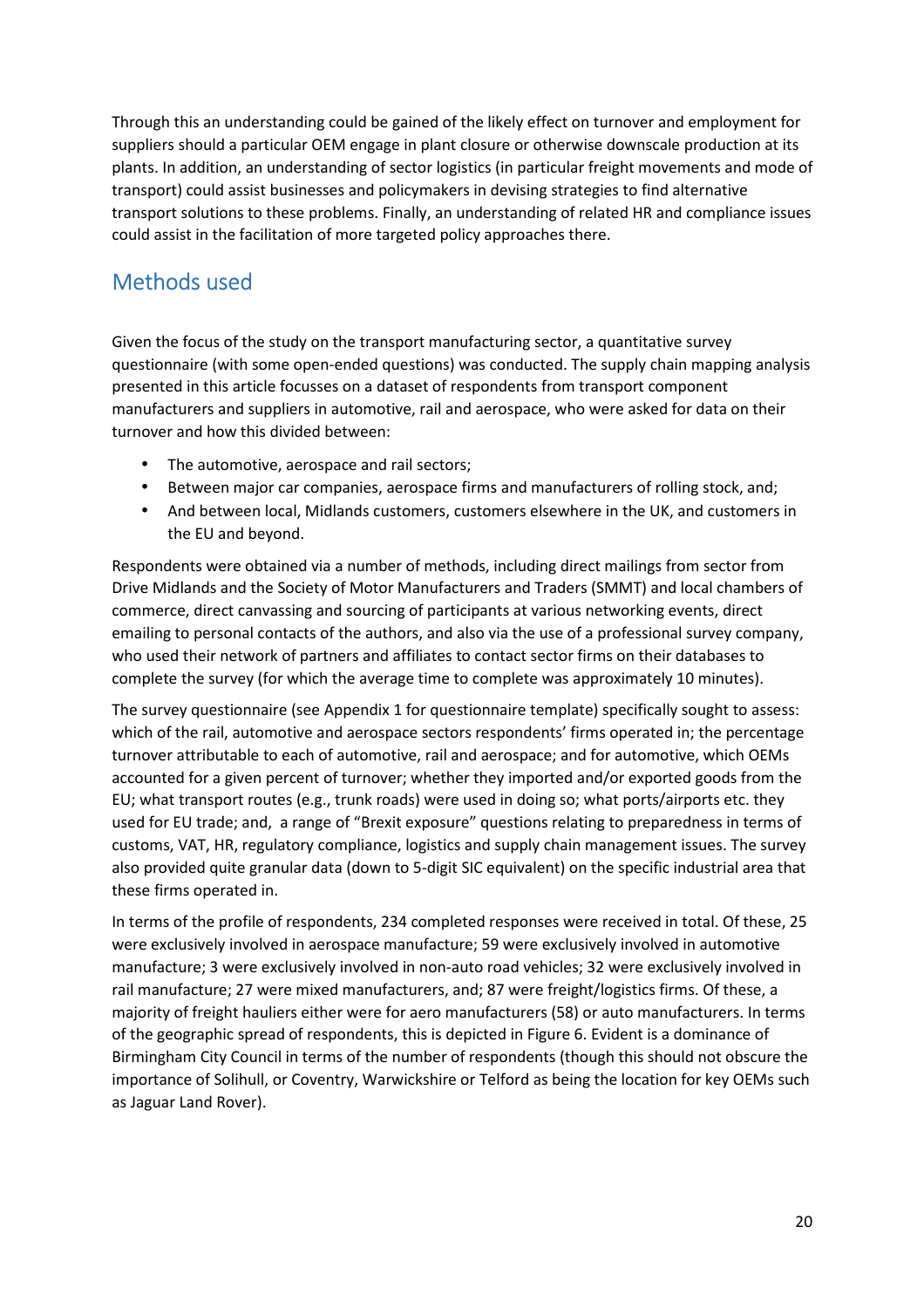#### **Figure 6: Location of respondents by Local Authority/County**



A breakdown of firm respondents by perceived position in the supply chain and employment size threshold is provided in Tables 3 and 4 below. For the firms in our sample, the average (mean) turnover reported was just under £500 million, though this is distorted by the presence of Jaguar Land Rover, with its reported turnover of £25bn. Within the sample, 22 firms reported a turnover greater than £1m per (estimated) employee, whilst the median turnover reported was £32.5 million. For automotive firms, the mean turnover reported (excluding JLR) approximately £170 million.

| <b>Tier</b>                           | <b>Exclusively auto</b> | <b>Exclusively aero</b> | <b>Exclusively rail</b> | <b>Exclusively other</b><br>road | <b>Mixed</b>   |
|---------------------------------------|-------------------------|-------------------------|-------------------------|----------------------------------|----------------|
| OEM <sup>*</sup>                      | 24                      | $\mathbf{1}$            | 14                      | $\mathbf{0}$                     | $\overline{4}$ |
| Tier 1                                | 18                      | 5                       | 10                      | $\mathbf{1}$                     | 10             |
| Tier 2                                | 12                      | 14                      | 11                      | $\mathbf{1}$                     | 13             |
| Tier 3+                               | $\overline{4}$          | $\overline{4}$          | $\mathbf 0$             | $\mathbf 0$                      | 3              |
| <b>Industrial</b><br>service provider | $\overline{7}$          | $\Omega$                | $\mathbf 0$             | $\mathbf{1}$                     | $\mathbf 0$    |

**Table 3: Manufacturers – position in supply chain** 

#### **Table 4: Manufacturers – size distribution**

| <b>Tier</b>      | <b>Micro (&lt;10</b><br>employees) | <b>Small (11-50)</b><br>employees) | Medium (51-<br>250) | Large<br>$(251 - 500)$ | V. Large<br>$(500+)$ |
|------------------|------------------------------------|------------------------------------|---------------------|------------------------|----------------------|
| OEM <sup>*</sup> | 3                                  | 3                                  | 10                  | 20                     |                      |
| Tier 1           | 1                                  | 10                                 | 15                  | 17                     |                      |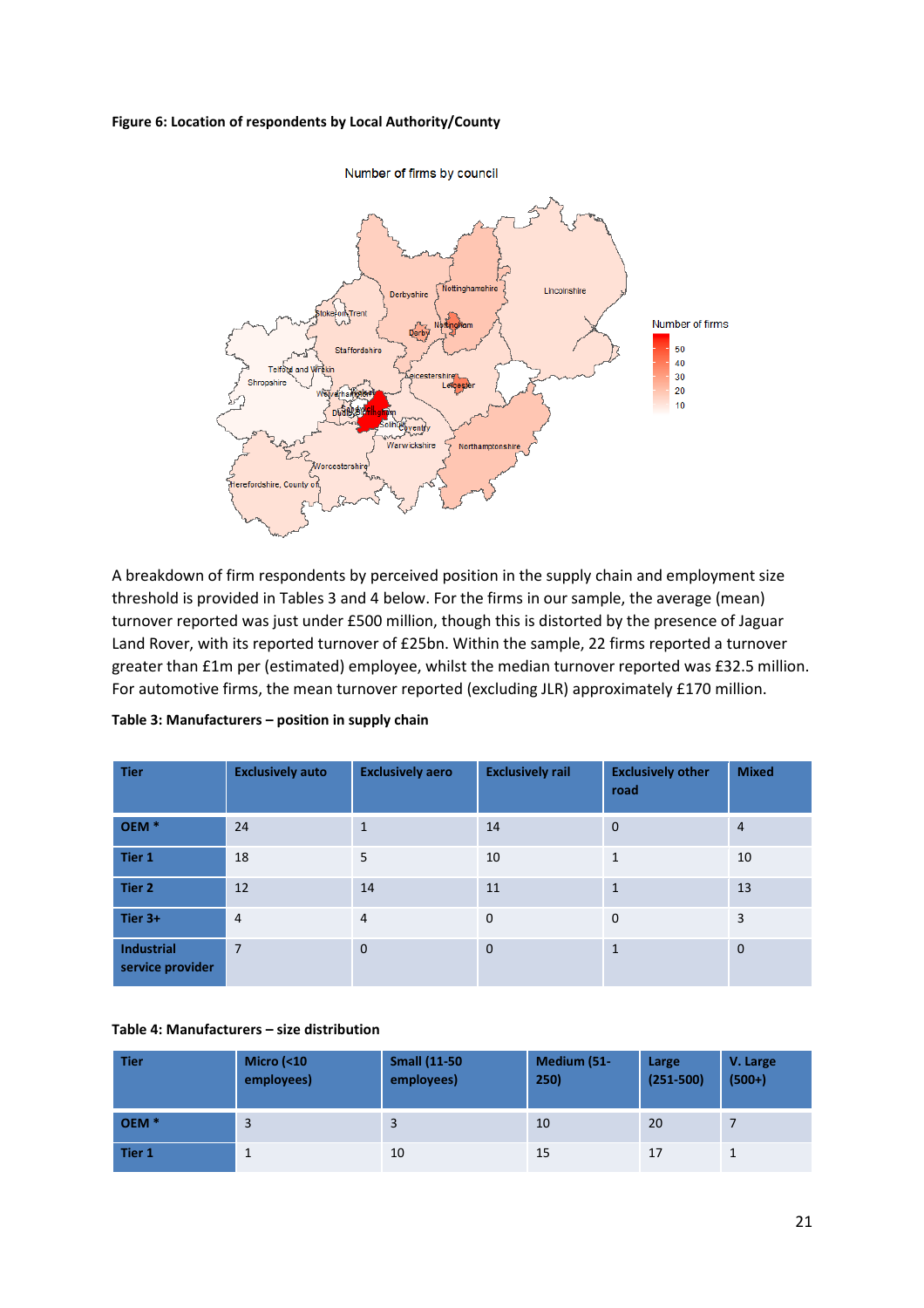| Tier 2                         | л.        | $\mathbf b$ | 15 | 26 |  |
|--------------------------------|-----------|-------------|----|----|--|
| Tier 3+                        | 0         |             | د  | ┙  |  |
| Industrial service<br>provider | $\vert$ 1 |             |    |    |  |

NB: OEM here is based upon respondents' self-identification. As such, the term will include Vehicle Manufacturers (as the recognised brands) but also those who make complete products such as machine tools.

NB: the number of employees is estimated as the mid-point of a range, so the true turnover per employee can be substantially higher or lower than that given. For example, in one case, a business has a turnover of £40,000 and reports 1- 10 employees. Since the mid-point of that is 5 employees, turnover per employee is calculated at £8000, which is implausibly low. However, if that business in fact only employs one person then the true turnover per employee is a much more reasonable £40k.

A further examination of the workforce revealed a high dependency on EU workers across the transport manufacturing sector. On average, 31% of the total manufacturing workforce accounted for by the survey (just over 60,000 people) was from the EU. However, this varied substantially by firm (and firm size), ranging from 32% for the very largest firms (500+ employees); 36% for large firms (251-500); 13% for medium firms (51-250), and 8% for small firms (fewer than 50 employees). Evident from some firms within the sample was what might be called an excessive reliance on EU workers, with one respondent reporting that over 80% of their workforce were from the EU. This one indicator of Brexit exposure reveals the fragility of the business model pursued by firms in the sector, explored further in the material that follows.

# **Findings**

In this section, we explore the supply chain by examining supplier average revenue/turnover dependence on a given Vehicle Manufacturer for automotive sector respondents; transport mode dependency for manufacturers' trade (imports and exports with the rest of the EU) and consequent Brexit exposure for respondents in the themes highlighted previously. In considering the material in this sector, the dominance of one vehicle manufacturer (JLR), with its £25bn turnover and 20,000+ workforce in the Midlands should be borne in mind.

## *Revenue and purchasing by Vehicle Manufacturers in the West Midlands and wider UK*

AutoAnalysis has developed a property set of information on purchasing policy and spend values at the European vehicle manufacturers, especially in the UK. This data has come from a variety of public sources (annual reports and company presentations) and from confidential interviews and consulting assignments. This detailed data is not for public dissemination, although the overall totals and percentages which can be calculated are highlighted here. This data has been used to underpin the AutoAnalysis Brexit Impact Assessment model, which is described in the book, *Keeping the Wheels on the Road*; it has also been in used to underpin calculations cited in public statements by the SMMT .

In a typical year, certainly pre-Brexit, the UK vehicle manufacturers spend in the region of £29bn on externally sourced components. Clearly the actual number varies according to production volumes and the mix of vehicles made. An increase of, say, 5,000 JLR vehicles will boost the spend on components far more than would be lost by, for example, a decrease of 5,000 in the number of cheaper Astras made. The spend per Astra would be less than half that of the spend per JLR model. Furthermore, each vehicle company varies in terms of the percentage spend at UK-based tier 1s and in turn the varying levels of spend by the tier 1s at UK or non-UK tier 2s.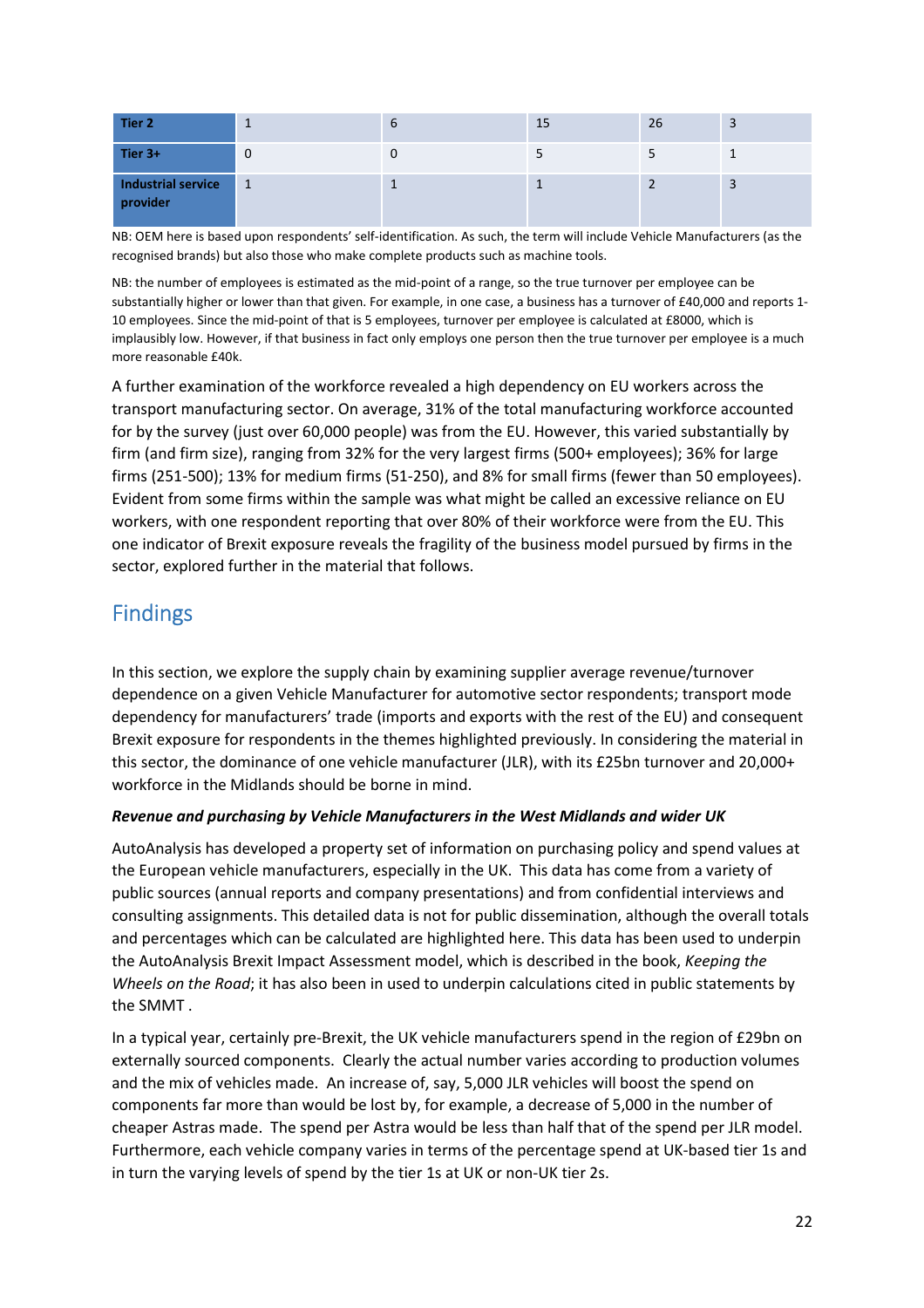The UK spend at the tier 1s by vehicle companies varies between 25% and 50%, while the non-UK element of this spend in turn varies by vehicle company from 45% to 65%. By adjusting the spend figures for each vehicle by their UK tier 1 spending and the tier 1s own spend in the UK, the total of £29bn typical annual spend is reduced significantly.

The net result is that around £12bn, or 41%, of the £29bn annual spend, takes place with UK tier 1s. Stripping out the non-UK spend by these same tier 1s (they are spending money on sub-components on behalf of the vehicle companies) means that their net spend in the UK is around £6.9bn; this means that around 24% of the total spend effectively stays within the UK economy.

Based on our knowledge of the vehicle companies' principal suppliers and the overall sourcing patterns and policies at the UK vehicle manufacturers, we can next calculate how much of each vehicle manufacturer's net spend is in the WMCA (3 LEP) area specifically and the rest of the Midlands, including the East Midlands. UK vehicle companies' net spend ratio in the WMCA varies from 15% to 60% and for the rest of the Midlands area, it varies from a very small level, around just 2% to 35%. Applying the appropriate percentages to each vehicle company's spend value allows us to calculate that the typical annual net spend in the WMCA is just over £3.3bn, with a further £940m in the rest of the Midlands,

In turn this means that the WMCA area accounts for nearly 11.5% (£3.3bn divided by £29bn) of total spend by the UK vehicle manufacturers; but when adjusted to focus on the net spend (ie once the spend with overseas tier 1s is factored in), vehicle companies' spend in the WMCA area comes to represent almost 48% of the net spend in the UK (£3.3bn divided by £6.9bn). For the rest of the Midlands, the ratios are, respectively c3.3% and c13.5%, or for the entire Midlands area, close to 15% of total spend and just over 61% of net spend.

Clearly, therefore, whether we are speaking of the WMCA specifically or the broader Midlands area, there is a significant level of expenditure by the vehicle companies in the area. Their contribution to the local or regional economy is well-known and the figures shown further demonstrate their significance. Moreover, JLR is, unsurprisingly, the key element in these figures. We calculate that JLR accounts for almost 60% of the net spend in the WMCA area and nearly 53% in the rest of the Midlands, or 58% of the overall Midlands area spend. Nissan is second, accounting for nearly 22% of WMCA area spend, versus 21.5% for the Midlands as a whole.

With around 80% of the spend in the WMCA area accounted for by JLR and Nissan, what happens to these two companies is clearly of direct relevance to the WMCA in particular and the Midlands as a whole. By contrast, Mini, Honda and Toyota each account for between 3.5% and nearly 6% of WMCA spend; when the total Midlands area is factored in, Toyota become the most important of these three, largely because its use of suppliers located close to its factory for just-in-time and sequenced deliveries. The two Vauxhall plants (the car plant in Ellesmere Port and the van plant in Luton) have very low UK sourcing overall and limited sourcing within the WMCA or broader Midlands area; and as the new van is now a PSA-based vehicle, Vauxhall's UK sourcing is declining. Although significant for the UK's vehicle manufacturing sector overall, the potential loss of the Ellesmere Port production would have a minuscule impact on the WMCA economy.

The loss of Honda, from sometime in 2021, will take between £125m of spending out of the WMCA area economy and another £40m or so from the rest of the Midlands economy. While this will be unwelcome for sure, a 10% decline in JLR volumes, or a 20% fall in Nissan volumes will have a far greater impact in terms of their spend in the WMCA area. Understanding what is happening at JLR and Nissan especially is clearly critical to how WMCA develops its post-Brexit strategy. Although factory closures in the region may seem unlikely just now, they are possible. However, what is more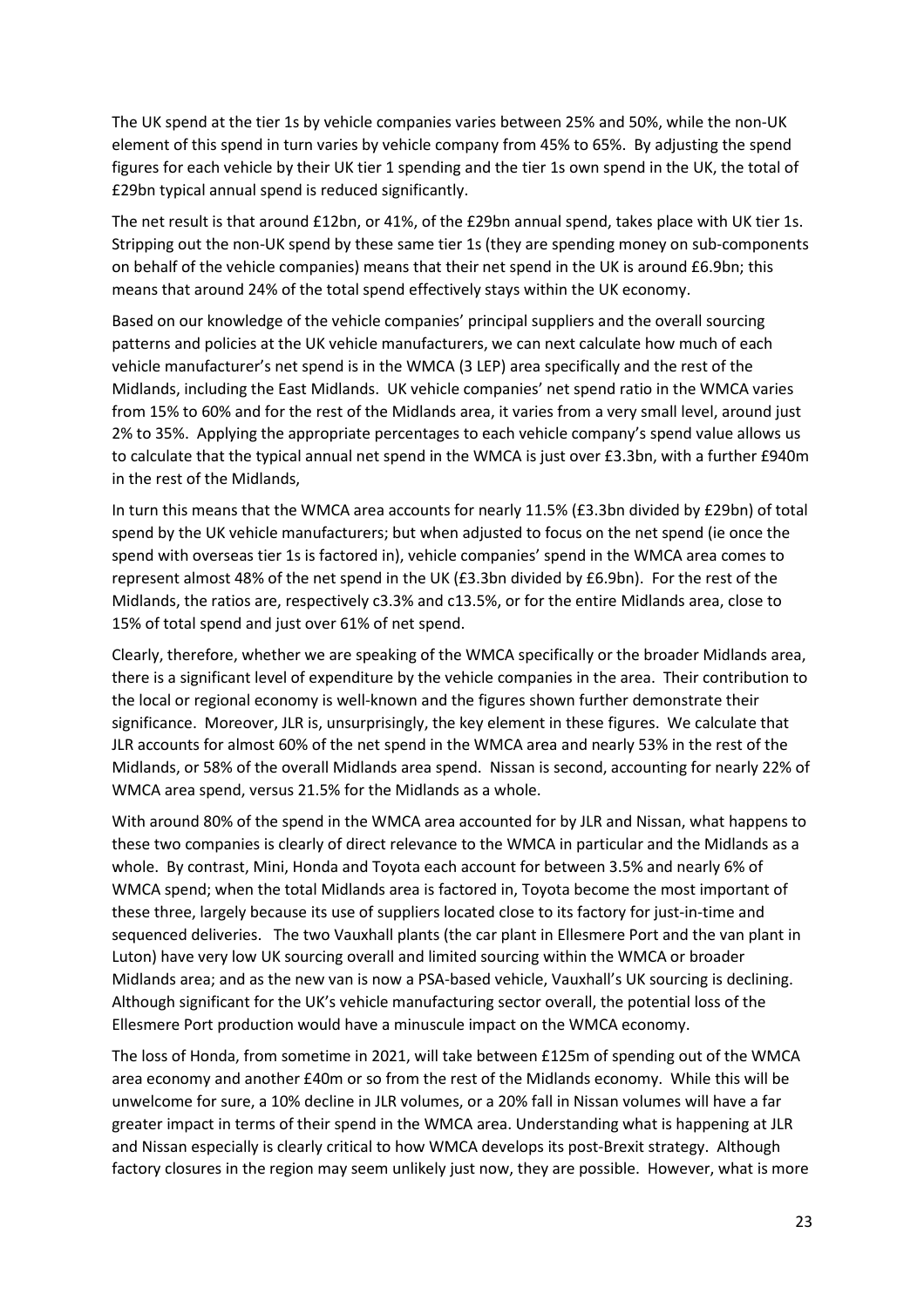than likely now is a continued decline in production volumes at JLR and Nissan, as model cycles, market conditions, and Brexit begin the take their toll. The spend figures cited here will decline in a fairly direct relationship with any fall in vehicle production, with a direct impact moreover on the level of economic activity in the region. Developing appropriate responses to likely further declines in vehicle production, and therefore declining spend by the vehicle companies in the region, will be central to the WMCA's work over the next year or so.

Vehicle companies have different levels in terms of risk to their UK manufacturing operations in the Brexit environment. Honda, for example, is a 100% certain risk as it has already announced closure of its Swindon plant in the UK, due in 2021 and therefore will have clear effects on its suppliers. Ford engine production at Bridgend is also ceasing. Vauxhall can be considered as at high risk given recent pronouncements by Peugeot, whilst Toyota, Nissan and Mini could be considered as medium risk given current developments.

Moreover, we cannot be certain how the closure of any one plant would impact on individual suppliers. A measure of suppliers' exposure is the percentage of a supplier's business generated from a particular OEM. A standard accepted measure of exposure is when a particular customer accounts for at least 20 percent of a supplier's revenue, which is a measure accepted across widelyread business texts.<sup>42</sup> Evidence for this from our survey is depicted in Figure 7 below.



## **Figure 7**

l

Not surprisingly, Figure 7 demonstrates the expected pattern of high exposure to firms with a substantial UK-based manufacturing presence (note, firms can be "exposed" to more than one

<sup>42</sup> For example, see: https://www.dummies.com/business/corporate-finance/mergers-and-acquisitions/maoffering-document-recurring-revenue-and-customer-concentration/

https://www.eulerhermes.com/en\_US/resources-and-insights/economic-insights/avoid-high-customerconcentration.html

https://www.msn.com/en-sg/money/news/what-you-need-to-know-about-customer-concentration-risk/ar-BBVmlNk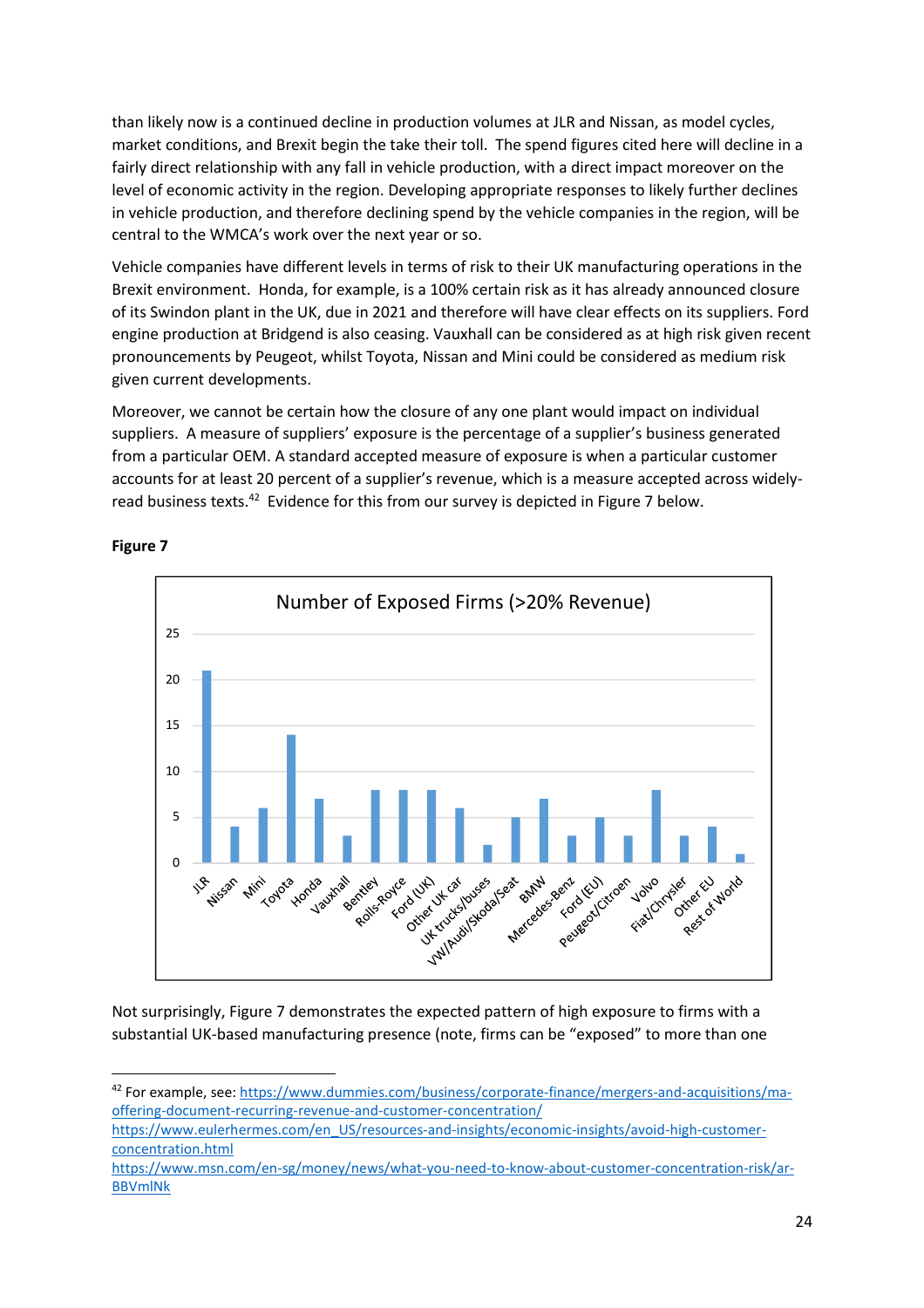OEM), and particularly acute exposure to those with manufacturing plants in the region (namely, JLR and Toyota).

The predominance of JLR is further underscored by this analysis and reiterates the vital importance of this vehicle manufacturer to the continued viability of the automotive manufacturing sector in the West Midlands. Indeed, such is the volume of value-added that JLR undertake in the Region (in contrast to other Vehicle Manufacturers) that it should be considered as a 'strategic asset' for the UK – which we will come back to in terms of policy prescriptions to mitigate the impact of a hard Brexit. The concentration of automotive GVA in the West Midlands is apparent in Figure 8 below, which only reiterates the importance of JLR as a "jewel in the crown" for UK manufacturing.

#### **Figure 8**



Of course, JLR have significant investment (and hence sunk costs) that will likely see it having to continue to hold substantive manufacturing operations in the West Midlands in the event of a hard Brexit (in the short-term at least). However, the costs of a hard Brexit (particularly the default nodeal scenario at the end of 2020) would be considerable for the firm (of the order of £1.2bn a year for the firm). This would be unsustainable with current UK operations. This reiterates the need for both supply chain diversification and support for JLR's domestic operations (a theme taken up further in the policy section later). Next, we turn to examining the nature of importing and exporting to other EU states, in order to ascertain the nature of Brexit "exposure". Following this, we then offer an analysis of the nature of jobs exposure for the sector.

#### *Importing from and exporting to the EU: transport mode dependency for manufacturers' trade*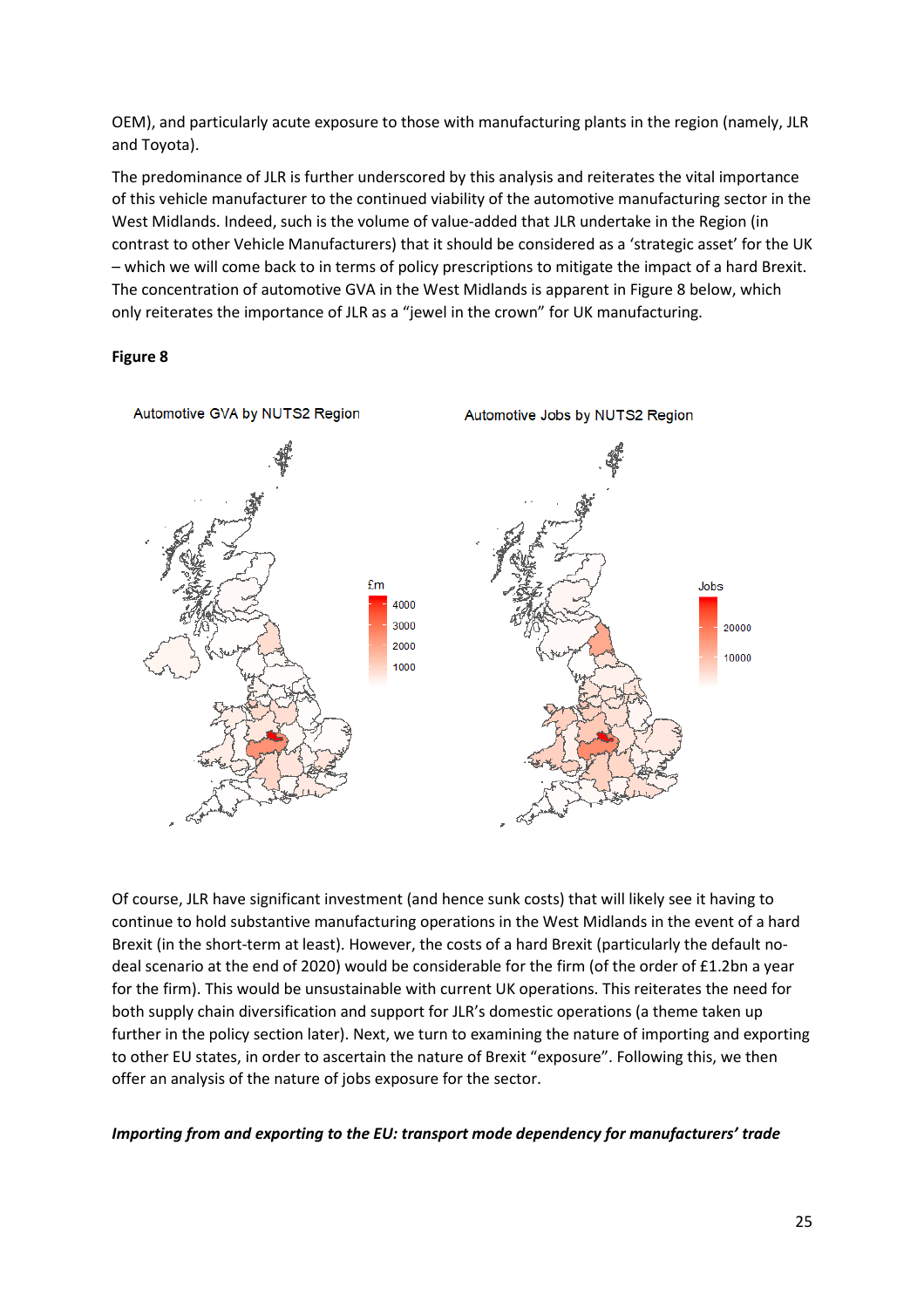The EU is the UK's largest trading partner and this is even more pertinent for the transport manufacturing sector, with supply chains embedded deep into EU countries (especially Germany). In terms of our manufacturers, a large majority (127 firms) import from the EU. In contrast, only 16 stated that they did not (a further 3 did not answer the question). Almost all (93%) of the larger manufacturers imported from the EU, whilst 89% of medium-sized firms imported from the EU. In contrast, only 67% of small manufacturers did so. The findings were very similar for exporters (92% of larger manufacturers, 85% of medium ones but only 60% of smaller ones).

In terms of the mode of transport used to import and export products or components, approximately half of the survey respondents (52%) imported components via rail. This figure was somewhat higher for freight/logistics firms involved in the auto/aero/rail manufacturing sectors (at 63%) and lower for manufacturers (45%). Of those manufacturers that imported and manufacturers that exported, the figures (in terms of the size of firms by employee numbers) are disaggregated as follows in Table 5 below.

### **Table 5**

|                              |                       | <b>Firm Size</b>            |                   |                              |                | <b>Firm Size</b>            |                   |
|------------------------------|-----------------------|-----------------------------|-------------------|------------------------------|----------------|-----------------------------|-------------------|
| <i>Import</i><br><b>Type</b> | <b>Small</b><br>(<50) | <b>Medium</b><br>$(51-250)$ | Large<br>$(250+)$ | <b>Export</b><br><b>Type</b> | Small<br>(<50) | <b>Medium</b><br>$(51-250)$ | Large<br>$(250+)$ |
| Rail                         | 67%                   | 64%                         | 43%               | Rail                         | 71%            | 58%                         | 45%               |
| Sea                          | 56%                   | 51%                         | 76%               | Sea                          | 43%            | 44%                         | 73%               |
| Air                          | 33%                   | 33%                         | 61%               | Air                          | 14%            | 44%                         | 54%               |

In considering the mode of transport used to move freight to and from the EU to the UK, only freight shipped by air is likely to be unaffected by Brexit. For all firms and particularly for SMEs, heavy dependence on the Channel Tunnel rail link is of particular concern as its combination of speed and cost is unlikely to be replicable via any other source. These firms are likely to be highly vulnerable. In contrast to the prevailing media narrative, product shipped by sea is somewhat less vulnerable in many cases, being more cost sensitive (and commensurately less time sensitive). In contrast, perhaps, to expectations, only 20% of all exporting firms used Dover at all and only 2.4% used it exclusively. For importers, the figures were broadly similar (at 23% and 3.8% respectively). For manufacturers, these figures are similar at 16.5% for exporters and 23% for importers.

As such, the analysis suggests that for companies in the sample, the continental rail link is vastly more important for just-in-time components than the Dover-Calais ferry service. The number of manufacturers using a given port in the sample is reproduced in Figure 9. What is likely to occur in the event of a hard Brexit, however, is rerouting of freight traffic through alternative ports. In this sense, Felixstowe/Harwich (depending on whether Ro-Ro or Lo-Lo traffic is required) and Southampton are likely to prove key ports, with the A14 and A34/M3 trunk roads likely to provide several "pinch points". In a similar fashion, the analysis strongly suggests that issues might also arise on freight rail links. Amongst the sample, the ports of Felixstowe (57 firms), Southampton (56 firms) and Liverpool (73 firms) were (at the time of writing) already used by more firms than the port of Dover (49 firms).

#### **Figure 9**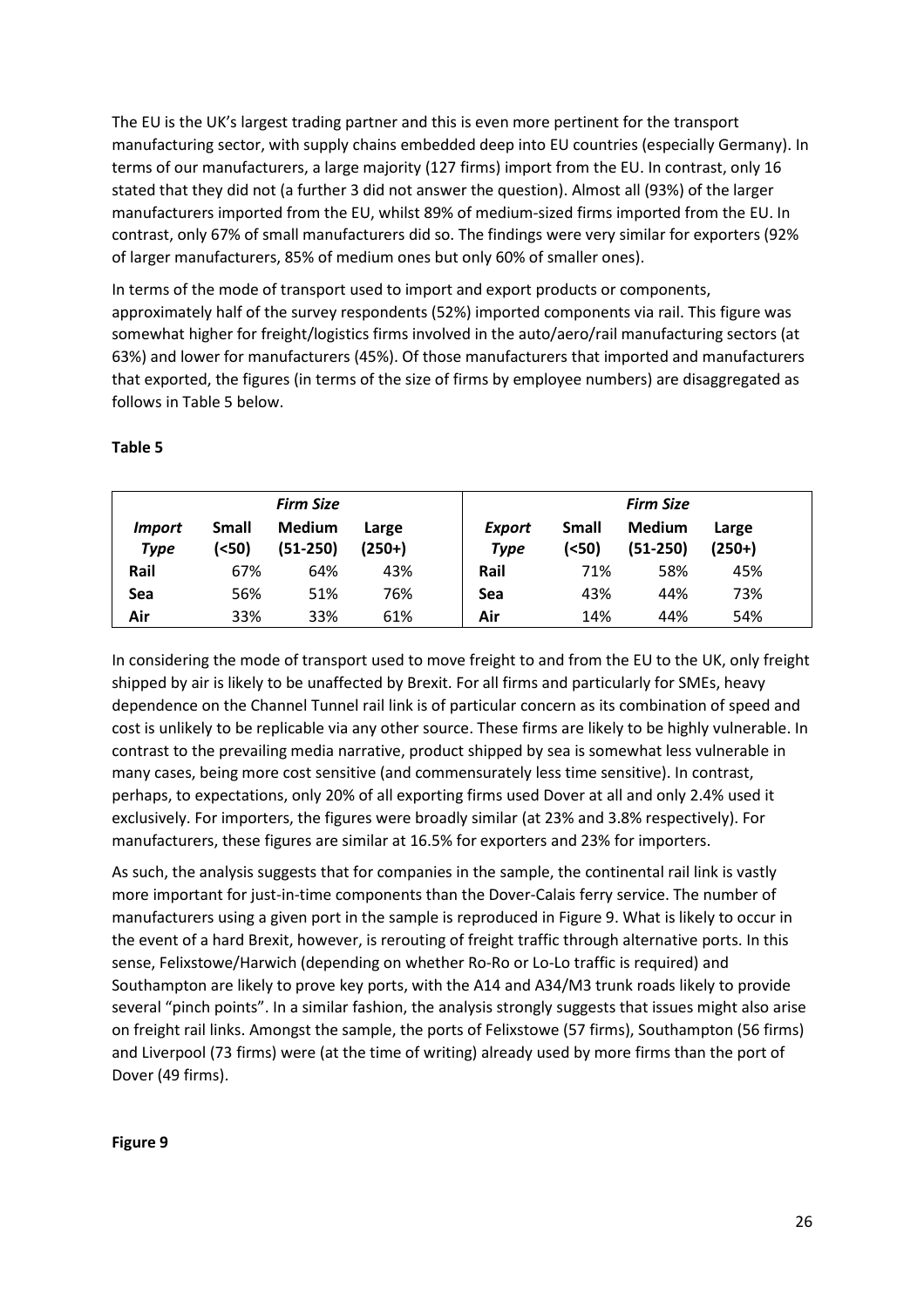

In terms of the likely impact of a hard Brexit, this is most likely to be felt on the EU side of the "border", as the UK Government would retain considerable control over what tariff and checking regime it would apply to imported parts and components coming from EU countries into the UK. However, it would have no control over what happens in other EU countries. In this context the, the relevant block is at Calais. If an EU checking regime were to lead to hold-ups here, it seems probable that either a major French port with more capacity (potentially Dunkirk or Le Havre) or Rotterdam could be used as cross-Channel alternatives.

On the UK side, to reiterate, this would put high pressure on road links to and from Southampton, Immingham/Grimsby and Felixstowe, with the implication being that the A34/M3, A14 and M1/M18 trunk roads could potentially see significant additional traffic. As such, in the next section, the analysis explores respondents' Brexit exposure and mitigating actions.

## *Brexit exposure*

The nature of exposure to a hard Brexit and consequent mitigating actions by firms suggested that some progress had been made in this regard. For example, 44% of firms have developed alternative logistics arrangements. There were no significant differences between large firms and smaller ones. Approximately half of all manufacturers had developed new customs practices and procedures. Once again, there was no difference between larger and smaller firms.

Turning to HR-related issues, there were modest differences between larger and smaller manufacturers in terms of the rules and regulations relating to their workforce in the EU. Some 51% of larger manufacturers know precisely what the rules are for their staff compared with 57% of smaller manufacturers. This difference is very modest in practical terms. The figures are similar for freight and logistics firms at 54%. Only 44% of manufacturers are fully ready to remain compliant with EU regulations post-Brexit. There was no significant difference between larger and smaller firms, although far more freight firms (55%) were confident that they knew what needed to be done in order to remain compliant.

With regards to VAT compliance, there was a distinction between larger and smaller firms. Whilst 55% of larger manufacturers had fully established VAT compliance, only 46% of smaller manufacturers had. This is likely to be a considerable concern for smaller firms in the event of a hard Brexit. Just under half of all manufacturers were fully ready in terms of insurance, whereas over half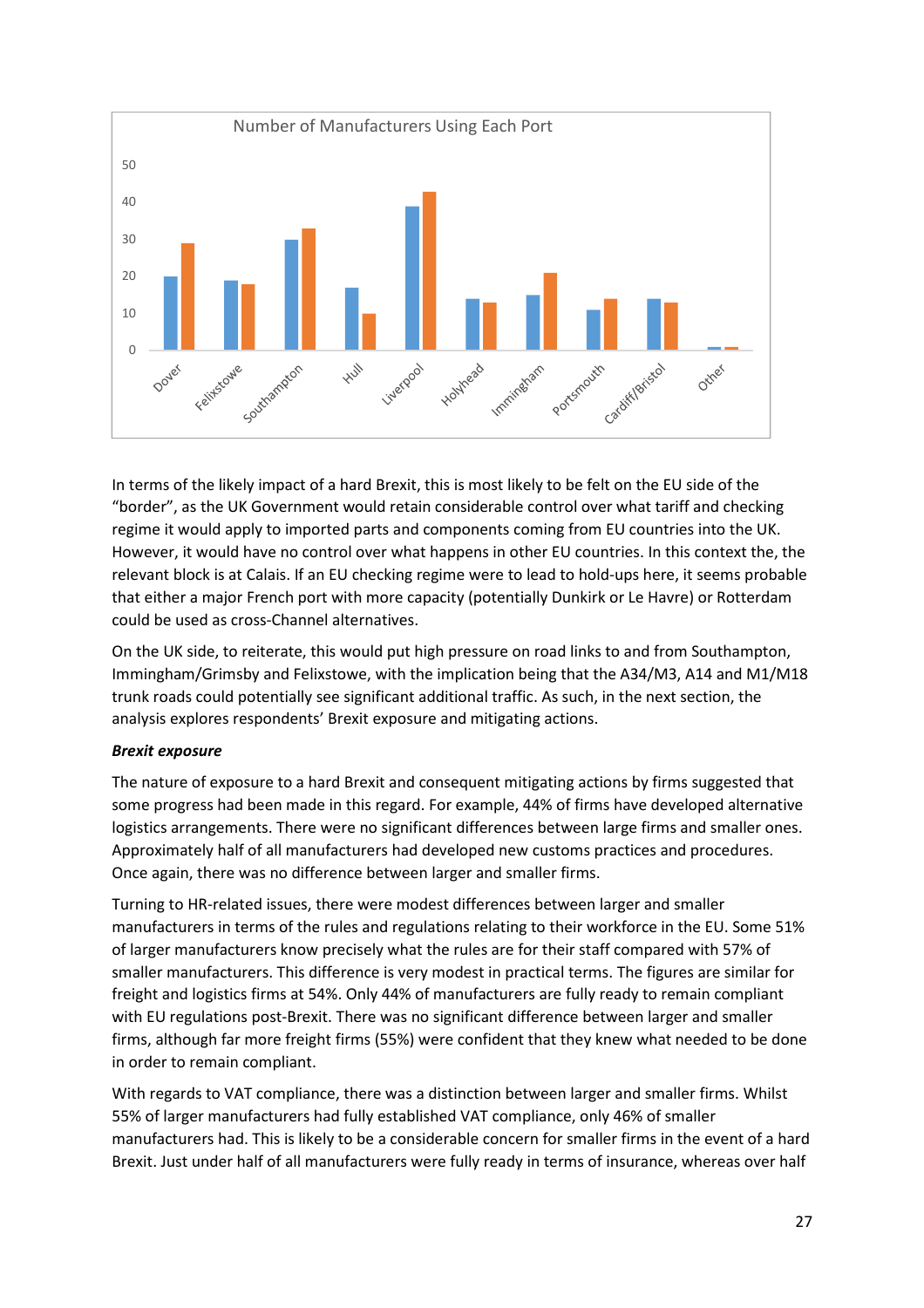of all freight & logistics firms were. In most of the other areas, freight and logistics firms were ready by definition.

In contrast, only a modest number of firms had fully prepared for the impact of Brexit on their suppliers. In particular, just 36% of manufacturers had fully prepared in this regard and there were no significant differences between larger and smaller manufacturers. The overwhelming majority of firms (89%) had stockpiled and have proactively informed employees about the settled status scheme. Of greater concern was the fact that only 24% had completed detailed and accurate activities around commodity code and product classification. Similarly, only 16% of respondents felt that their organisation was completely prepared with the necessary skills to complete new customs requirements related to trade with the EU. A large majority felt that they were at medium risk (70%), with the remainder of firms highly exposed on this front.

Finally, in considering actions to mitigate the potential impact of Brexit, respondents were asked what policy actions from government would be helpful. The analysis identified that the "most helpful" activities that could be undertaken by government (whether local, regional or national) were further investment in regional and national transport infrastructure needed, direct business funding to cover the cost of Brexit and further information regarding precise procedures related to importing and exporting. Tackling skills gaps (primarily via funding for staff training) was also felt to be an imperative. In addition, some respondents felt that the business tax regime could be adjusted to help alleviate the expected negative impact of Brexit. As such, in the next section, the implications of the analysis for manufacturers and policymakers are considered further.

# Policy considerations for the WMCA and UK Government

The findings of our analysis have highlighted questions of disparity in Brexit readiness levels amongst the OEMs and suppliers who participated in this survey. At one end of the spectrum were companies with no or minimum understanding of readiness to Brexit, whilst on the other are companies that have thought through and may even be prepared to mitigate the impact of Brexit. In the discussion that follows, we focus on automotive and aerospace (rail is a far less significant presence in the Region and concerns here are similar to the automotive sector).

WMCA's policy options for the automotive manufacturing sector will constrained or enabled by central government policy and the degree to which permitted intervention is delegated or devolved from Westminster to the regions. Based on the experience of the automotive support policies adopted in the aftermath of the global financial crisis, it is likely that significant policy actions for the automotive industry post-Brexit, especially in a hard Brexit, will be directed and controlled from London, if government decides to support the industry; that said, regional bodies such as WMCA need to understand what the potential automotive policy options are and decide on its own priorities for lobbying national government to implement and understand where it can take unilateral action.

This section starts with a review of the key broad policy actions for the automotive sector which governments took in response to the global financial crisis (the most recent economic shock and best recent guide as to how policy could be developed post-Brexit) and the challenge which these policies pose vis-à-vis state aid rules, whether under EU or WTO rules; this is followed by consideration of which policies, or modifications thereof, the UK government might consider, especially in the event of a hard/"no deal" Brexit; consideration of which policy options WMCA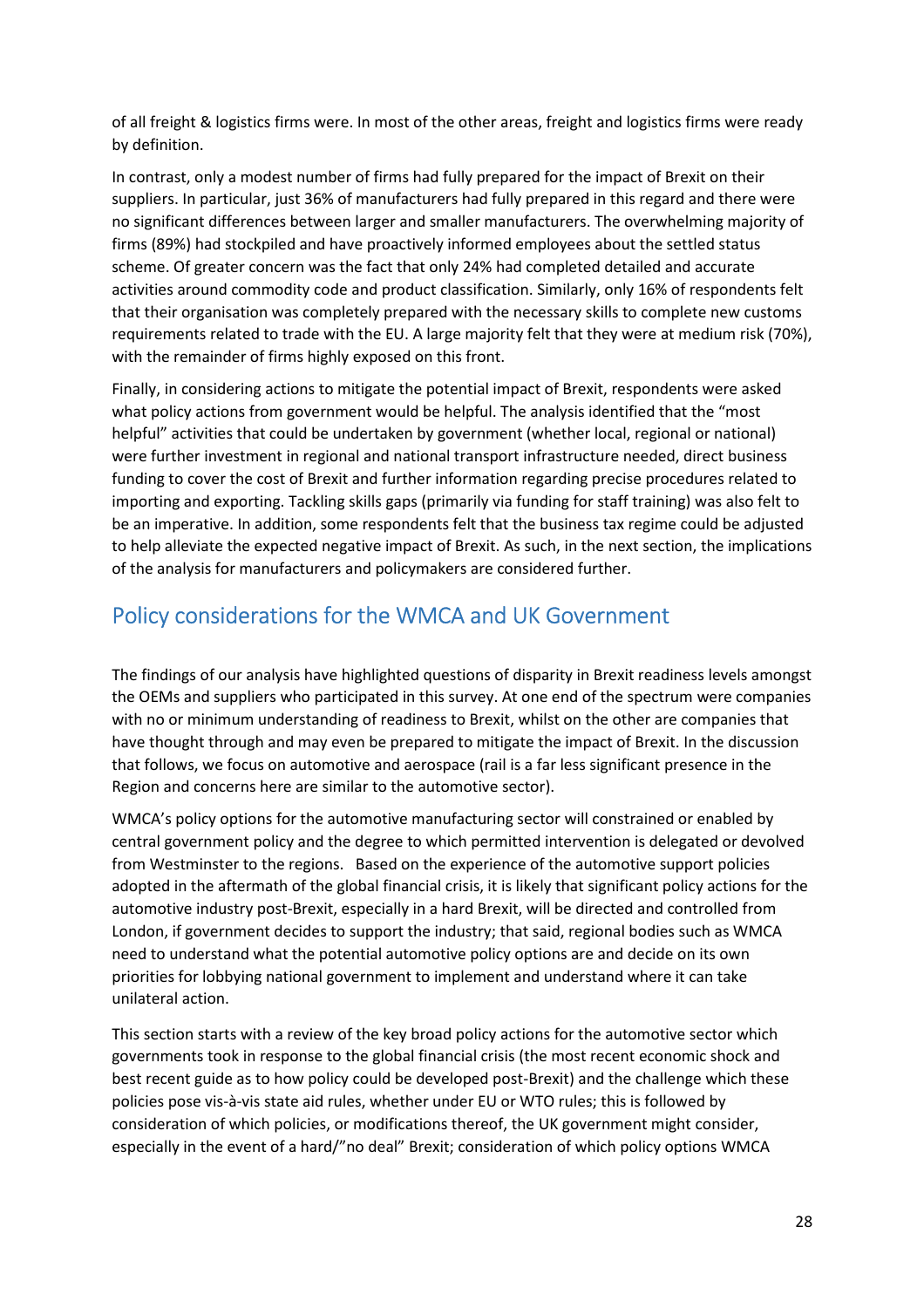should consider, for action either alone or in association with other regional agencies; and finally particular measures for aerospace.

### *Historic policy actions for automotive in response to economic shocks*

The impact of an economic downturn is often quickly seen in vehicle manufacturing which is often seen as a bellwether for the economy as a whole. This was the case in the major manufacturing economies in aftermath of the global financial crisis and subsequent recession.

The 2008 crash affected the global economy and was caused by the failure of the global financial system. By contrast, the negative impact of Brexit will be primarily felt in the UK, although parts of Europe will also be hit if tariffs are imposed and border disruption impacts the finely tuned just-intime delivery systems which underpin the many sectors, not just automotive. Whereas it is possible to see the global financial crisis as an external or exogenous event, the economic costs of Brexit will likely be seen as self-inflicted, internally generated by the UK; this is potentially significant in terms of both developing policy responses in the UK and the potential reaction to such policies when viewed from abroad, especially in Brussels.

In 2008-09, governments across the world took a variety of actions to stimulate their economies, some specifically designed to boost car demand and keep factory lights on; many actions actually ran counter to the provisions and accepted conventions of WTO and/or EU rules on state aid. However, because almost every major government adopted one or more of these policies, there were no objections to these policies lodged with either the WTO appeals court nor at or by the authorities in Brussels.

By contrast, were the UK government to adopt some or all of the policies adopted elsewhere in 2008 in the event of Brexit-induced economic dislocation, it is highly likely in our view that objections will be raised, or actions taken in response. Moreover, despite the current uncertainty over the future of the WTO and its appellate court, the EU or individual countries outside the EU *could* take unilateral action against the UK if they felt UK policy actions were unlawful or harmed their own interests. Because the UK will be looking for trade deals with countries or regions outside the EU – as well as with the EU – the UK government will need to carefully assess the risk that any aid it gives to the automotive industry could be seen as illegal state aid, thereby hampering the UK's ability to strike trade deals; it will also fear triggering reactions against UK exports especially – for example counter-vailing duties, or anti-subsidy measures, such as increased tariffs or the imposition of quotas on UK exports.

Nevertheless, even with these risks in mind, the UK government should be considering some or all of the following actions<sup>43</sup> (this is not intended to be an exhaustive list but indicative of what we think are the most likely to be considered):

<sup>43</sup> These policies and their legal status vis-à-vis EU and WTO rules in the light of the 2008 crash are discussed in *Money for the Auto Industry: Consistent with WTO Rules?* by Claire Brunel and Gary Clyde Hufbauer available at https://www.piie.com/sites/default/files/publications/pb/pb09-4.pdf and *Shifting Gears: Industry Policy*  and Automotive Industry after the 2008 Financial Crisis, by Seung-Youn Oh available at http://repository.brynmawr.edu/cgi/viewcontent.cgi?article=1028&context=polisci\_pubs – it is clear that many of the policies adopted post 2008 were technically in breach of WTO and other state aid rules but these breaches were not challenged.

 $\overline{a}$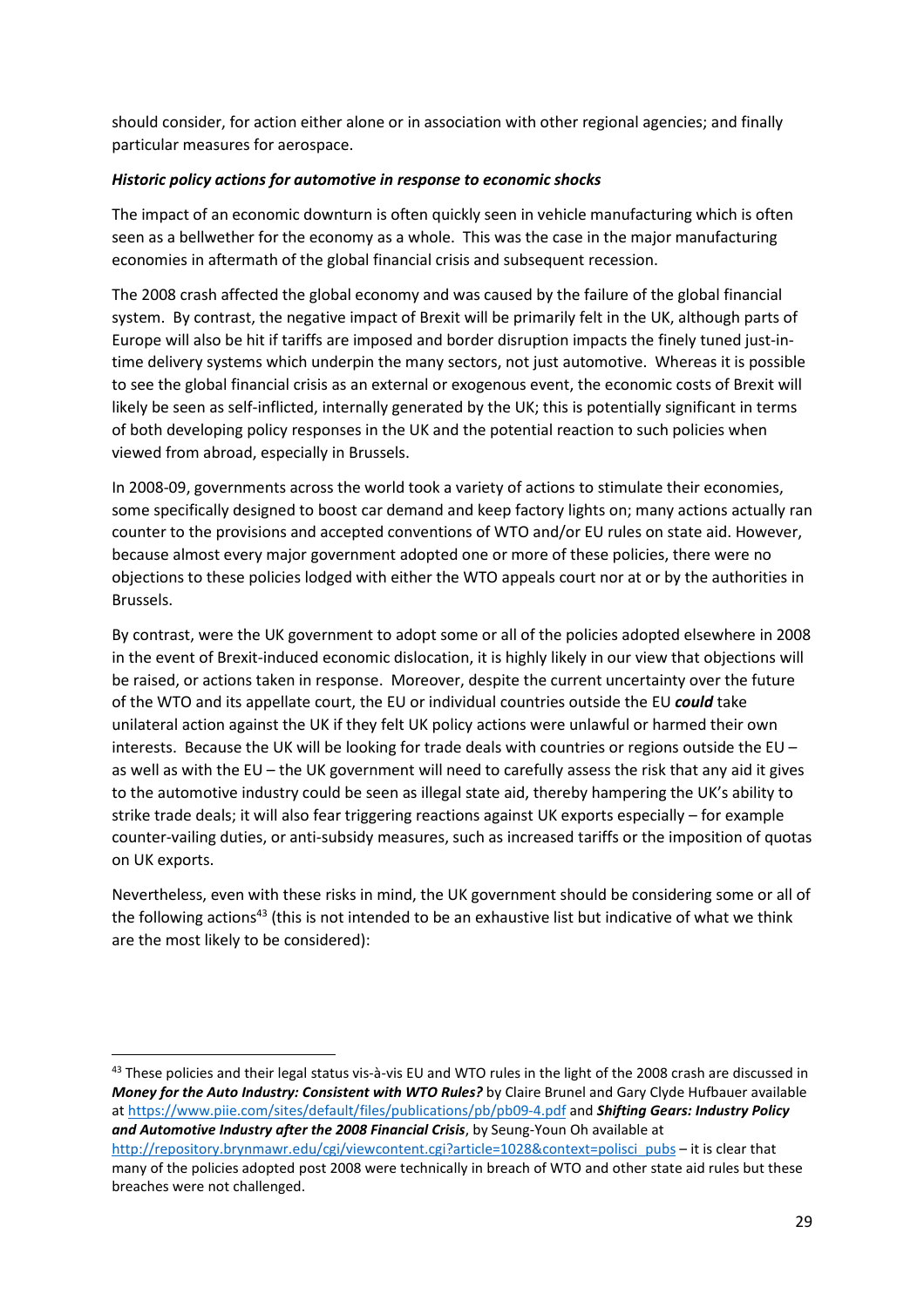- Refund of tariffs levied on UK exports to (for example) the EU in South Africa a very complex system exists to eliminate the tariff impact on exports of vehicle produced there.<sup>44</sup>
- Writing-off of government loans, if made (as the US did in 2008 with GM and Chrysler).
- Preferential loans, commitment to covering operating losses for a specific period (again as done in the US in 2008).
- Short-time working support something which the German government is considering implementing now, having done so back in 2008 as well.<sup>45</sup> Several other countries also followed this route and helped vehicle companies and their suppliers with support for wages of workers on short time working.<sup>46</sup>
- Bailouts to prevent financial collapse, along the lines of the support given to Chrysler and GM by the US government in 2008-09.
- Taking equity stakes in manufacturers (eg the French government took a stake in PSA when it was in financial trouble, alongside its existing stake in Renault); this may be difficult in the UK given the overseas ownership of all major vehicle producers.
- Scrappage schemes to boost demand these were seen as successful in terms of boosting short term demand in the aftermath of the 2008-09 crash, keeping factories busy, but over the longer term simply brought forward demand, leading to reduced sales in the future. $47$
- Regional investment support schemes this could in the form of an extended or wider RGF with preference given to companies which also committed to the use of domestic suppliers. The French government adopted a policy along these lines in the aftermath of the 2008 crash giving preference to vehicle companies who used French suppliers, despite it being non-compliant with WTO rules. Similarly, the US government had a policy to buy trucks and commercial vehicles from any truck manufacturer, so long as the vehicles used US-made engines, a policy which was clearly designed to support domestic manufacturers, but which was also not WTO-compliant. That said, in neither case was any objection lodged.

## *Potential national policy actions for UK automotive*

l

Work undertaken by AutoAnalysis in 2019 suggests that many of the policy actions referred to above were being actively considered by relevant government departments prior to the general election in 2019; whether they are still being considered is not known.

<sup>&</sup>lt;sup>44</sup> The scheme and other aspects of the South African government's automotive industry strategy is explained here: https://www.engineeringnews.co.za/print-version/new-look-apdp-could-change-face-of-the-local-autoindustry-says-naacam-2019-02-01 - it is possible that this scheme would be found non-compliant if challenged but the EU has accepted the scheme because of its policy of helping developing or emerging economies grow.

<sup>45</sup> https://europe.autonews.com/automakers/germany-plans-aid-struggling-auto-industry, January 16, 2020 <sup>46</sup> https://www.theguardian.com/business/2009/apr/16/european-short-time-working-unemployment

<sup>47</sup> https://www.smmt.co.uk/2009/10/the-uk-scrappage-incentive-scheme-the-facts/ - this provides an indication of the short term impact, boosting output in 2009 by the UK plants of Nissan and Honda especially; this report – https://www.ft.com/content/49ea03b6-988f-11de-807a-00144feabdc0 – highlighted the short term nature of the scrappage scheme in Germany in terms of boosting manufacturing.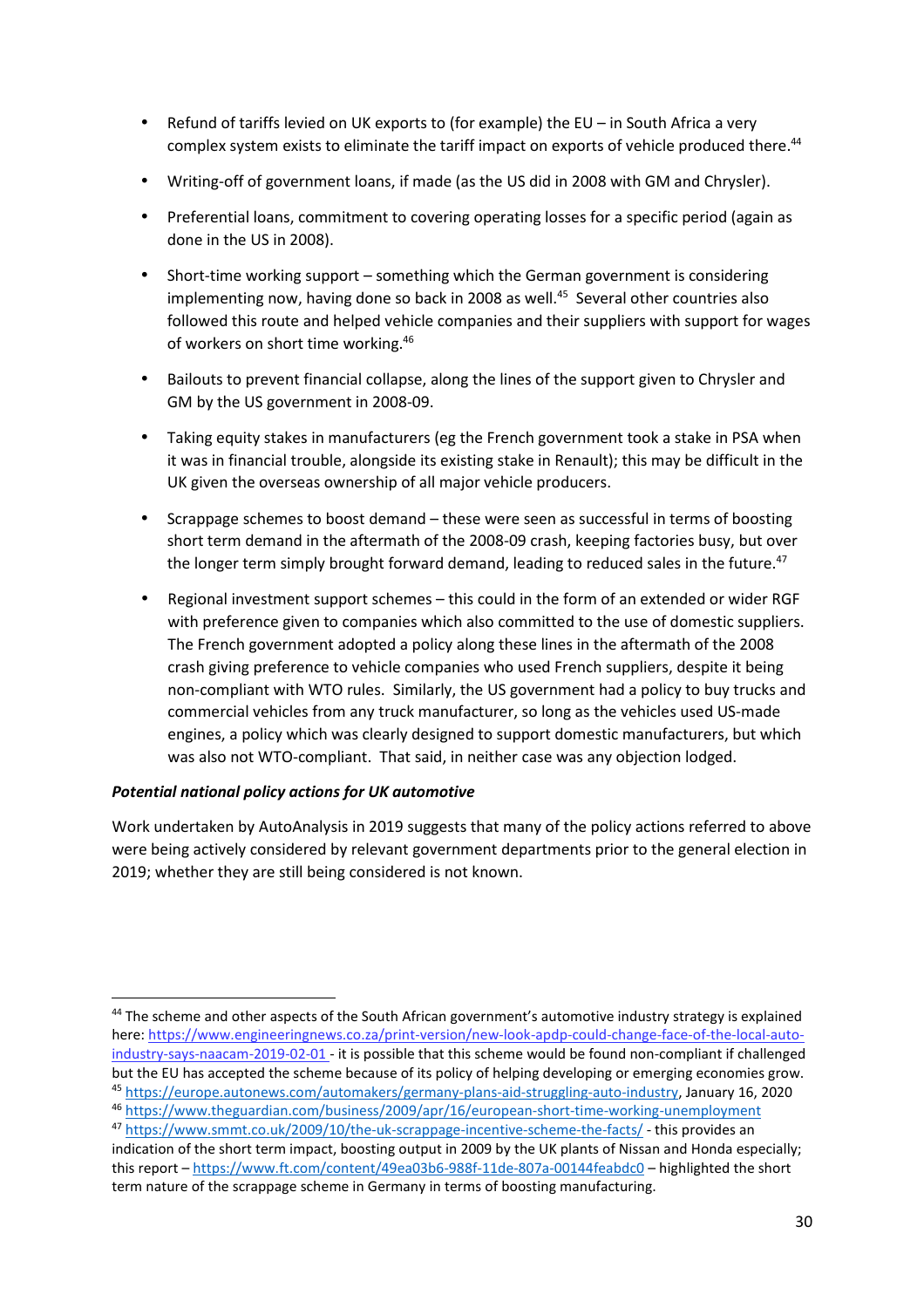However, there are signs that Prime Minister Boris Johnson is willing to be interventionist. The Prime Minister indicated his support for the idea of state aid during the general election campaign<sup>48</sup> although there may be limits as to how far this would actually go. It may be, contrary to expectations, that the current government will offer wider practical support to UK industry, making greater intervention in certain industries than might have been expected. For example, during the election campaign Johnson told workers in the north-east of England that Nissan would be supported, post-Brexit<sup>49</sup>: what form this support might turn out to be, or indeed whether the Government follows through on an election campaign "promises", remain to be seen. That said, political commentators believe that the government will need to be seen to support key sectors or companies in regions where it has won seats if it is to retain them in the long term.<sup>50</sup> And moreover, it will need to implement such policies early on this parliament for their effect to be seen.

Given the importance of the automotive manufacturing sector in the West Midlands – and the number of seats which it has won there in or near automotive-strong constituencies – it is reasonable to expect the new government's policy to reflect the pressure to maintain existing automotive operations if the nature of the Brexit deal from January 1, 2021 undermines the existing operating model for the industry. Disruption to the current operating environment for automotive manufacturing seems increasingly likely in the light of statements by the Chancellor who told the Financial Times that the UK would divert from EU regulations.<sup>51</sup> The SMMT quickly warned that such a move would cost the industry "billions"; quite what the government has in mind for the new regulatory environment for the industry remains to be seen – but while this is developed it seems likely that the investment climate for the industry will worsen while its cost base with mushroom.<sup>52</sup>

The previous Conservative administration had an industrial policy with some automotive content.<sup>53</sup> This centred on "sector deals" which feature targeted investment or support for new and emerging automotive technologies, e.g., through the Advanced Propulsion Centre, R&D funding for low emission technologies, the Faraday Battery Challenge and funds for plug-in hybrid systems and developing the electric vehicle charging infrastructure. To date this strategy has seen more than £1bn committed to the sector.

However, with its focus on R&D and new technologies, the strategy's support for the industry in the automotive sector deal does NOT cover specific companies or even regions; crucially the automotive sector deal is NOT concerned with support for existing manufacturing operations and it is these operations which would most likely need support in the event of economic dislocation following a hard Brexit with the UK switching to trading on WTO terms from January 1st 2021.

A hard Brexit and operating on WTO terms will mean tariffs on UK-made vehicles exported to the EU especially. A 10% tariff on cars' landed value in the EU will translate into a 6-7% retail price increase; in view of the highly competitive car market, UK manufacturers will either have to cut prices to remain price competitive (something which could open manufacturers or the industry as a whole to

l

<sup>48</sup> https://www.ft.com/content/e46f977e-12b5-11ea-a7e6-62bf4f9e548a, November 29, 2019 and https://www.theguardian.com/business/2019/dec/01/johnson-spots-an-opportunity-over-state-aid-and-itmay-work, December 1, 2019

<sup>49</sup> https://europe.autonews.com/automakers/nissans-uk-plant-will-be-protected-after-brexit-johnson-says

<sup>50</sup> https://www.theguardian.com/business/2020/jan/12/sajid-javid-must-deliver-a-uk-budget-that-worksquickly-a-tricky-task, January 12, 2020

<sup>51</sup>https://www.ft.com/content/18ddc610-3940-11ea-a6d3-9a26f8c3cba4, January 18, 2020

<sup>52</sup> https://www.ft.com/content/10ec1b28-39f4-11ea-b232-000f4477fbca, January 19, 2020

<sup>53</sup> https://researchbriefings.parliament.uk/ResearchBriefing/Summary/CBP-7682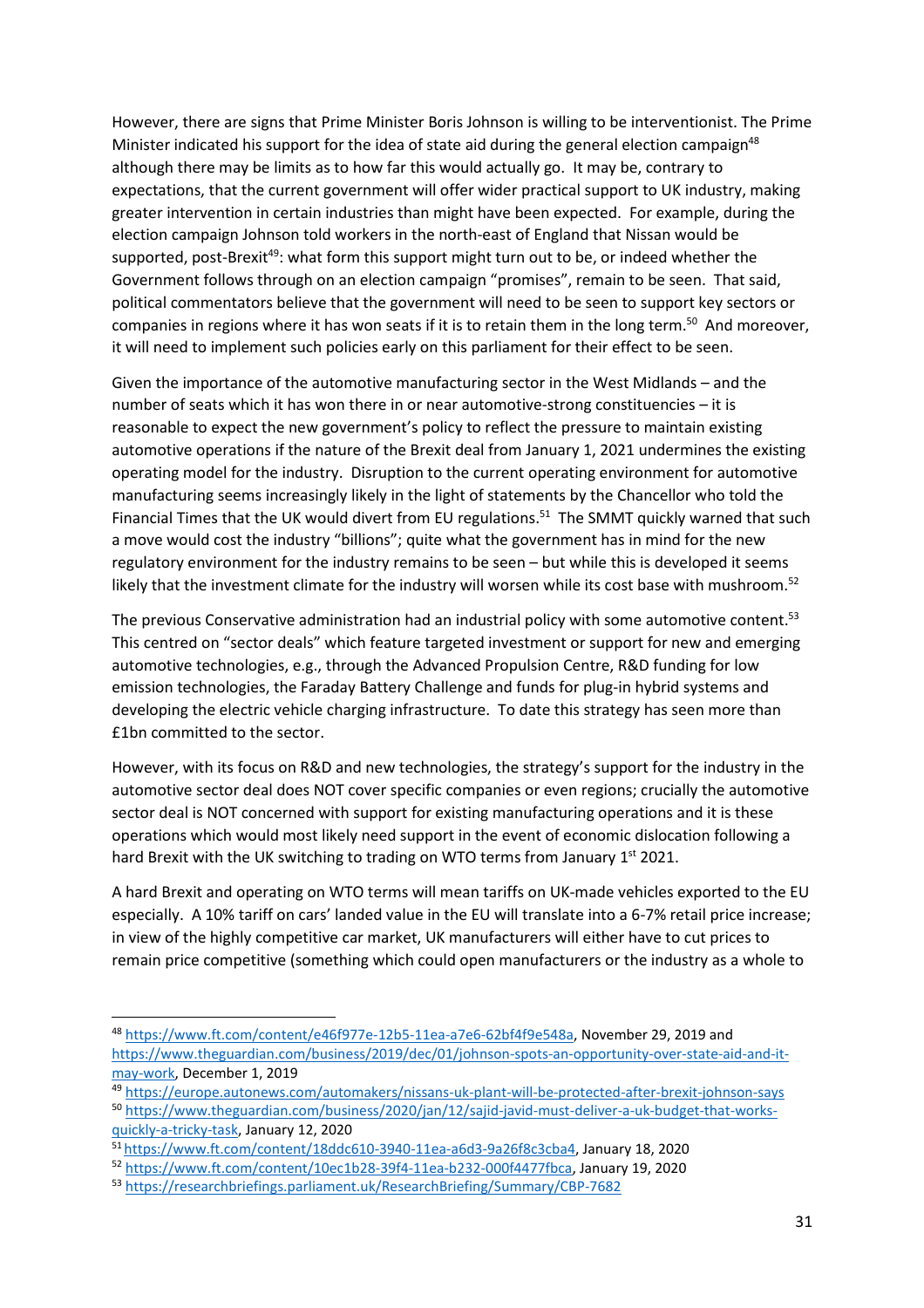accusations of dumping) or see reduced sales in response to tariff-induced price rises; production volumes would be hit, with disruption also caused by interruption to just-in-time supply chains.

The increased costs from tariffs and disruption caused the expected end to seamless just-in-time supply systems will have a significant economic impact. Work by AutoAnalysis for SMMT<sup>54</sup> shows that the UK could lose production of as many as 1.5m vehicles by 2024, at a cost of over £40bn in terms of factory gate prices or economic value creation<sup>55</sup>. More specifically, as much as 30% of the lost volume and 40% of this lost economic value would be in the Midlands area<sup>56</sup>, with clear economic and social consequences for the region.

Policy actions which the government has in place now focus, as noted above, on future technologies; they are of limited relevance to existing operations. However, unless existing operations are supported and retained, there may be few or no viable companies able to profit from the government's strategy for future technologies. The practical consequence of not providing a supportive environment for existing industrial structures while they adjust to a new economic model for the country is, in our view, not be fully understood in Westminster. In this regard, WMCA needs to work with the existing automotive industry to persuade central government to provide transitional support in one form or another in the event of hard Brexit.

The challenge will be, as noted above, is that many of the policy actions which industry might like to see could fall foul of WTO or state aid terms, even when the UK is outside the EU. However, some "good news" in this regard comes from Germany – recent reports suggest that the German government is considering reviving help (ie state aid) along the lines of support which it gave to the automotive industry in 2008-09<sup>57</sup>. This would focus initially providing wage subsidies for companies which put workers on short time working. Such policies have been adopted on a limited scale in the UK in the wake of the GFC via the ProAct scheme in Wales, but they were not adopted on national scale in the UK 2008-09<sup>58</sup>; however, given that it is clearly something which the EU has accepted in the past (and is likely to do so again), this is a policy which the UK could quickly adopt to support struggling companies. It seems reasonable to expect that the EU would again treat is as compliant with state aid rules (or it would have to sanction Germany), even when the UK is outside the EU, we believe this measure is something which the WMCA should prepare to lobby government to adopt, along with other measures suggested below.

In addition to encouraging reduced wages support for the industry, the WMCA should, in the event of macro-policies being required to help the industry, encourage government to:

- 1. Reintroduce a scrappage scheme, with specific support for hybrid or full electric vehicles.
- 2. Refocus Regional Growth Fund (RGF) and related support for investment in the EV sector especially and boost the Sectoral Deal for automotive.

l

<sup>54</sup> https://www.smmt.co.uk/2019/11/only-ambitious-brexit-deal-will-safeguard-jobs-and-britains-greenfuture/

<sup>&</sup>lt;sup>55</sup> The data quoted by SMMT was based on a hard Brexit beginning on February 1, 2020 – delaying this to January 1, 2021 would simply delay the economic impact but not reduce it.

<sup>56</sup> Based on the AutoAnalysis Brexit Impact Assessment model – see Chapter 3 in *Keeping the Wheels on the Road* 

<sup>57</sup> https://europe.autonews.com/automakers/germany-plans-aid-struggling-auto-industry

<sup>&</sup>lt;sup>58</sup> Bailey, D and N Berkeley (2014) Regional Responses to Recession: A Case Study of the West Midlands, *Regional Studies*, 48(11), 1797-1812.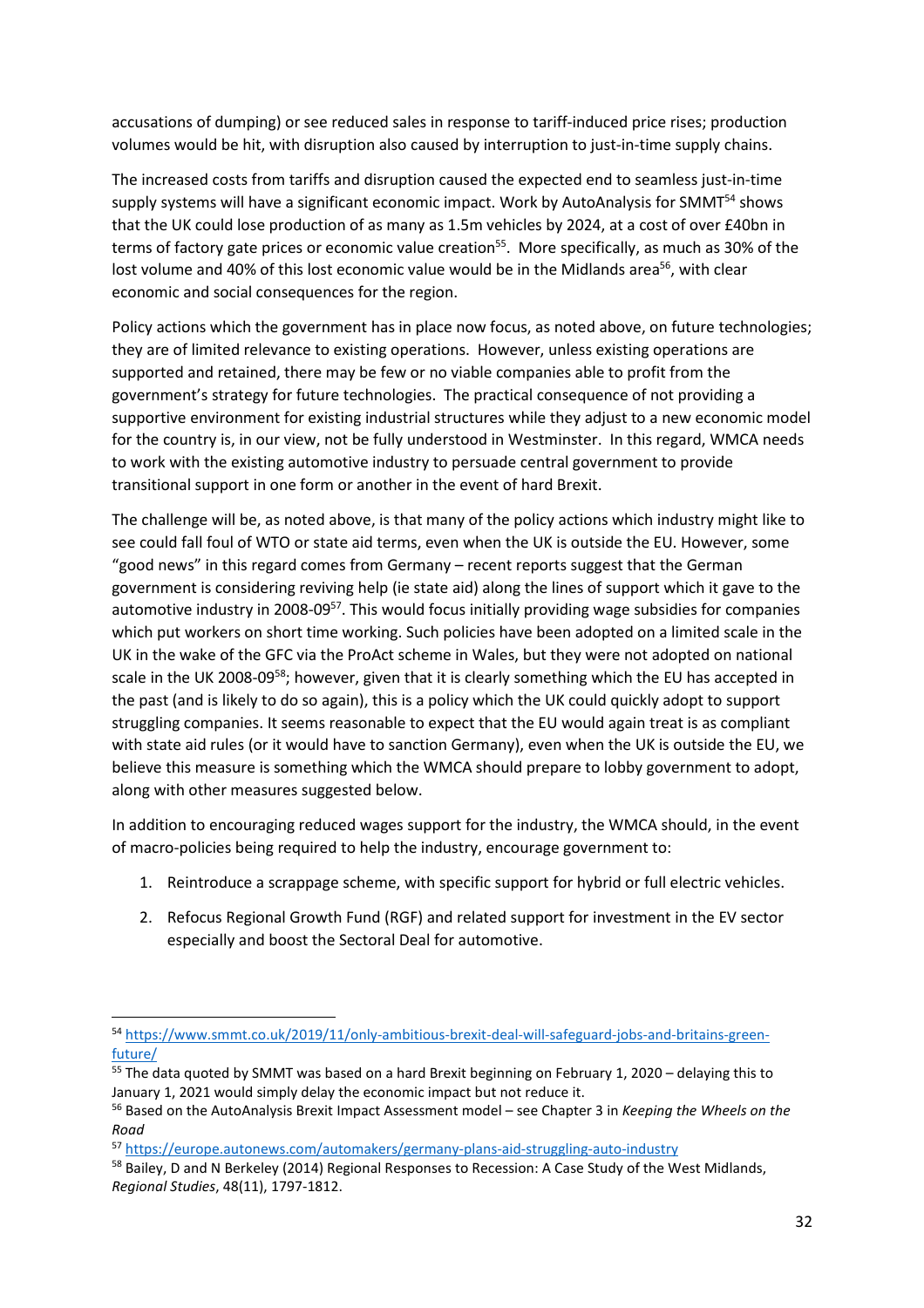3. Tariff rebate schemes – this is a very complicated area and the South African scheme referred to above (which is effectively an investment related tariff rebate scheme) may not be accepted by the EU as appropriate for the UK.

# *Potential policy actions for WMCA*

 $\overline{a}$ 

While the majority of policy action options open to support existing manufacturing will depend on central government policy and funding, there are some policy actions which local government bodies can consider/enact with regard to business, people and place:

- Potential business tax/rates holidays business rates are widely seen as a disproportionate cost burden borne by UK manufacturing companies especially when comparted to equivalent taxes levied in continental Europe.
- Training funding to help companies retrain and reskill workers for the transition to EV production throughout the supply chain.
- Offer a loan fund for the supply chain. This was used in the case of the Rover Task Force and also in the wake of the GFC.
- Provide diversification support for firms in the industry. This was significant and important in both the MG Rover collapse<sup>59</sup> and in the wake of the GFC $^{60}$ , in the latter case through the Automotive Response Programme.
- Invest in expanding the on-road/car park EV charging infrastructure this could be a major job creation policy as well as expanding the skill base in electrical workers.
- Establish an industry support task force. Taskforces were set up around Rover and LDV and at region levels in the wake of the GFC. Swindon Borough Council and related bodies set up a taskforce in the aftermath of the announcement of the Honda factory closure – that said, WMCA needs to be careful that such a task force has a clear remit and resources to see this through.
- Consider local procurement strategies in line with the UK's obligations under international agreements.
- Establish special enterprise zones with excellent connectivity and a range of tax incentives. These should be centred on existing areas of automotive specialisation, building on existing clusters of expertise and support the growth of cutting-edge technologies in the region. Incubation of scale-up firms is another important area of focus.
- Look to attract a battery giga-factory to the region to underpin low cost battery production in the UK.
- And look to win the installation of an Arrival CV factory:<sup>61</sup> Hyundai and Kia have recently announced a £100m investment in this new UK EV van company. The company claims its

<sup>&</sup>lt;sup>59</sup> See: Bailey, D and S MacNeill (2008) The Rover Task Force: A Case Study in Proactive and Reactive Policy Intervention? Regional Science Policy and Practice. Vol.1, Iss.1, 2008, 1-16.

<sup>&</sup>lt;sup>60</sup> Bailey, D and N Berkeley (2014) Regional Responses to Recession: A Case Study of the West Midlands, Regional Studies, 48(11), 1797-1812.

<sup>61</sup> https://europe.autonews.com/automakers/hyundai-kia-invest-110-million-uk-electric-van-startup-arrival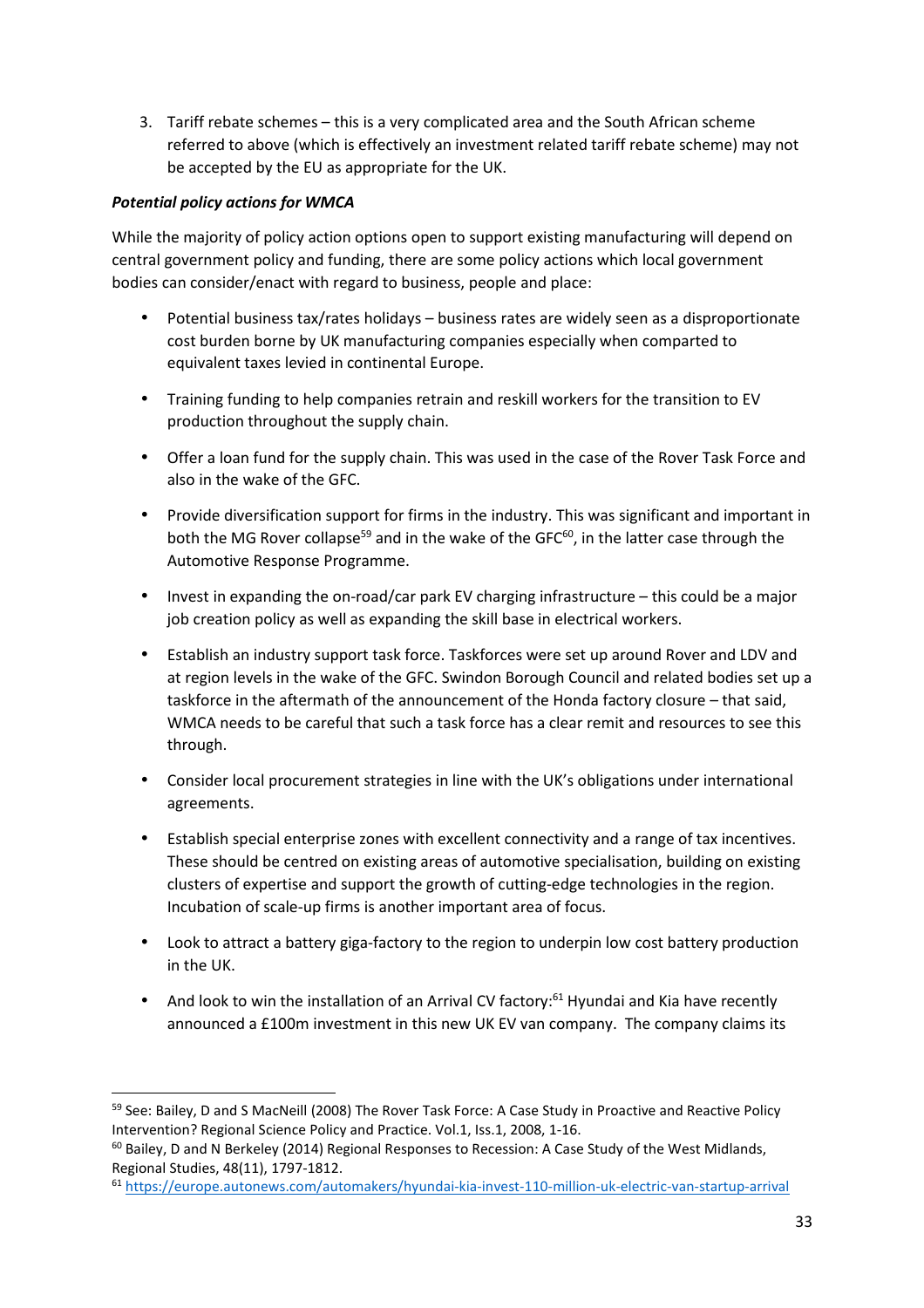manufacturing system is based on small volume micro-factories and would therefore seem to be a potentially quick win for new investment.

## *Considerations for Aerospace*

l

Moving forwards, it is clear that the details of the UK's future partnership with the EU will be crucial. Tariffs are less significant than for other sectors as international agreements mean that components and final products do not attract tariffs. Three issues then are of much greater concern. Specifically:

- Potential frictions and delays, particularly in transport
- Skills shortages, particularly given the challenges raised in relation to a substantial EU workforce.
- Possible regulatory barriers the sector is keen to ensure that the UK remains under the aegis of the European Aviation Safety Agency.

The consequences of Brexit for the sector will be far-reaching and therefore regional government will want to work with central government to ensure that certain key objectives are met. In common with other transport manufacturing industries (notably automotive), avoiding excessive border delays will be key. "[A]ny additional customs procedures resulting even in relatively short delays could detract from the UK's industry's ability to compete for work and investment" $62$ .

Once again, there are important ramifications in terms of the UK's domestic transport architecture, with the A14, the A34, M3 and M1 likely to come under particular pressure in the event of traffic being routed away from the Dover-Calais strait. In the immediate term, the sector needs to ensure that movement of key personnel between sites in Europe can continue unfettered.

In the longer-term, it is highly desirable that the UK's domestic skills base is enhanced. This will mean close cooperation between regional and national government to ensure enhanced provision of employment-specific skills for the sector. Such an approach, however, must also recognise that a large portion of this potential labour is spatially rooted: there is a crucial need to work between actual (and potential) regional employers and trainees.

In the short term, there is a need for continued easy access to skilled EU labour. Upskilling the workforce will take years and, in order not to lose business in the interim the region will need to continue to rely on EU labour. Due to the value of the industry, there is a vested interest on the part of European governments in enabling smooth operation of the broader aerospace supply chain.

As such, significant efforts will need to be made by both private sector enterprises and governments in the UK and EU to avoid supply chain disruption. In the case of the aerospace sector, a matter of considerable urgency that will need addressing in any one of the scenarios envisaged is UK membership of EASA.

Continued membership of EASA is not automatic: it requires action on the part of the UK Government. The UK's own Civil Aviation Authority does not presently have the capacity to take over the current functions of EASA in certification and other areas. Indeed, it is not even undertaking preparatory work at present as taking over the responsibilities of EASA is not considered a viable option<sup>63</sup>.

Outside of EASA, in the short-term recertification would need to be done by a major agency (in practice probably the EASA). However, the costs associated with doing so would be substantial. This

<sup>62</sup> Business Energy and Industrial Strategy Committee. (2018). *The impact of Brexit on the aerospace sector*. https://publications.parliament.uk/pa/cm201719/cmselect/cmbeis/380/38002.htm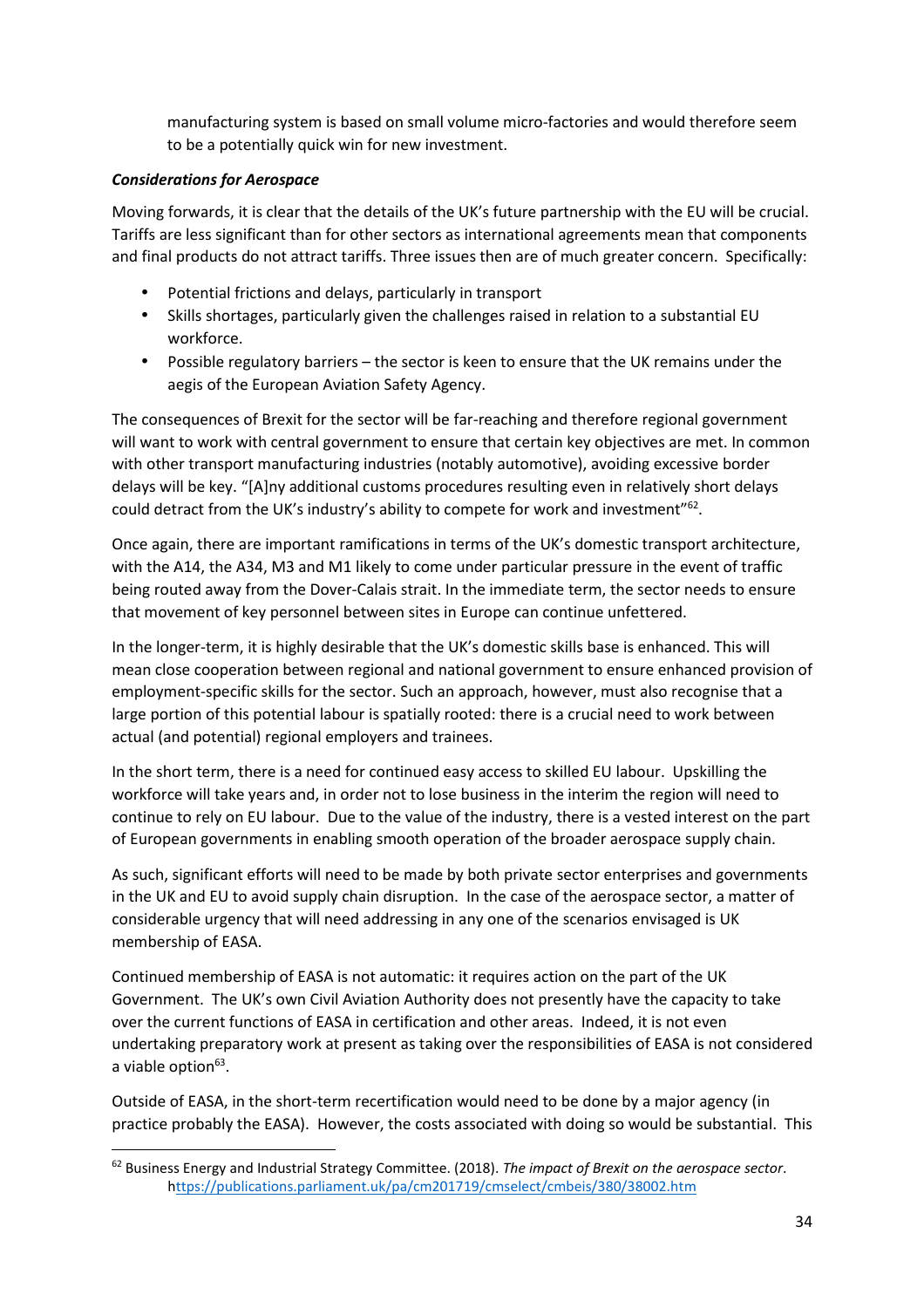would threaten the medium-term viability of the UK's aerospace supply chain. There would also be immediate, short-term threats to the UK's position in aircraft servicing and repair given the importance of EASA oversight.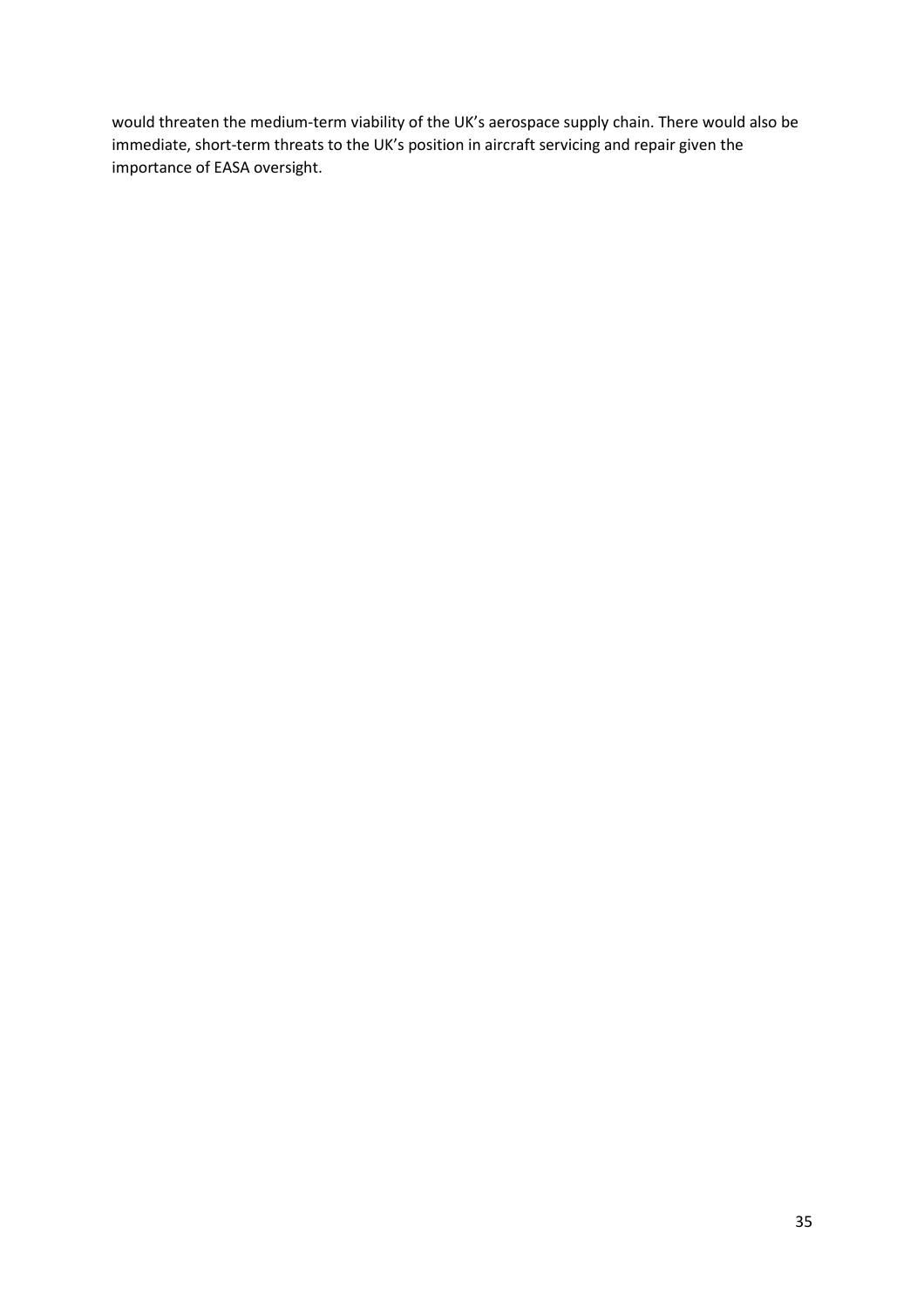# Appendix 1: Survey questionnaire template

#### **Supply Chain Mapping & Brexit Exposure Survey**

 **Q1 Please specify which broad sector your company operates in:**

- $\bigcirc$  Agriculture
- $\bigcirc$  Extractive industry (mining, quarrying, oil etc.) or utilities
- Manufacturing
- Construction
- $\bigcirc$  Wholesale/Retail
- $\bigcirc$  Freight transport or logistics
- $\bigcirc$  Passenger transport
- Accommodation & food
- $\bigcirc$  ICT (including telecoms)
- Finance (including insurance)
- $\bigcirc$  Property
- Legal/accounting
- Engineering
- $\bigcirc$  Business admin & support
- $\bigcirc$  Arts, entertainment et al.
- $\bigcirc$  Education
- Health
- $\bigcirc$  Other public sector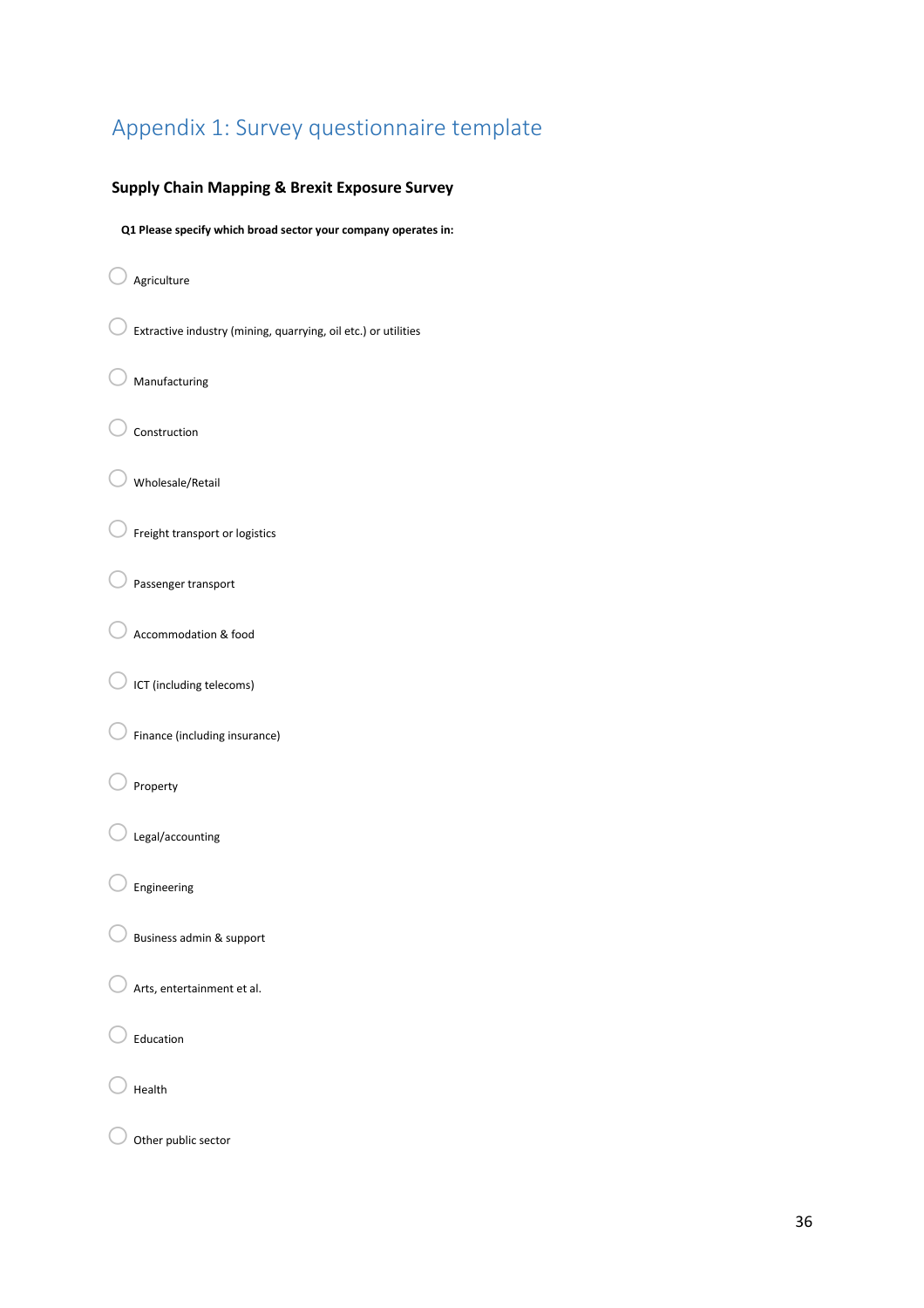$\bigcirc$  Other services

**Q2 Which of the following descriptions best matches your role?** 

oExecutive role (e.g. CEO, CFO, COO)

 $\bigcirc$  Professional

 $\bigcirc$  Procurement manager

 $\bigcirc$  Operations manager

 $\bigcirc$  Technical

 $\bigcirc$  Sales

 $\bigcirc$  Other

 **Q3 In which regions of the UK does your company have substantial operations?** 

Scotland

Wales

Northern Ireland

North East England

North West England

Yorkshire & Humberside

East Midlands

West Midlands

East Anglia

London

South East England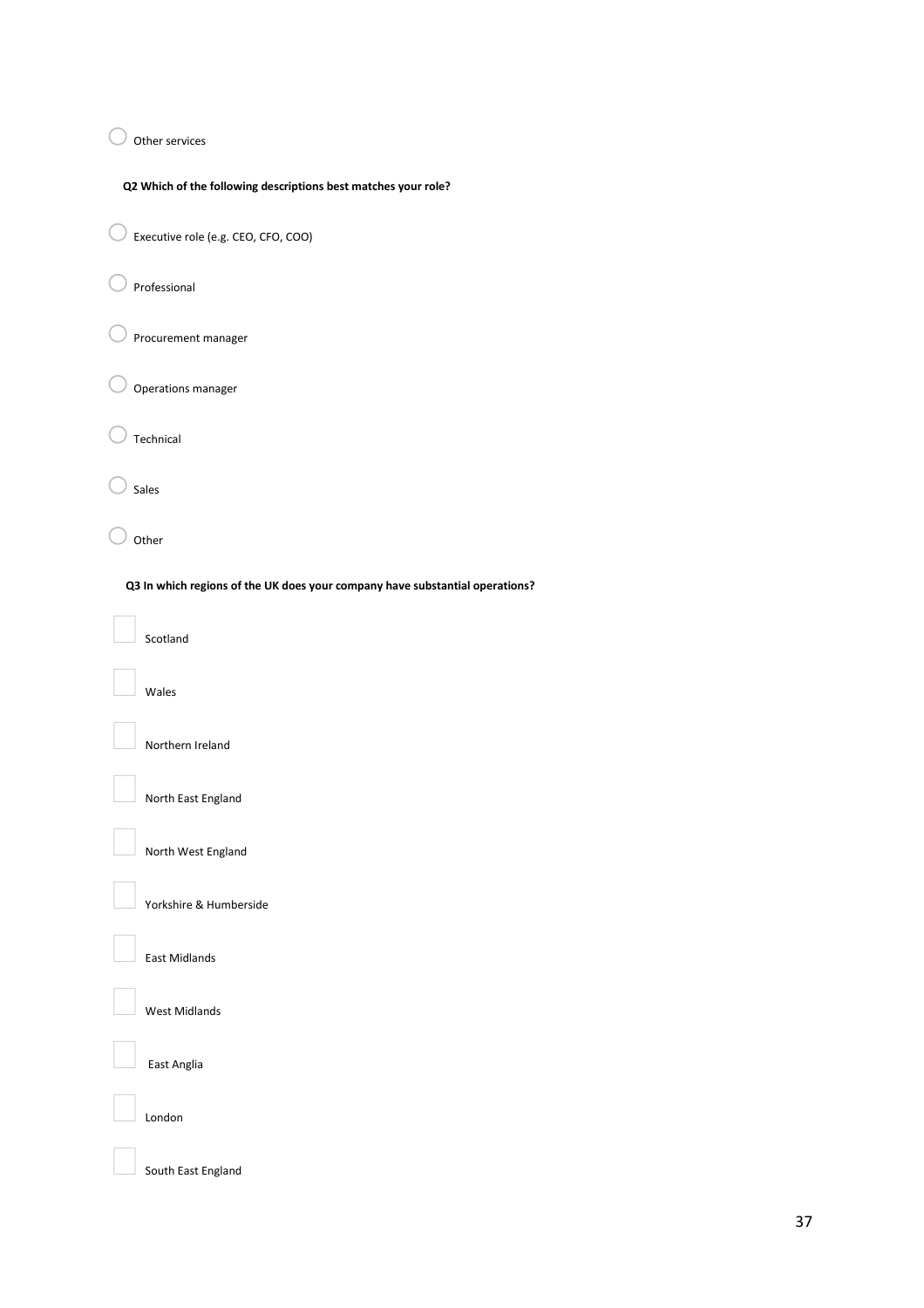South West England

**Q37 Please select which sectors your company is involved in:** 

Automotive manufacture

Aerospace manufacture

Rail manufacture

Other road vehicle manufacture (lorries, buses etc.)

Manufacture of furniture

Civil engineering

Manufacture of food/drink products

Manufacture of textiles (incl. leather)

Road transport of goods within the UK

Other

 **Q5 Thinking now about your company's operations in the West Midlands in particular:** 

 **Q6 In which districts does your company have significant operations?** 

Derby

Derbyshire

Nottingham

Nottinghamshire

Leicester

Leicestershire/Rutland

Northamptonshire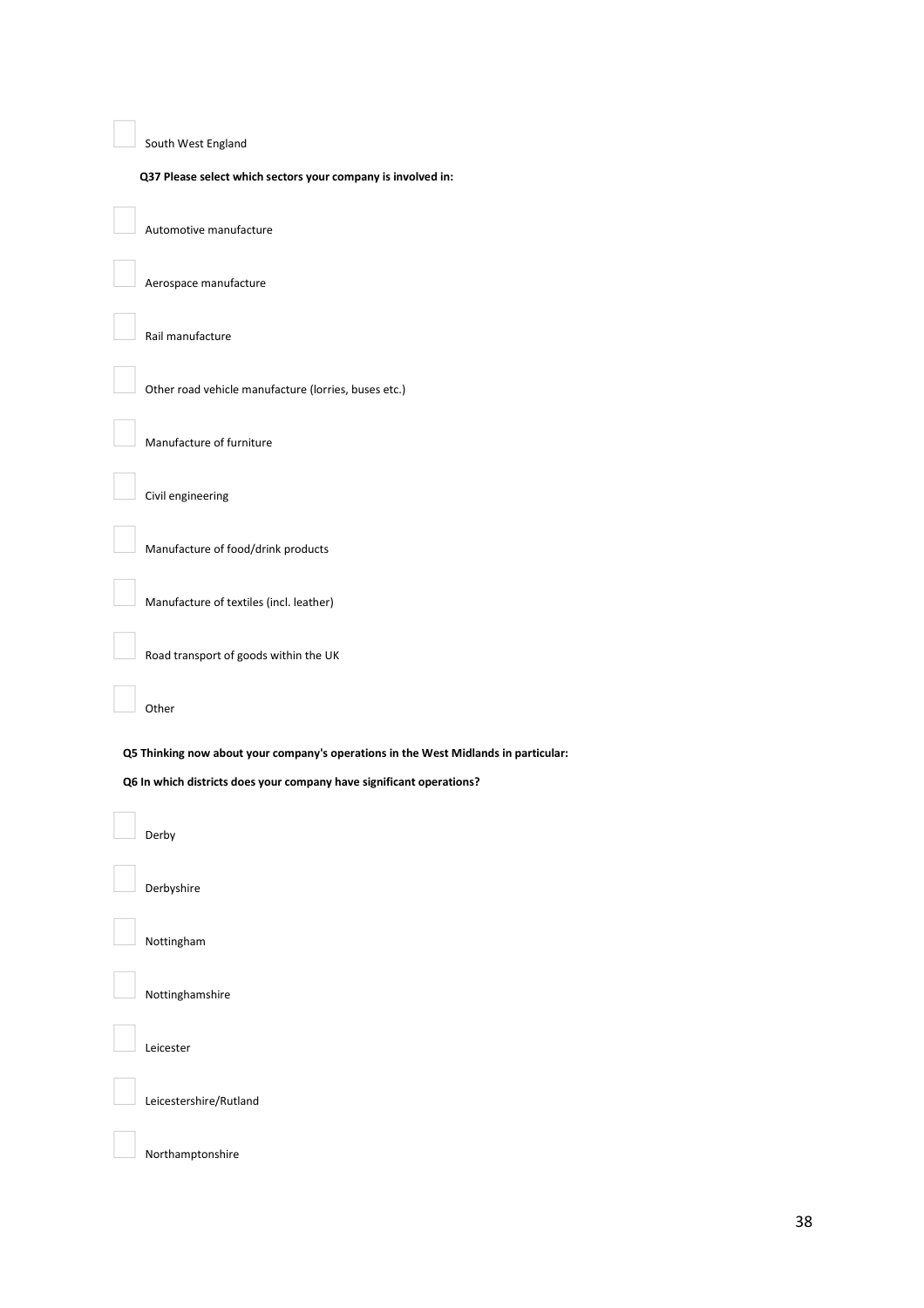#### Lincolnshire

Herefordshire

Worcestershire

Warwickshire

Telford & Wrekin

Shropshire

Stoke-on-Trent

Staffordshire

Birmingham

Solihull

Coventry

Dudley

Sandwell

Walsall

Wolverhampton

**Q9 Approximately how many people does your company employ?** 

Self-employed (no employees)

1-10

11-50

51-250

251-500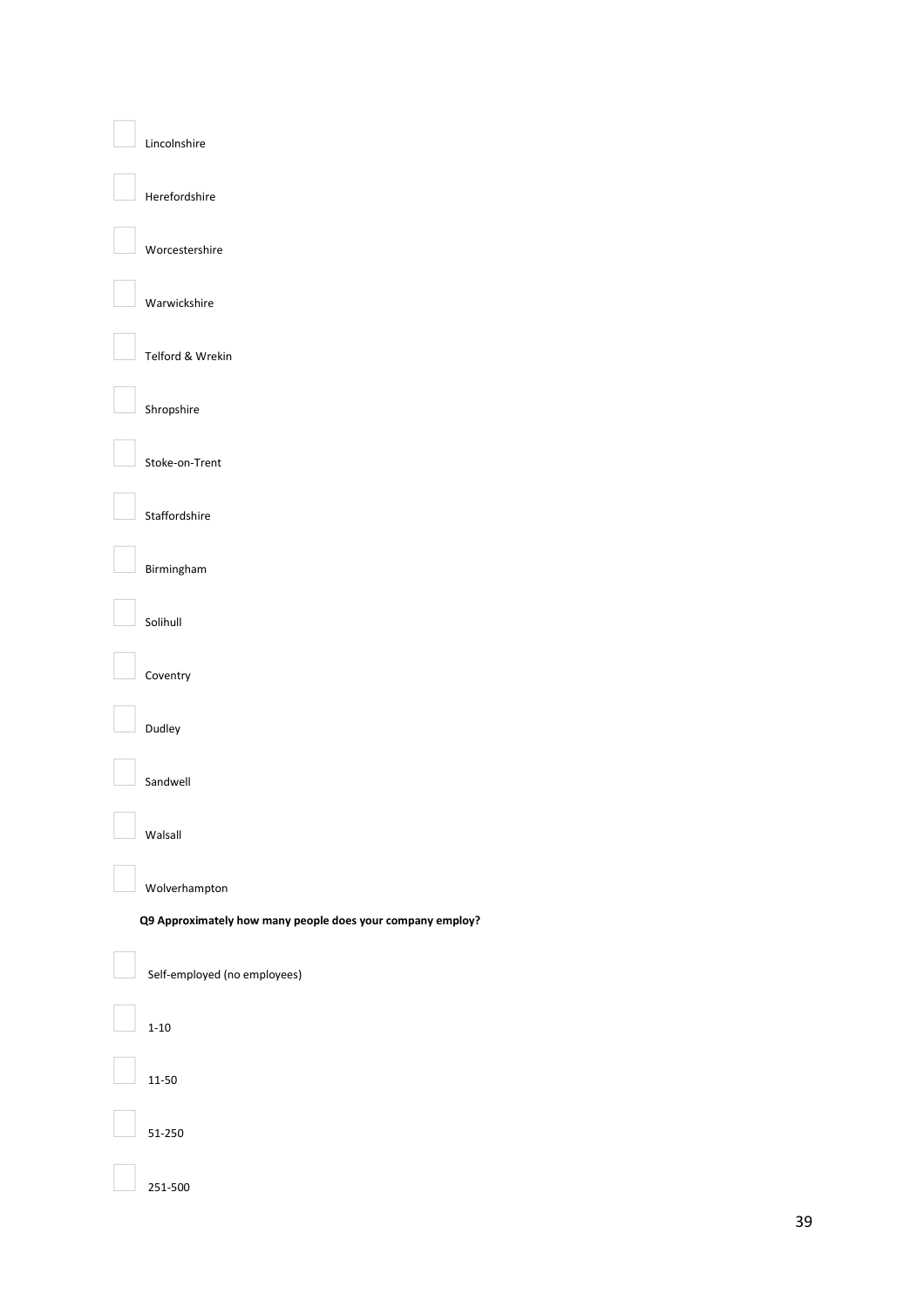#### 500+

#### **Q7 Which specific industrial areas does your company work in?**

Manufacture of motor vehicles

Freight transport

Manufacture of bodies (coachwork) for motor vehicles; manufacture of trailers and semitrailers

Manufacture of parts and accessories for motor vehicles

Logistics services (including freight forwarding/customs and compliance)

Manufacture of railway locomotives and rolling stock

Manufacture of parts and accessories for railways locomotives and rolling stock

Manufacture of air and spacecraft and related machinery (including parts thereof)

Manufacture of other transport equipment

Manufacture of glass and glass products

Manufacture of non-metallic mineral products

Manufacture of abrasive products

Manufacture of steel tubes, pipes, hollow profiles and related products

Manufacture of other products of first processing of steel

Manufacture of steel or ferro-alloys

Manufacture of non-ferrous metals

Casting of metals

Forging, pressing, stamping and roll-forming of metal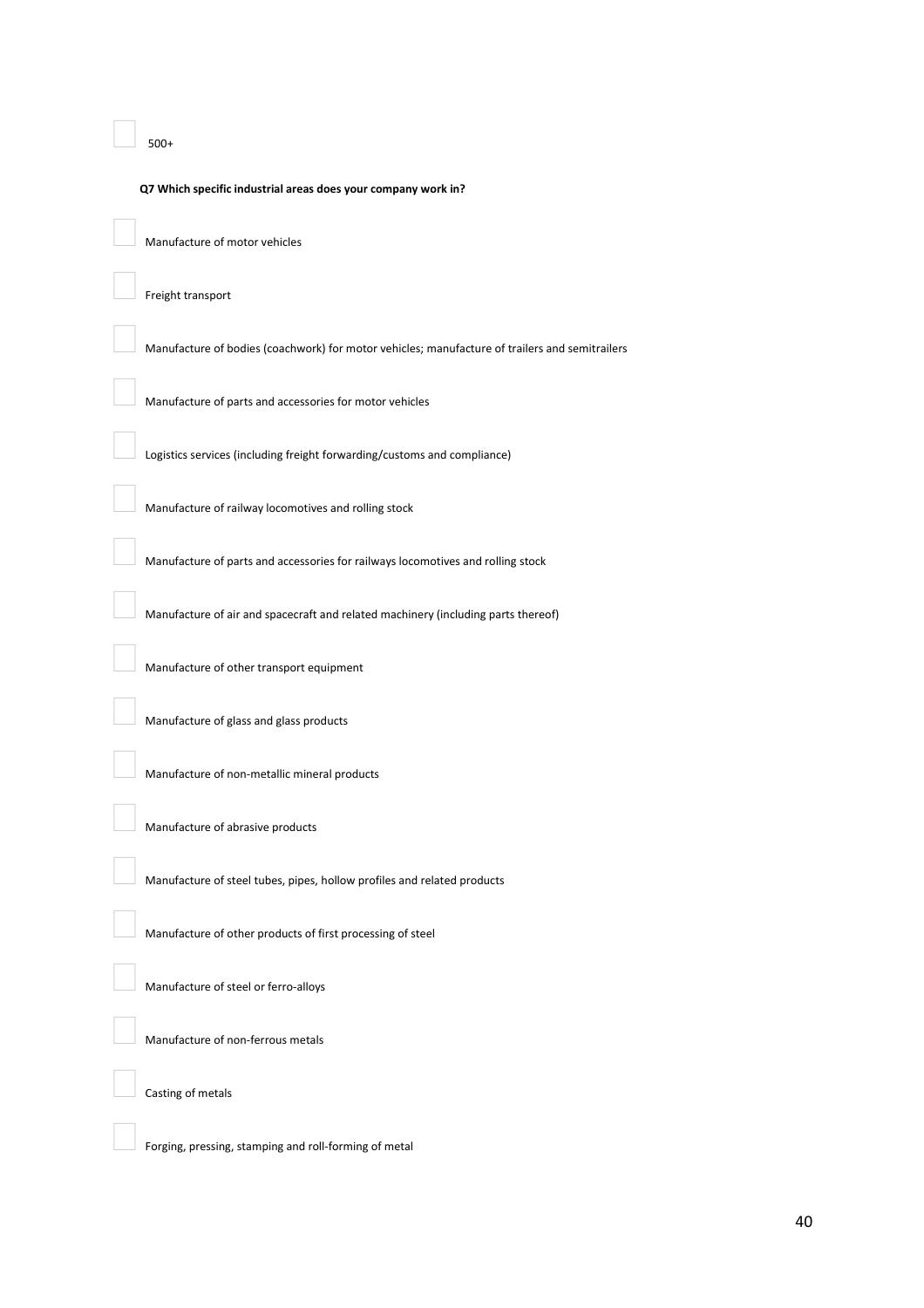#### Powder metallurgy

Treatment and coating of metals

#### Machining

Manufacture of other fabricated metal products

Manufacture of electronic components

Manufacture of electric motors, generators, transformers and control apparatus

Manufacture of metal forming machinery and machine tools

Manufacture of other special-purpose machinery

Manufacture of rubber products

Manufacture of plastic products

Engineering and technical consultancy

Other

**Q8 Which of the following best applies to your company?**

OEM

Tier 1 supplier

Tier 2 supplier

Tier 3+ supplier

Industrial service provider

**Q10 Approximately what percentage of your company's employees are citizens of an EU27 member state? (The EU27 comprises Austria, Belgium, Bulgaria, Croatia, Republic of Cyprus, Czech Republic, Denmark, Estonia, Finland, France, Germany, Greece, Hungary, Ireland, Italy, Latvia, Lithuania, Luxembourg, Malta, Netherlands, Poland, Portugal, Romania, Slovakia, Slovenia, Spain and Sweden)** 

**Q11 Turnover at parent company or site**

**Q12 Please select whether this relates to parent company or site**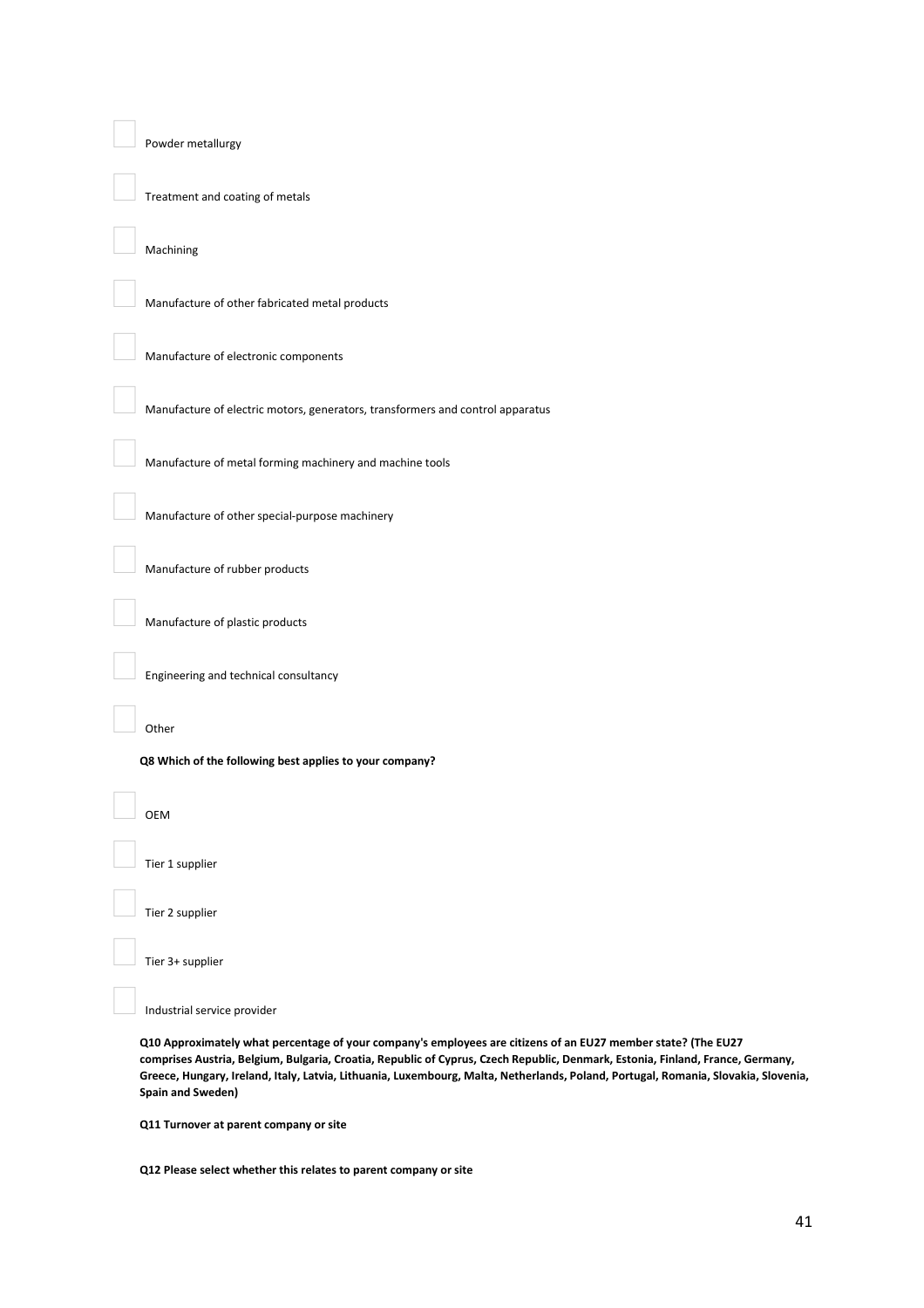$\bigcirc$  Parent

 $\bigcirc$  site

| Q13 Please give the approximate percentage of your company's turnover from the following sectors (must total 100%):                      |
|------------------------------------------------------------------------------------------------------------------------------------------|
| Automotive (cars, LCVs, trucks, buses, off-highway)                                                                                      |
| Aerospace                                                                                                                                |
| Rail (track, locomotives, rolling stock, other)                                                                                          |
| Other                                                                                                                                    |
| Q16 Thinking specifically about the portion of your company's business related to the automotive sector:                                 |
| Q15 Of that portion of your business related to the automotive sector, please give the approximate business split by vehicle<br>company: |
| Jaguar/Land Rover (JLR) : _______                                                                                                        |
| Nissan:                                                                                                                                  |
| Min:                                                                                                                                     |
|                                                                                                                                          |
|                                                                                                                                          |
| Vauxhall: ________                                                                                                                       |
| Bentley: _______                                                                                                                         |
| Rolls Royce (cars) : ________                                                                                                            |
| Ford $(UK)$ : ________                                                                                                                   |
| Other UK cars : _                                                                                                                        |
| Other UK (trucks, buses etc.) : _______                                                                                                  |
| Volkswagen Automotive Group (Volkswagen, Audi, Skoda, Seat, Lamborghini etc) : _______                                                   |
|                                                                                                                                          |
| Mercedes-Benz:                                                                                                                           |
| Ford (non-UK operations) : ________                                                                                                      |
| Peugeot, Citroen & DS : ______                                                                                                           |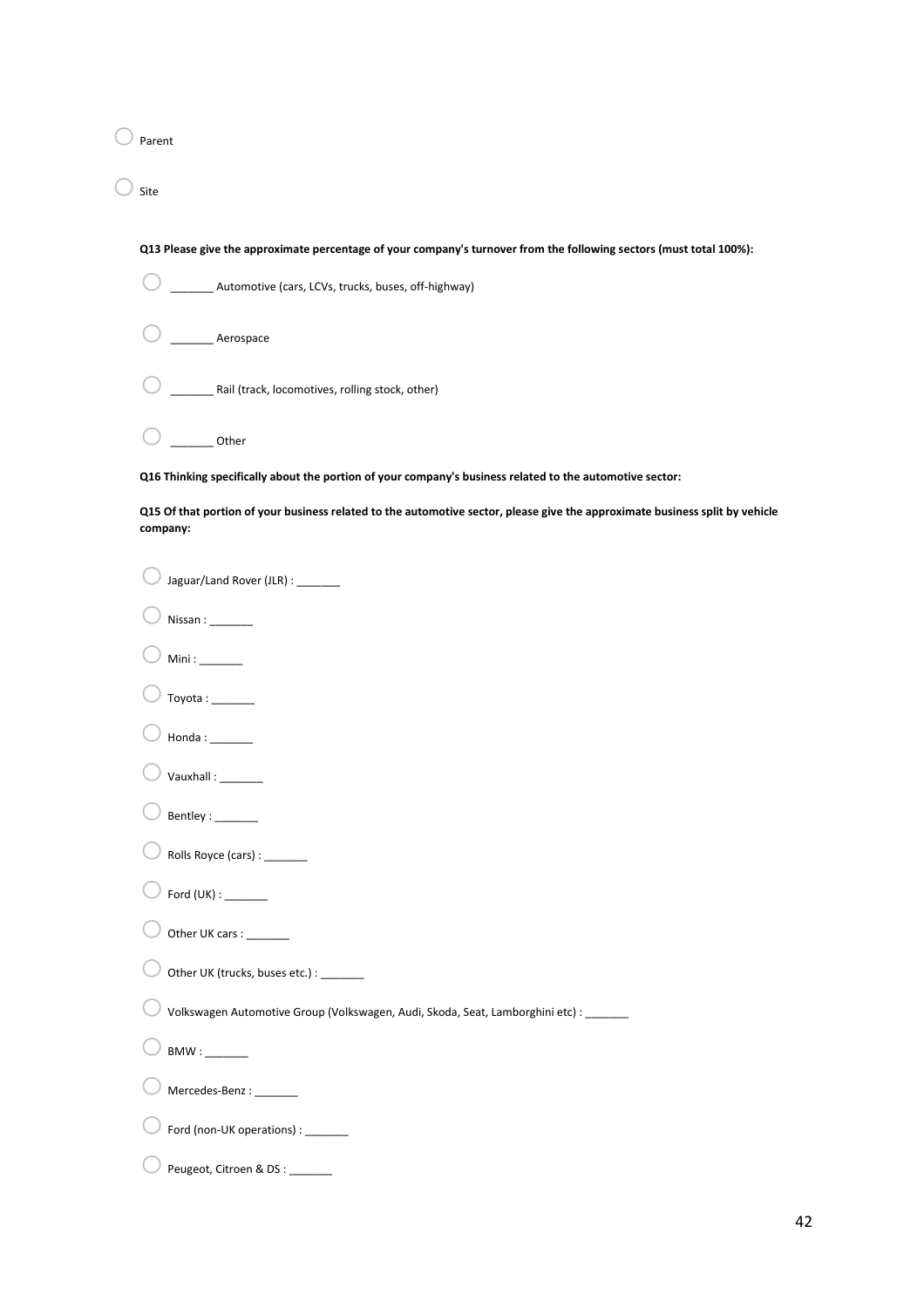| Fiat-Chrysler Automotive (Fiat, Jeep, Alfa Romeo, Lancia, Chrysler and Maserati) : _______            |  |
|-------------------------------------------------------------------------------------------------------|--|
| Other EU car manufacturer : _______                                                                   |  |
| EU truck/bus : _______                                                                                |  |
| Rest of World : _______                                                                               |  |
| Unknown: _______                                                                                      |  |
|                                                                                                       |  |
| Q18 Does your company import goods from (or via) the EU?                                              |  |
| Yes                                                                                                   |  |
| No                                                                                                    |  |
| Q17 Please specify which mode(s) of transport are used when goods enter the UK (tick all that apply)? |  |
| Rail                                                                                                  |  |
|                                                                                                       |  |
| Sea                                                                                                   |  |
| Air                                                                                                   |  |
| Unknown                                                                                               |  |
| Q20 Which port(s) are used?                                                                           |  |
| Dover                                                                                                 |  |
|                                                                                                       |  |
| Felixstowe                                                                                            |  |
| Southampton                                                                                           |  |
| Hull                                                                                                  |  |
| Liverpool                                                                                             |  |
| Holyhead                                                                                              |  |
| Immingham                                                                                             |  |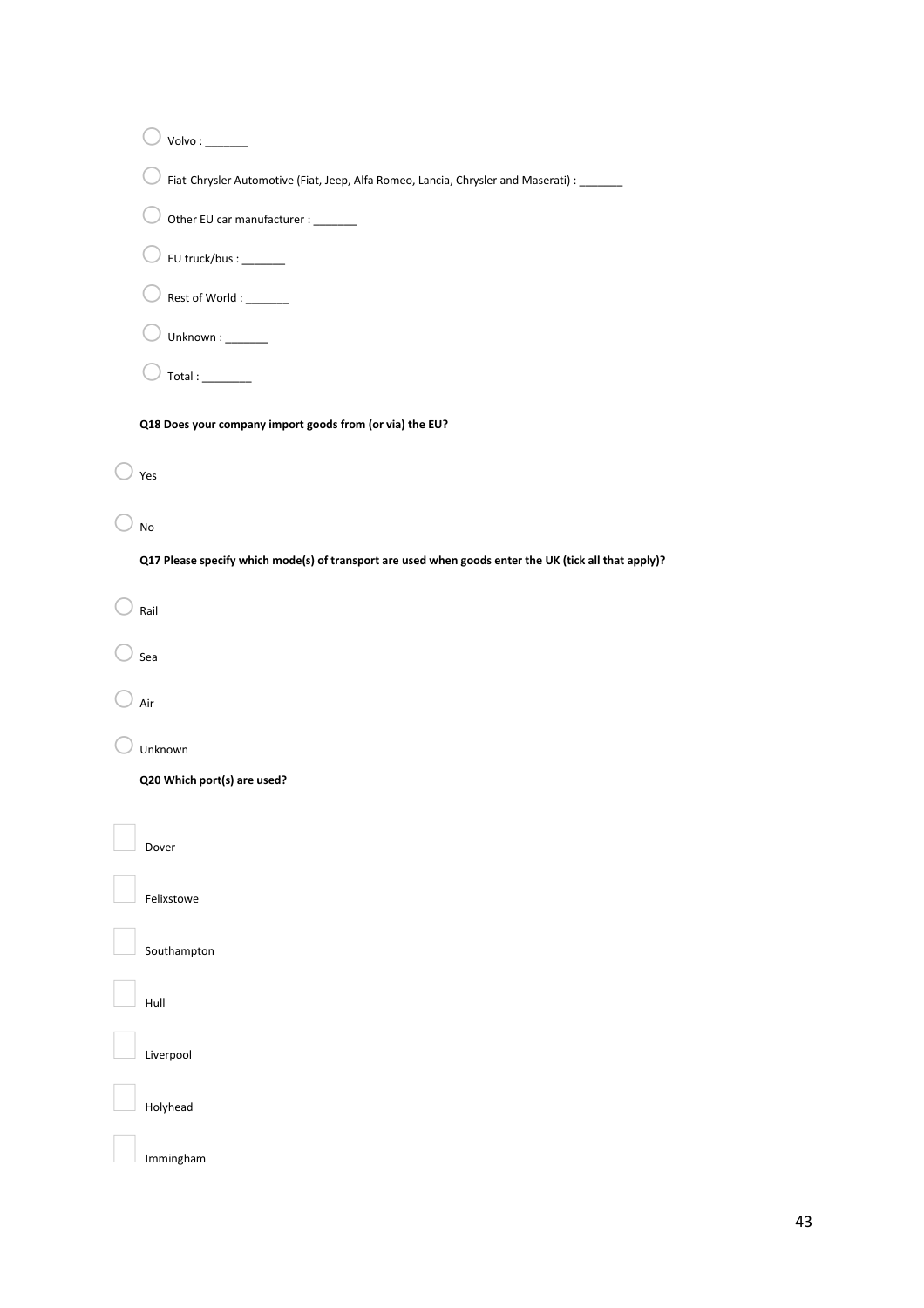Portsmouth

Cardiff/Bristol

Other

#### **Q21 Which airports are used?**

Birmingham International

East Midlands

Heathrow

Stansted

Gatwick

Manchester

Other

**Q19 Does your company export goods to (or via) the EU?** 

# $\bigcirc$  Yes

 $\bigcirc$  No

**Q36 Please specify which mode(s) of transport are used when goods leave the UK (tick all that apply)?**

 $\bigcirc$  Rail

 $\bigcirc$  Sea

 $\bigcirc$  Air

 $\bigcirc$  Unknown

**Q38 Which port(s) are used?** 

Dover

Felixstowe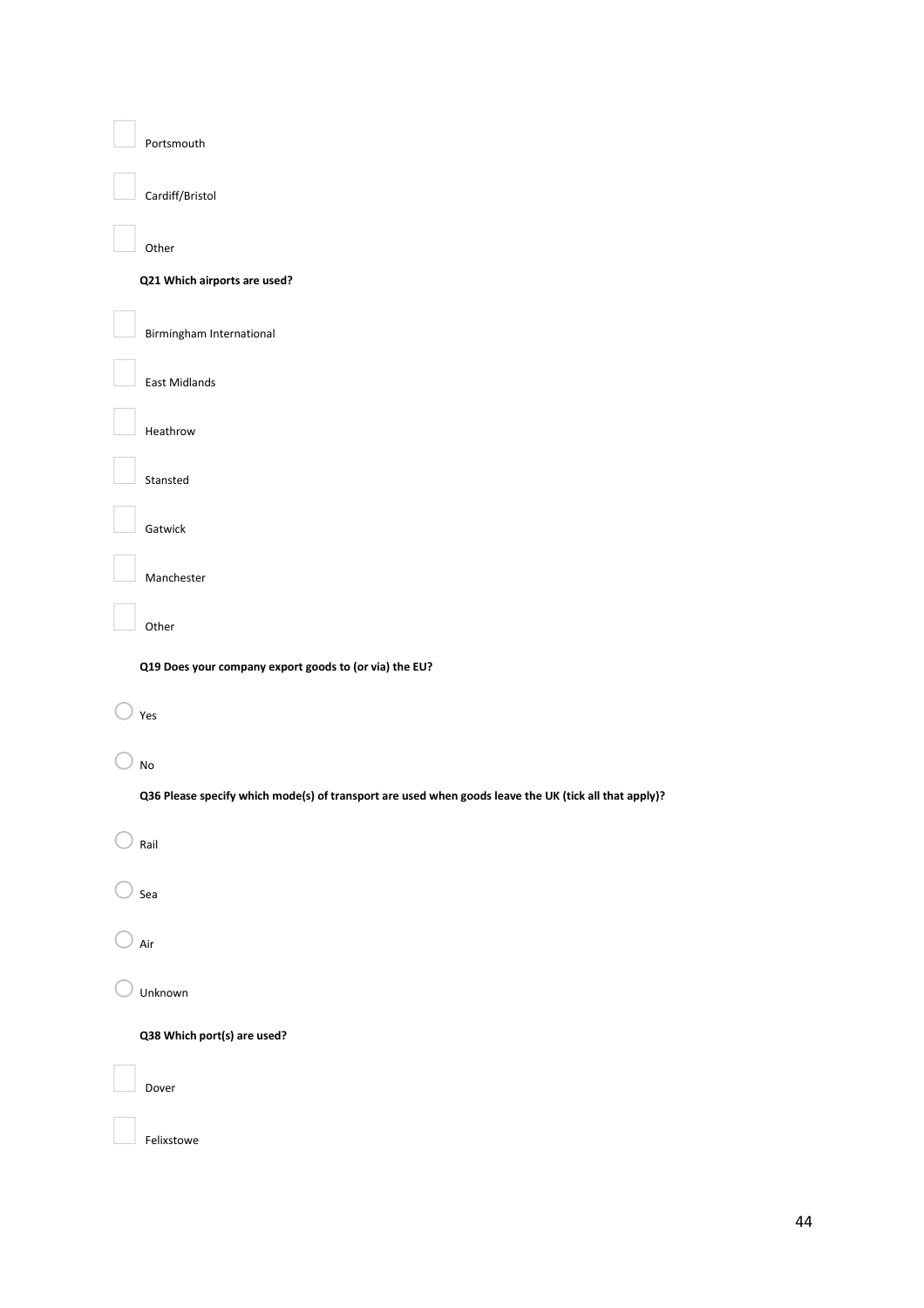#### Southampton

Hull

#### Liverpool

Holyhead

# Immingham

Portsmouth

#### Cardiff/Bristol

Other

#### **Q39 Which airports are used?**

Birmingham International

East Midlands

#### Heathrow

## Stansted

Gatwick

Manchester

#### Other

#### **Q22 Which of the following does your company regularly use to transport goods?**

# M6

M1

M42

#### M40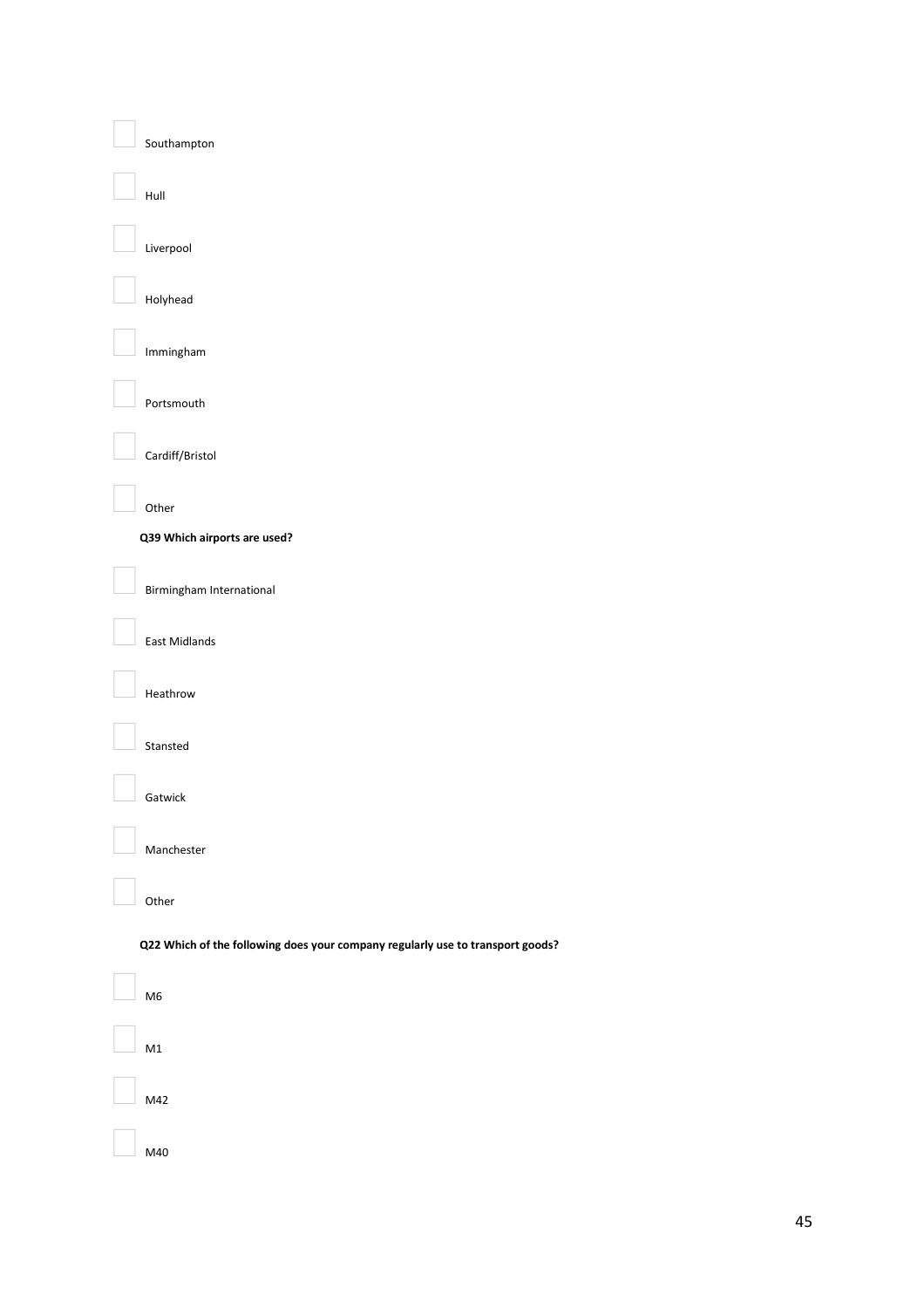M25 M20

A14

A34

A41

A5

Unknown

Other trunk road(s)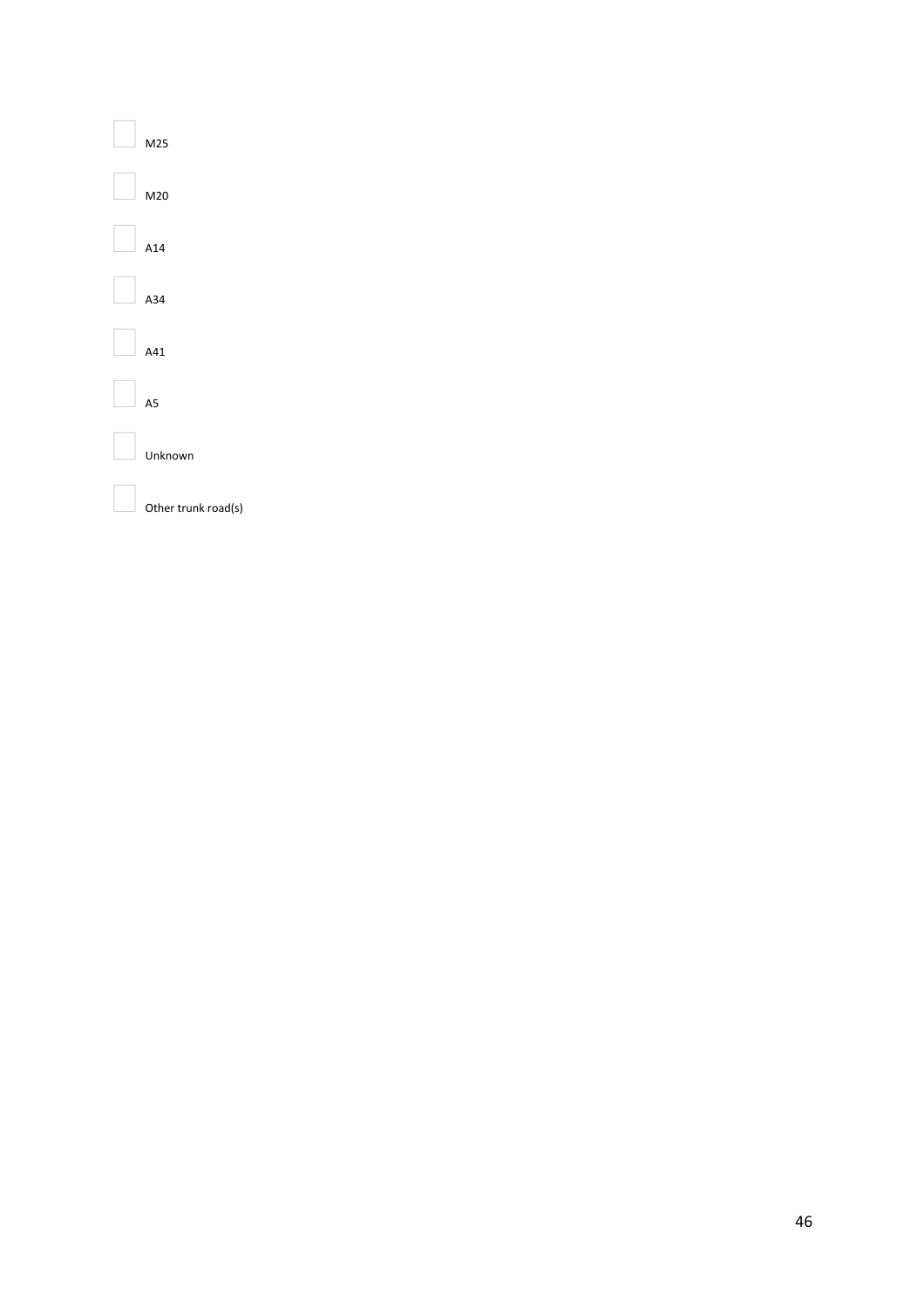**Q23 For each of the following measures, please indicate whether you have started or not, are part way through or are fully prepared** 

|                                                                                                                                                       | Not yet started | Started but not finished | Fully ready | Not applicable |
|-------------------------------------------------------------------------------------------------------------------------------------------------------|-----------------|--------------------------|-------------|----------------|
| Are your existing<br>suppliers able to supply<br>you in a seamless<br>manner in a no deal<br>Brexit?                                                  |                 |                          |             |                |
| Have you developed<br>alternative logistics<br>solutions, e.g., new<br>routes or modes of<br>transport?                                               |                 |                          |             |                |
| Have you developed<br>new customs practices<br>and procedures?                                                                                        |                 |                          |             |                |
| Do you understand the<br>rules regarding your<br>staff working in EU, e.g.,<br>the need for their own<br>work permits and<br>related passport issues? |                 |                          |             |                |
| Have you begun work to<br>remain compliant with<br>EU regulations?                                                                                    |                 |                          |             |                |
| Have you established<br>your EU VAT status and<br>future VAT compliance?                                                                              |                 |                          |             |                |
| Have you investigated<br>the need for additional<br>insurance etc.?                                                                                   |                 |                          |             |                |

**Q24 To what extent has your organisation prepared for the potential impact on your suppliers?** 

Not reviewed supply base

Partial review of key suppliers

100% strategically reviewed, risks identified and appropriate measures could be actioned

Not applicable

**Q25 Has your organisation actively increased inventory levels of raw materials or finished products to mitigate risk of disruption at ports?**

Yes

No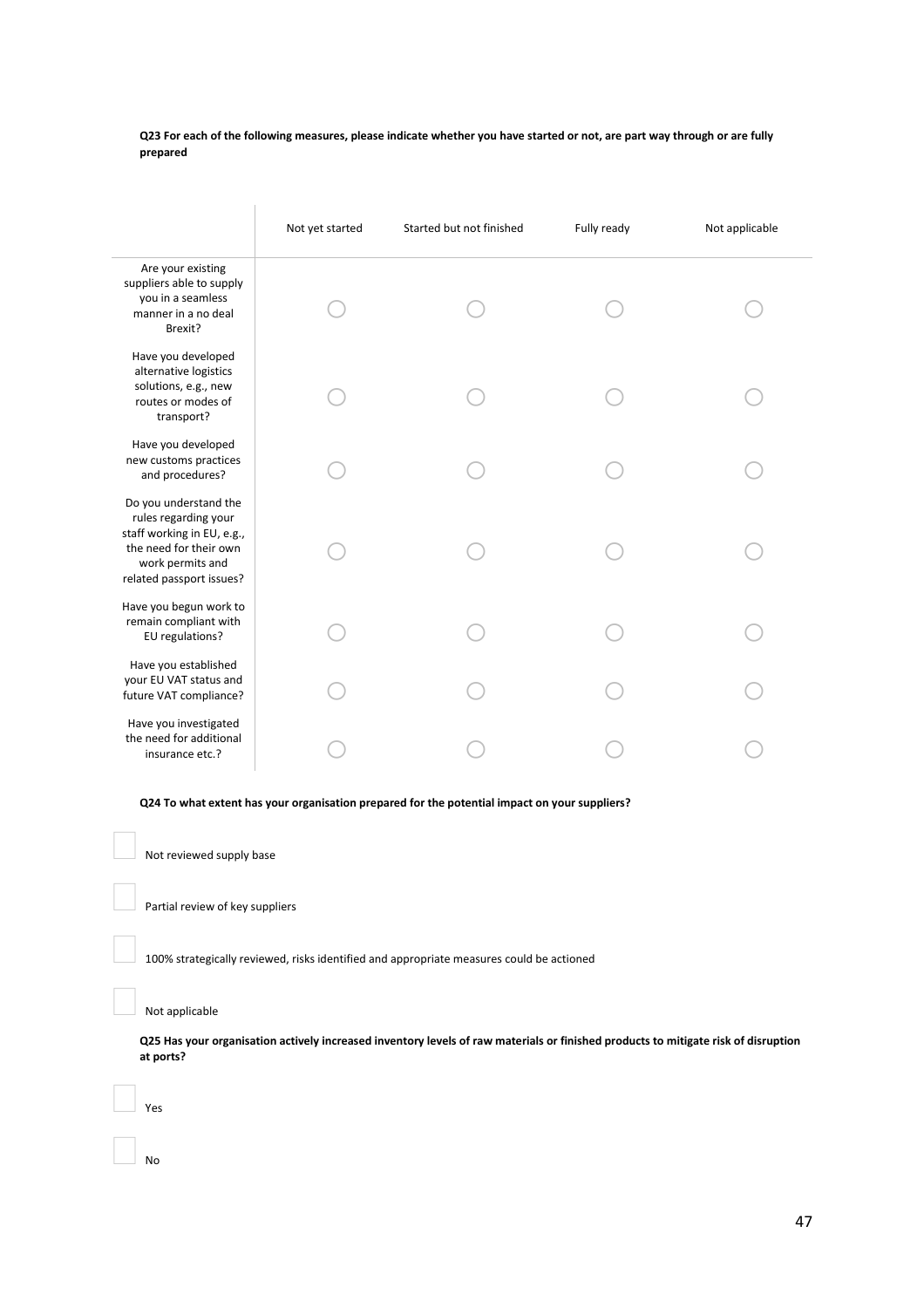Not applicable

**Q27 Has your organisation developed any contingency plans should there be restrictions on the Free Movement of people?**

No such plans

Basic plans

100% detailed planning completed

Not applicable

**Q28 Has your organisation received its EORI identification which will be a prerequisite for international trade into EU markets post-Brexit?**

Yes

No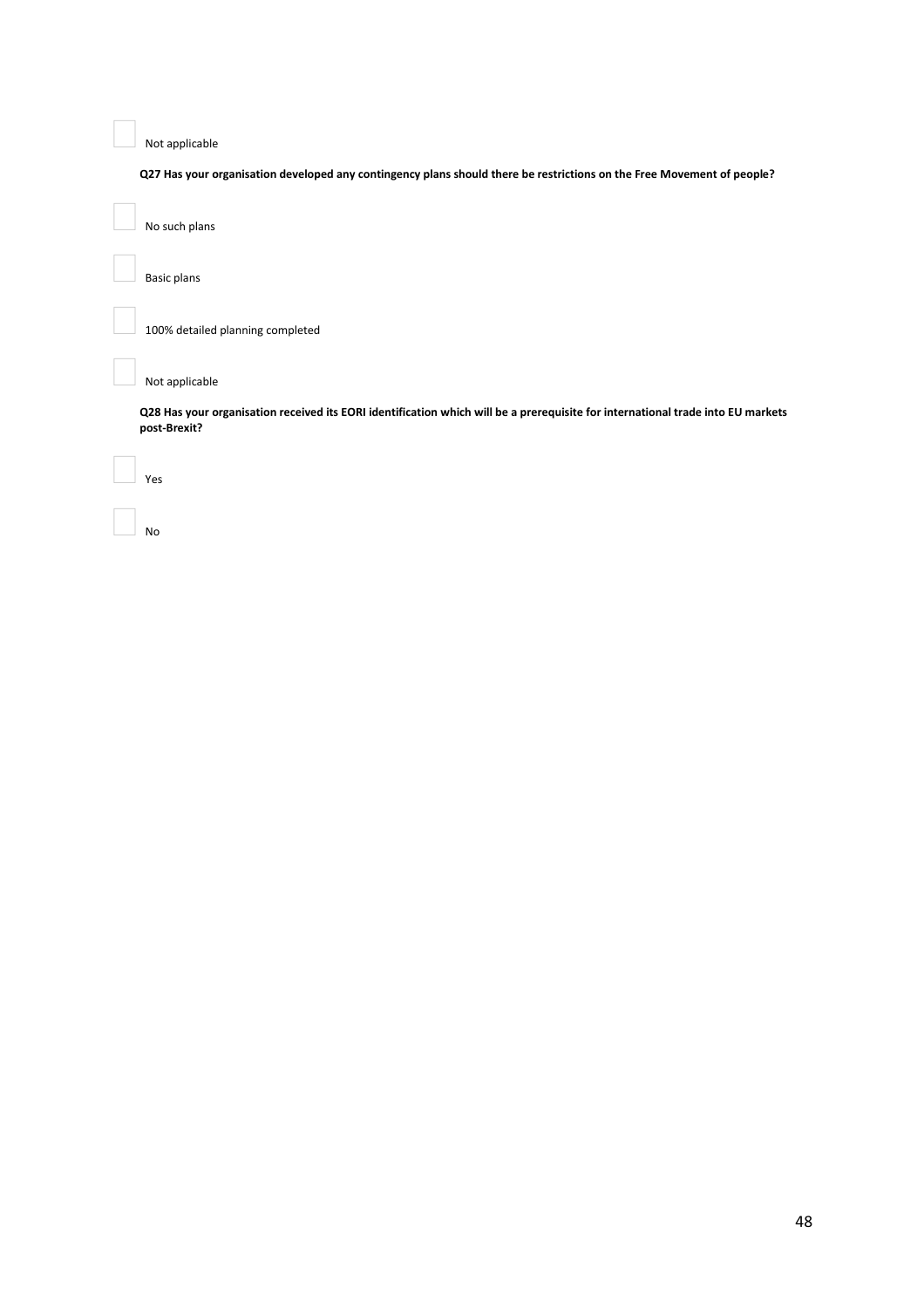**Q29 Please make any comments on challenges or problems involved in your Brexit preparations** 

 **Q30 How detailed and accurate have your Brexit activities been around commodity code/product classification cleansing?** 

 $\bigcirc$  No plans at present

 $\bigcirc$  Partial planning complete

100% completed and no risks envisaged

Not applicable

**Q31 To what extent is your organisation prepared with the necessary skills to be able to complete new customs requirements on import and export administration, complete Certificates of Origin, Long Term Supplier Declarations etc.?** 

Exposed

Medium risk

Risks mitigated

 $\Box$  Not applicable

**Q32 Has your organisation simulated the impact on cash flow resulting from additional cost exposure such as import VAT, duties, capital tie-up, overtime for stock-builds, additional warehouse capacity?** 

 $\bigcirc$  Yes

 $\bigcirc$  No

**Q33 Has your organisation set up a "Deferment Account" to pay for customs duties, import VAT and excise duties?**

 $\bigcirc$  Yes

 $\bigcirc$  No

**Q34 In the event of a "no-deal" Brexit, what help (if any) would you like from government (whether local, regional or national)?** 

None

Specific Brexit advice

Click to write Choice 8

Further investment in regional transport infrastructure